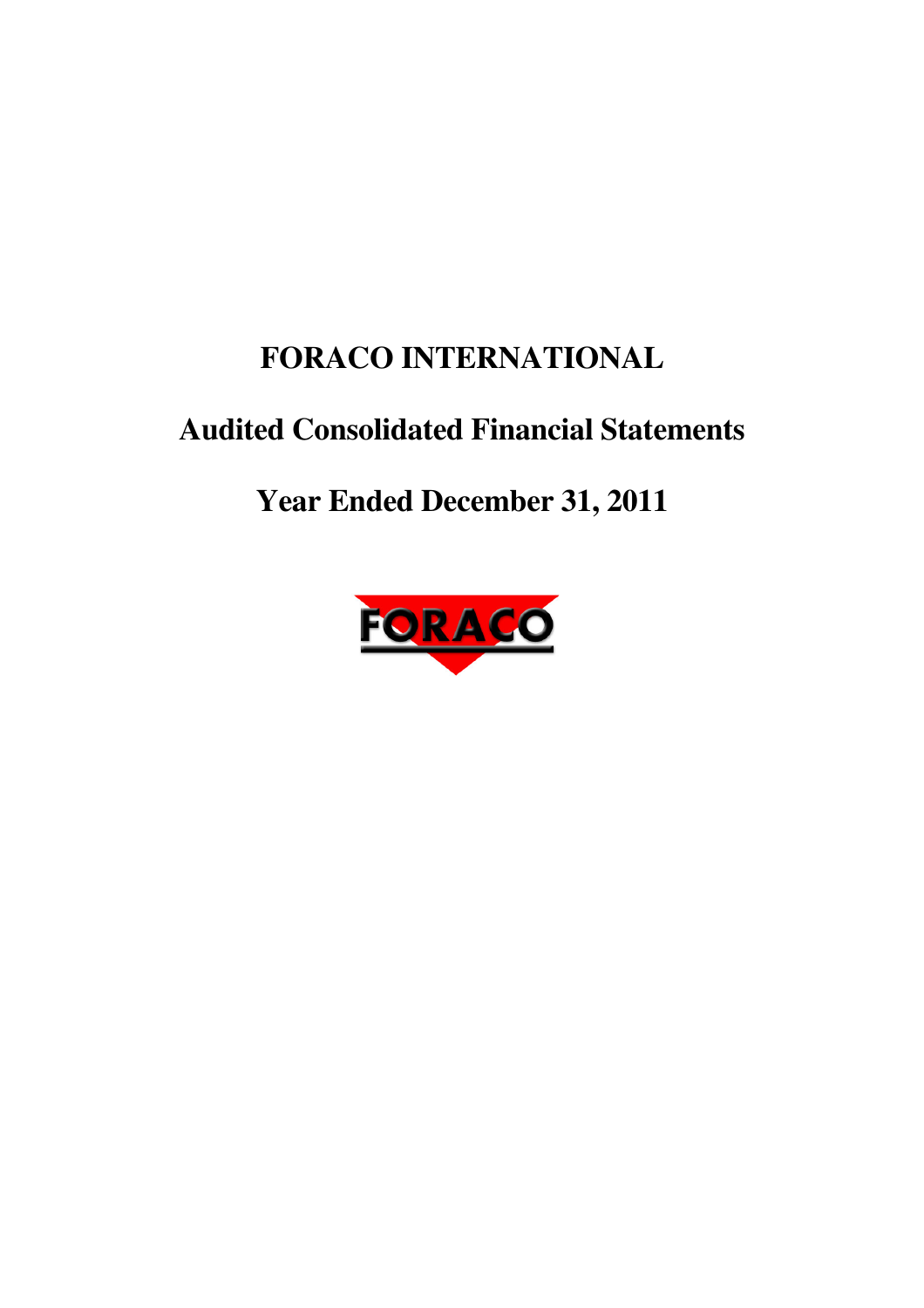

#### **INDEPENDENT AUDITOR'S REPORT**

To the Shareholders of Foraco International SA

#### **Report on the Consolidated Financial Statements**

#### *Introduction*

We have audited the accompanying consolidated financial statements of Foraco International SA and its subsidiaries which comprise the consolidated balance sheet as of December 31, 2011 and the consolidated income statement, consolidated statement of comprehensive income, consolidated statement of changes in equity and consolidated statement of cash flow for the year then ended and a summary of significant accounting policies and other explanatory notes.

#### *Managements Responsibility for the Consolidated Financial Statements*

Management is responsible for the preparation and fair presentation of these consolidated financial statements in accordance with International Financial Reporting Standards, and for such internal control as management determines is necessary to enable the preparation of consolidated financial statements that are free from material misstatement, whether due to fraud or error.

#### *Auditor's Responsibility*

Our responsibility is to express an opinion on these consolidated financial statements based on our audit. We conducted our audit in accordance with International Standards on Auditing. Those standards require that we comply with ethical requirements and plan and perform the audit to obtain reasonable assurance about whether the financial statements are free from material misstatement.

An audit involves performing procedures to obtain audit evidence about the amounts and disclosures in the consolidated financial statements. The procedures selected depend on the auditor's judgment, including the assessment of the risks of material misstatement of the consolidated financial statements, whether due to fraud or error. In making those risk assessments, the auditor considers internal control relevant to the entity's preparation and fair presentation of the consolidated financial statements in order to design audit procedures that are appropriate in the circumstances, but not for the purpose of expressing an opinion on the effectiveness of the entity's internal control. An audit also includes evaluating the appropriateness of accounting policies used and the reasonableness of accounting estimates made by management, as well as evaluating the overall presentation of the consolidated financial statements.

We believe that the audit evidence we have obtained is sufficient and appropriate to provide a basis for our audit opinion.

#### *Opinion*

In our opinion, the consolidated financial statements present fairly, in all material respects, the financial position of Foraco International SA and its subsidiaries as of December 31, 2011, and of its financial performance and its cash flows for the year then ended in accordance with International Financial Reporting Standards.

PricewaterhouseCoopers Audit

Pricuralchause Copers

Marseille, France March 8, 2012

*PricewaterhouseCoopers is represented by PricewaterhouseCoopers Audit, 63 rue de Villiers —92200 Neuilly-sur-Seine, France.*

PricewaterhouseCoopers Audit, SA, Les Docks, Atrium 10.1, 10 place de la Joliette, CS 81525, 13567 Marseille Cedex 02 - Téléphone: +33 (0)4 91 99 30 00, Fax: +33 (0)4 91 99 30 01, www.pwc.fr

Société d'expertise comptable inscrite au tableau de l'ordre de Paris - Ile de France. Société de commissariat aux comptes membre de la compagnie régionale de Versailles. Société Anonyme au capital de 2 510 460 €. Siège social : 63, rue de Villiers 92200 Neuilly-sur-Seine. RCS Nanterre 672 006 483. TVA n° FR 76 672 006 483. Siret 672 006 483 00362. Code APE 6920 Z. Bureaux : Bordeaux, Grenoble, Lille, Lyon, Marseille, Metz, Nantes, Neuilly-Sur-Seine, Nice, Poitiers, Rennes, Rouen, Strasbourg, Toulouse.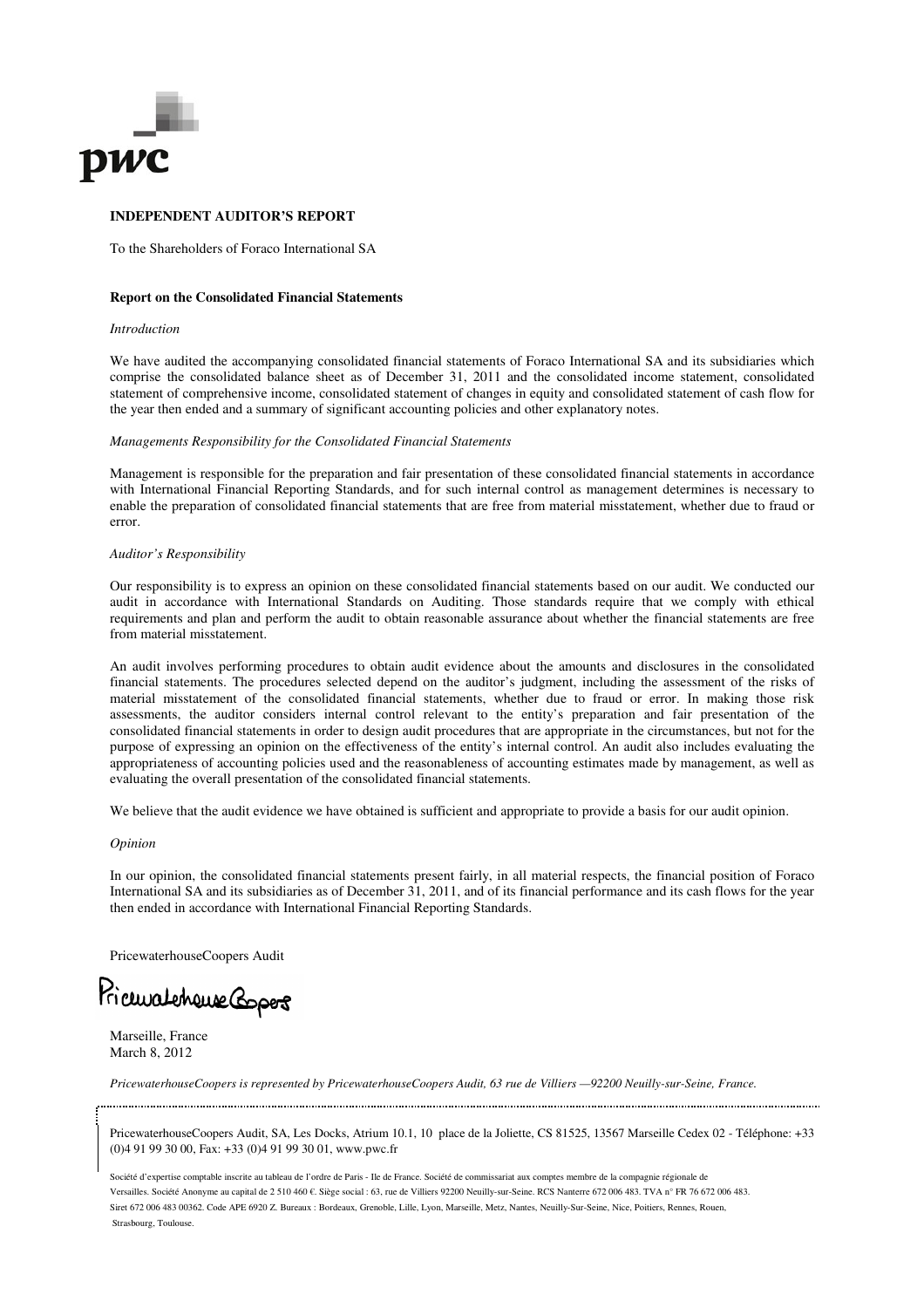## **TABLE OF CONTENT**

| $\mathbf{1}$ . |                                                       |  |
|----------------|-------------------------------------------------------|--|
| 2.             |                                                       |  |
| 3.             |                                                       |  |
| 4.             |                                                       |  |
| 5.             |                                                       |  |
| 7.             |                                                       |  |
| 8.             |                                                       |  |
| 9.             |                                                       |  |
| 10.            |                                                       |  |
| 11.            |                                                       |  |
| 12.            |                                                       |  |
| 13.            | EQUITY ATTRIBUTABLE TO THE COMPANY'S EQUITY HOLDERS37 |  |
| 14.            |                                                       |  |
| 15.            |                                                       |  |
| 16.            |                                                       |  |
| 17.            |                                                       |  |
| 18.            |                                                       |  |
| 19.            |                                                       |  |
| 20.            |                                                       |  |
| 21.            |                                                       |  |
| 22.            |                                                       |  |
| 23.            |                                                       |  |
| 24.            |                                                       |  |
| 25.            |                                                       |  |
| 26.            |                                                       |  |
| 27.            |                                                       |  |
| 28.            |                                                       |  |
| 29.            |                                                       |  |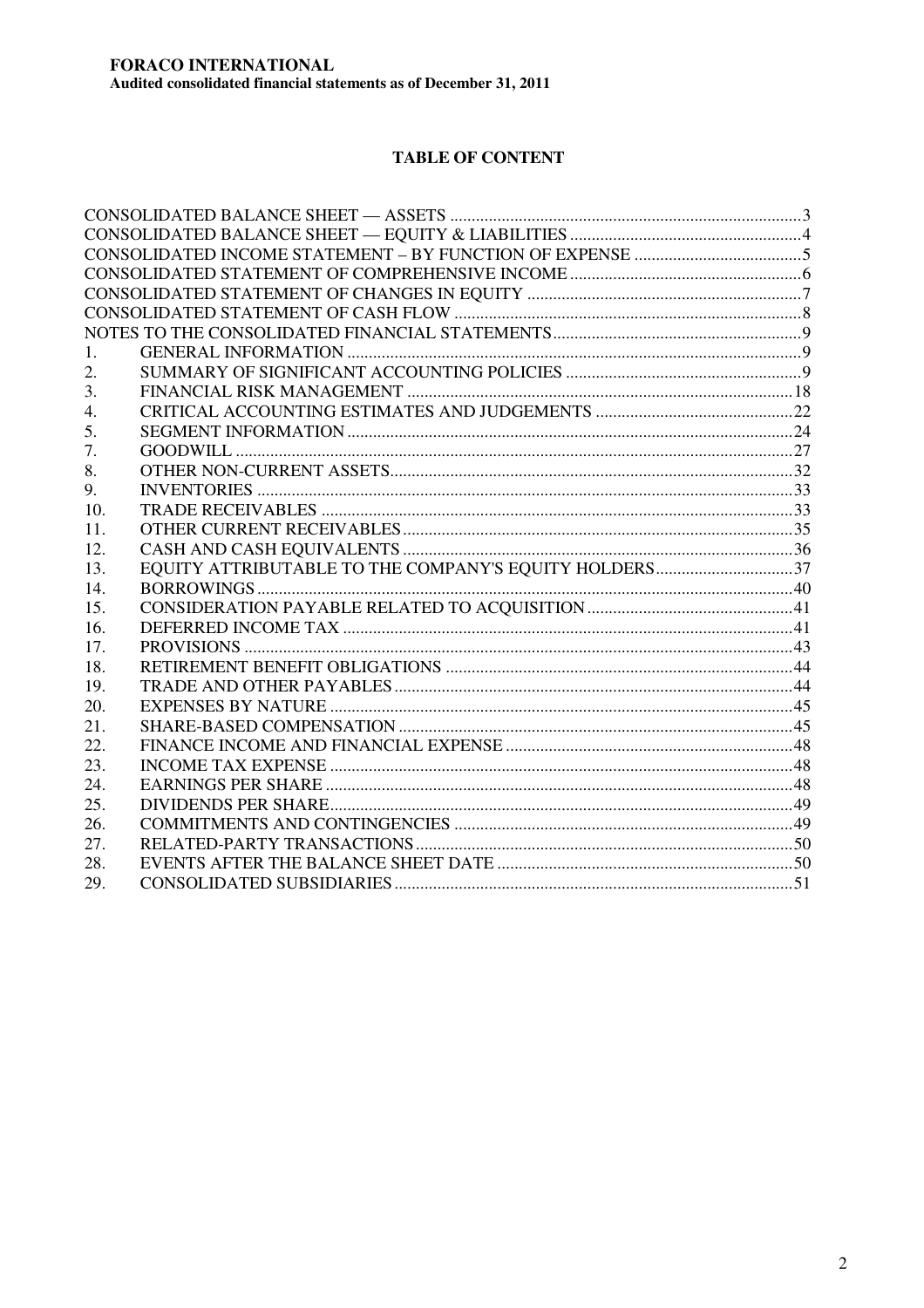## **CONSOLIDATED BALANCE SHEET — ASSETS**

| In thousand of US\$       |             | As at December 31, |                |         |
|---------------------------|-------------|--------------------|----------------|---------|
|                           | <b>Note</b> | 2011               | 2010           | 2009    |
| <b>ASSETS</b>             |             |                    |                |         |
| <b>Non-current assets</b> |             |                    |                |         |
|                           | (6)         | 92,500             | 78,289         | 43,636  |
|                           | (7)         | 50,629             | 50,667         | 14,879  |
|                           | (16)        | 7,984              | 10,805         | 604     |
|                           | (8)         | 1,006              | 1,699          | 341     |
|                           |             | 152,119            | 141,460        | 59,469  |
| <b>Current assets</b>     |             |                    |                |         |
|                           | (9)         | 40,754             | 32,384         | 22,282  |
|                           | (10)        | 45,490             | 40,996         | 16,325  |
|                           | (11)        | 12.464             | 17,195         | 8,589   |
|                           | (12)        | 24,313             | 14,920         | 25,905  |
|                           |             | 123,021            | 105,495        | 73,101  |
|                           |             | <u>275,140</u>     | <u>246,955</u> | 132,561 |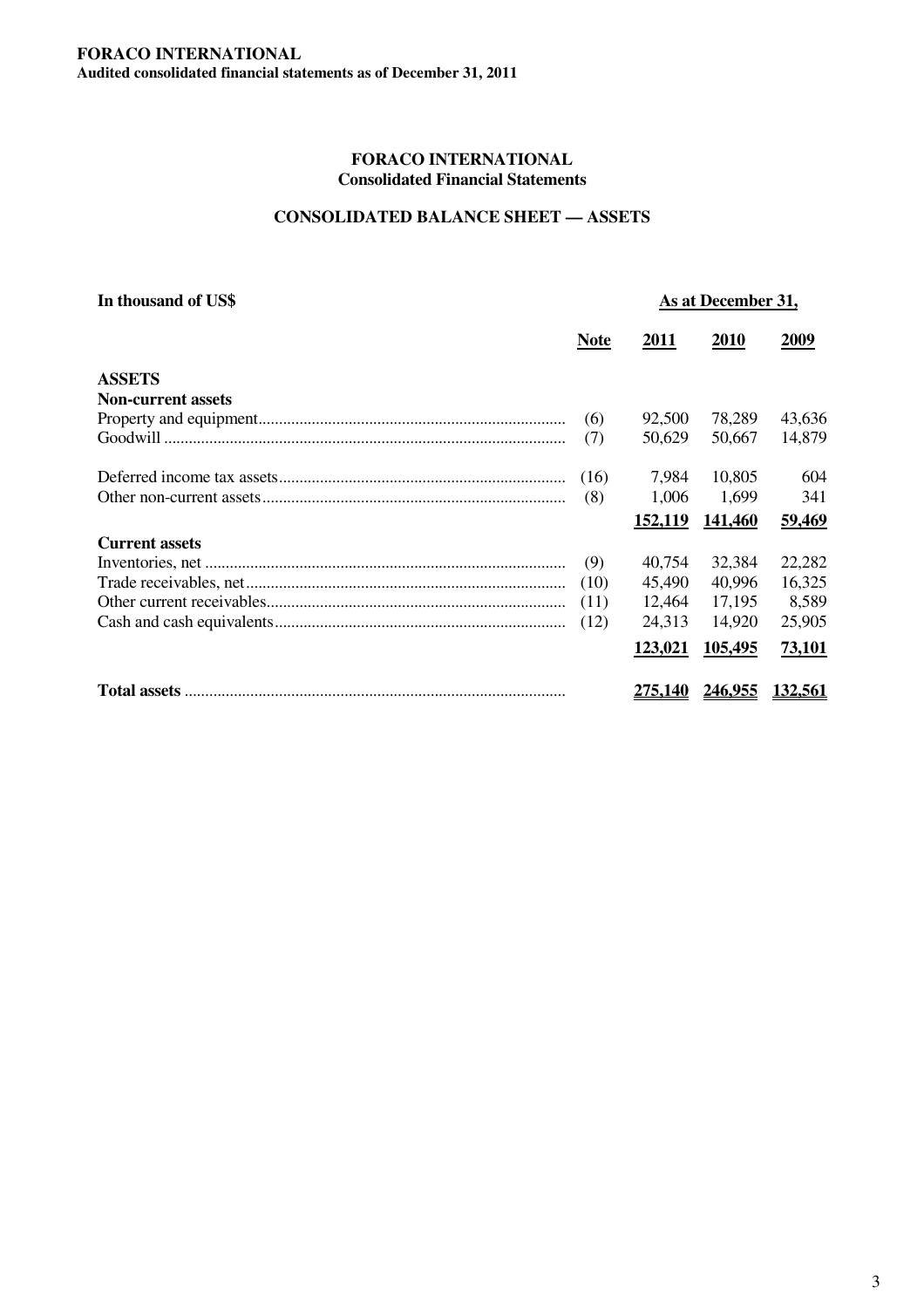## **CONSOLIDATED BALANCE SHEET — EQUITY & LIABILITIES**

| In thousand of US\$                                               |             | As at December 31, |                |         |
|-------------------------------------------------------------------|-------------|--------------------|----------------|---------|
|                                                                   | <b>Note</b> | 2011               | 2010           | 2009    |
| <b>EQUITY</b>                                                     |             |                    |                |         |
| Capital and reserves attributable to the Company's equity holders |             |                    |                |         |
|                                                                   | (13)        | 1,468              | 1,468          | 1,190   |
|                                                                   | (13)        | 159,434            | 137,342        | 84,134  |
|                                                                   | (13)        | (3,393)            | 4,131          | 7,043   |
|                                                                   |             | 157,509            | <u>142,941</u> | 92,367  |
|                                                                   |             | 5,033              | 3,811          | 224     |
|                                                                   |             | 162,542            | 146,751        | 92,590  |
| <b>LIABILITIES</b>                                                |             |                    |                |         |
| <b>Non-current liabilities</b>                                    |             |                    |                |         |
|                                                                   | (14)        | 17,292             | 11,359         | 3,542   |
|                                                                   | (15)        |                    |                | 3,162   |
|                                                                   | (16)        | 3,976              | 7,213          | 2,341   |
|                                                                   |             | 677                | 1,597          | 400     |
|                                                                   |             | 21,945             | 20,169         | 9,445   |
| <b>Current liabilities</b>                                        |             |                    |                |         |
|                                                                   | (19)        | 51,535             | 39,024         | 22,955  |
|                                                                   |             | 5,841              | 2,374          | 1,413   |
|                                                                   | (14)        | 31,912             | 30,332         | 5,725   |
|                                                                   | (15)        | 470                | 7,941          |         |
|                                                                   | (17)        | 896                | 364            | 432     |
|                                                                   |             | 90,655             | 80,035         | 30,525  |
|                                                                   |             | <u>275.140</u>     | 246.955        | 132.561 |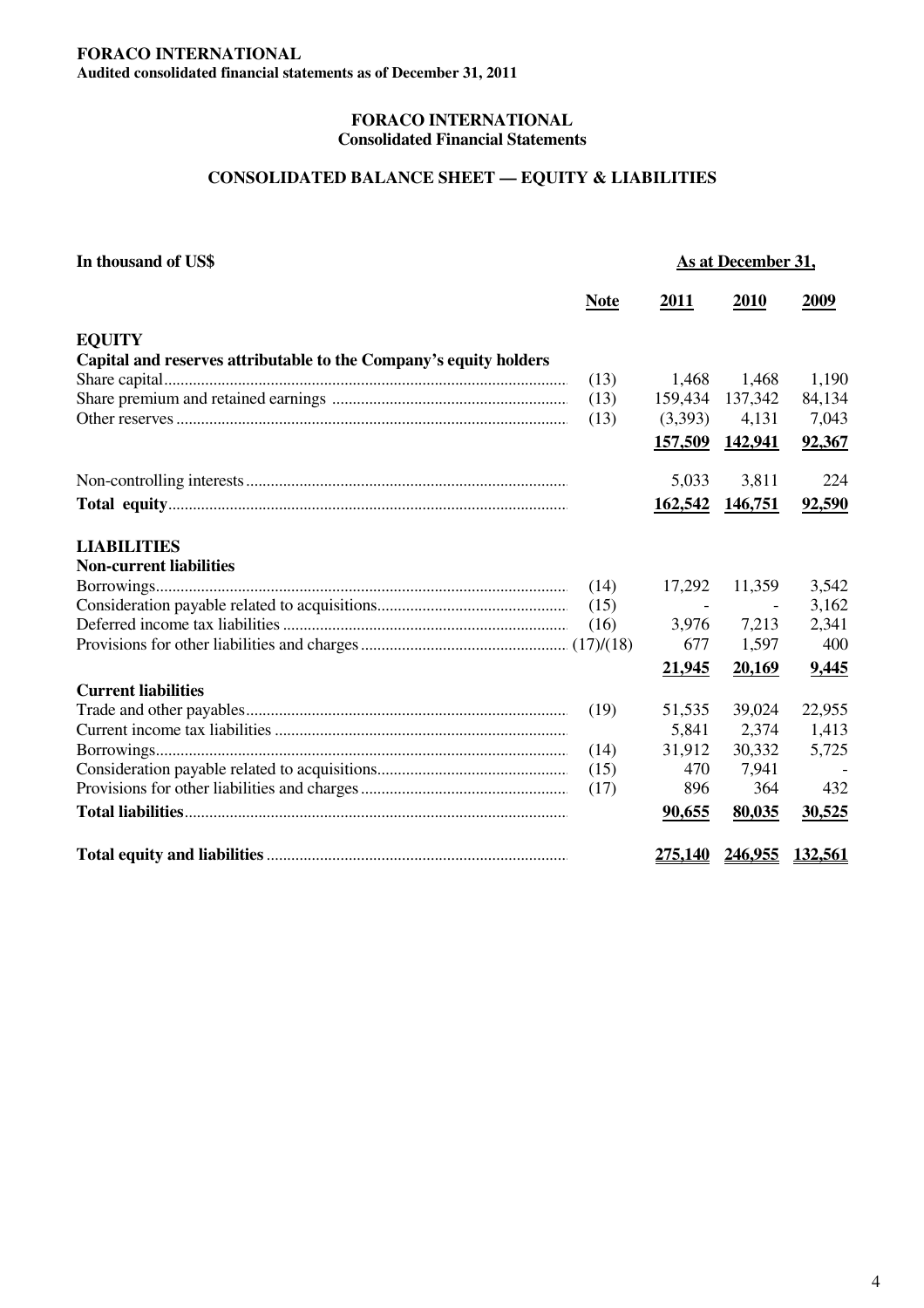## **CONSOLIDATED INCOME STATEMENT – BY FUNCTION OF EXPENSE**

| In thousand of US\$                                                                                                                  |             | <b>Year Ended December 31,</b> |                      |                     |  |
|--------------------------------------------------------------------------------------------------------------------------------------|-------------|--------------------------------|----------------------|---------------------|--|
|                                                                                                                                      | <b>Note</b> | 2011                           | 2010                 | <u>2009</u>         |  |
|                                                                                                                                      | (5)         | 301,139                        | 164,040              | 119,402             |  |
|                                                                                                                                      | (20)        | (231,714)<br>69,425            | (127, 932)<br>36,108 | (83, 843)<br>35,559 |  |
|                                                                                                                                      | (20)        | (25,983)                       | (19,508)             | (15,609)            |  |
|                                                                                                                                      | (20)        | (23)                           | 301                  | 310                 |  |
|                                                                                                                                      |             | <u>43,419</u>                  | 16,901               | 20,260              |  |
|                                                                                                                                      | (22)        | 417                            | 212                  | 366                 |  |
|                                                                                                                                      | (22)        | (3,806)                        | (1,637)              | (1,044)             |  |
|                                                                                                                                      |             | 40,030                         | <u>15,475</u>        | <u>19,583</u>       |  |
|                                                                                                                                      | (23)        | (9,616)                        | (4,144)              | (5,773)             |  |
|                                                                                                                                      |             | 30,414                         | 11,331               | 13,810              |  |
| Attributable to:                                                                                                                     |             |                                |                      |                     |  |
|                                                                                                                                      |             | 27,027                         | 9,073                | 14,743              |  |
|                                                                                                                                      |             | 3,387                          | 2,258                | (934)               |  |
|                                                                                                                                      |             | 30,414                         | 11,331               | 13,810              |  |
| Earnings per share for profit attributable to the equity holders of<br>the Company during the year (expressed in US cents per share) |             |                                |                      |                     |  |
|                                                                                                                                      | (24)        | 34.51                          | 12.85                | 25.05               |  |
|                                                                                                                                      | (24)        | 34.25                          | 12.69                | 24.88               |  |
|                                                                                                                                      |             |                                |                      |                     |  |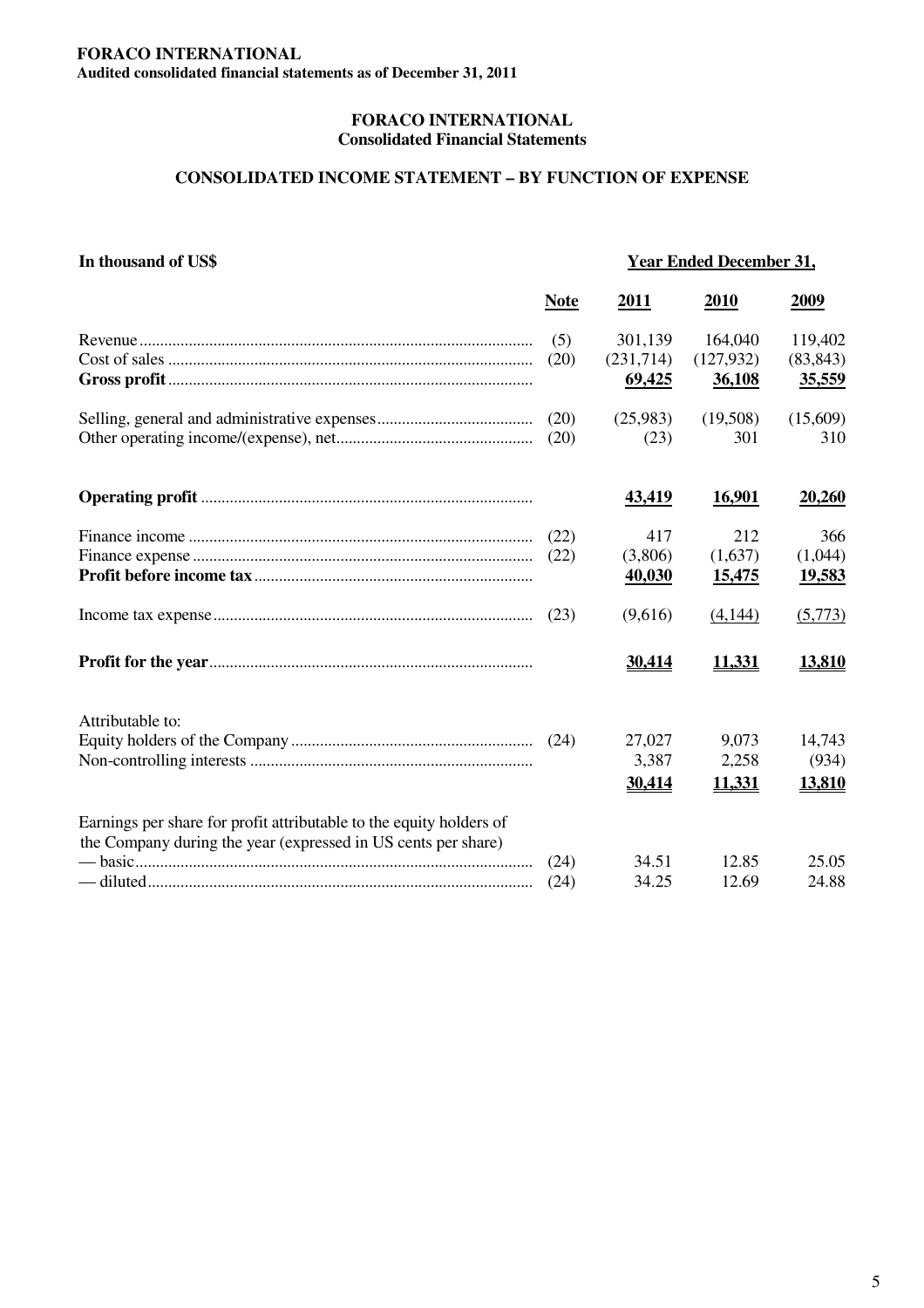## **CONSOLIDATED STATEMENT OF COMPREHENSIVE INCOME**

| In thousand of US\$                     | <b>Year Ended December 31,</b> |         |               |  |  |
|-----------------------------------------|--------------------------------|---------|---------------|--|--|
|                                         | 2011                           | 2010    | 2009          |  |  |
|                                         | 30,414                         | 11,331  | 13,810        |  |  |
|                                         | (2,348)                        | 1,175   | (648)         |  |  |
|                                         | (5,047)                        | (4,454) | 6,419         |  |  |
| Other comprehensive income for the year | (7,395)                        | (3,279) | 5,771         |  |  |
| Total comprehensive income for the year | <u>23,019</u>                  | 8,052   | <u>19,581</u> |  |  |
| Attributable to:                        |                                |         |               |  |  |
|                                         | 19,720                         | 5,789   | 20,310        |  |  |
|                                         | 3,299                          | 2,263   | (729)         |  |  |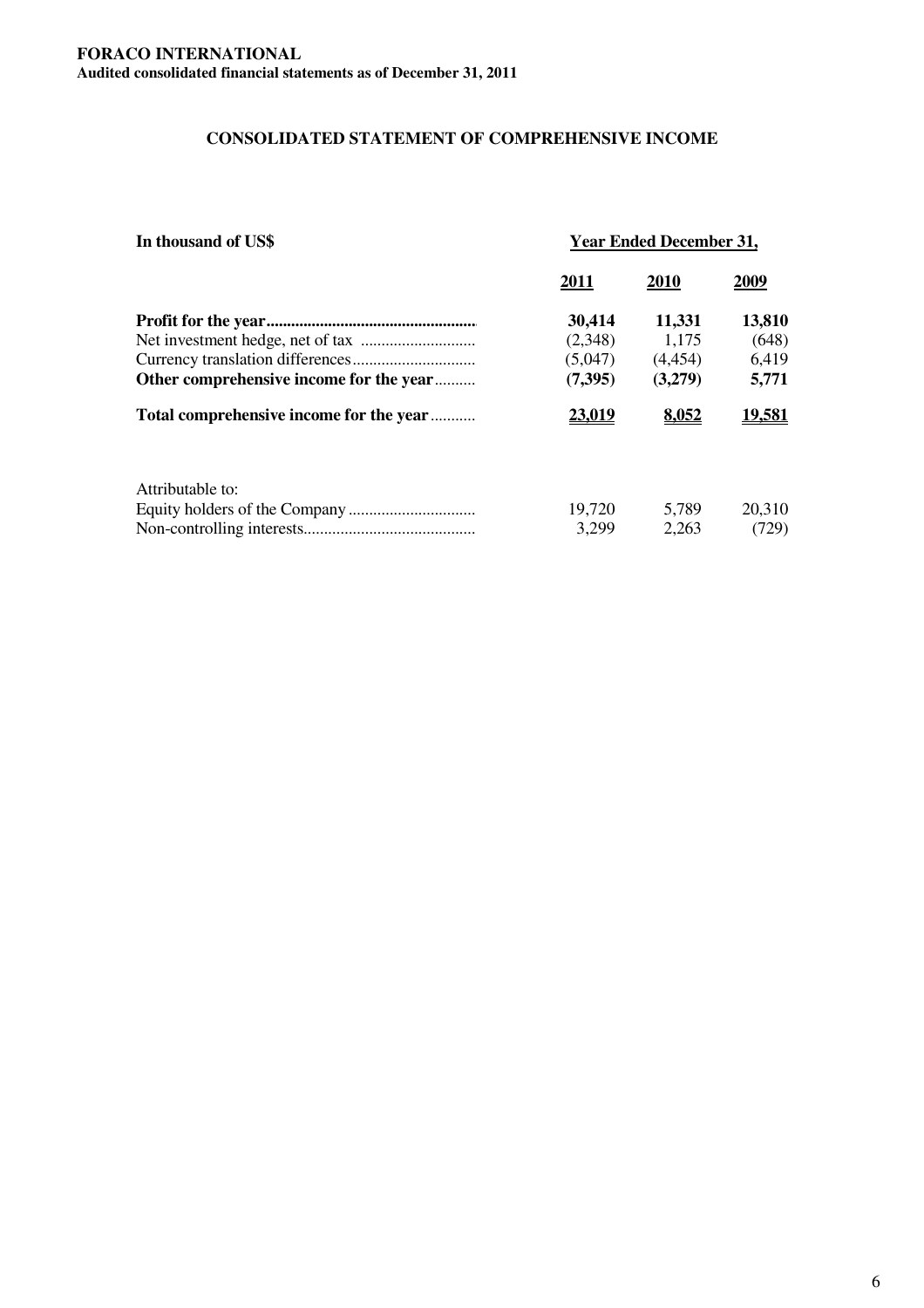## **FORACO INTERNATIONAL**

**Audited consolidated financial statements as of December 31, 2011**

### **FORACO INTERNATIONAL Consolidated Financial Statements**

## **CONSOLIDATED STATEMENT OF CHANGES IN EQUITY**

| In thousand of US\$                                         |                                | <b>Attributable to Equity Holders</b><br>of the Company              | Non-<br>controlling<br><b>Interests</b>                    | <b>Total</b><br><b>Equity</b> |              |          |
|-------------------------------------------------------------|--------------------------------|----------------------------------------------------------------------|------------------------------------------------------------|-------------------------------|--------------|----------|
|                                                             | <b>Share</b><br><b>Capital</b> | <b>Share</b><br>Premium<br>and<br><b>Retained</b><br><b>Earnings</b> | <b>Other</b><br><b>Reserves</b><br>(see Note<br><u>13)</u> | <b>Total</b>                  |              |          |
|                                                             | 1,190                          | 71,064                                                               | 635                                                        | 72,890                        | 254          | 73,144   |
|                                                             |                                | 14,747                                                               |                                                            | 14,747                        | 62           | 14,810   |
| Other comprehensive income for the year                     |                                |                                                                      | 5,771                                                      | 5,771                         |              | 5,771    |
| Employee share-based compensation (Note 23).                |                                |                                                                      | 1,039                                                      | 1,039                         |              | 1,039    |
|                                                             |                                | (1,228)                                                              |                                                            | (1,228)                       |              | (1,228)  |
|                                                             |                                | (1,146)                                                              |                                                            | (1,146)                       | (93)         | (1,239)  |
| Vesting of share-based compensation (Note 13)               |                                | 402                                                                  | (402)                                                      |                               |              |          |
| Transfer of shares in connection with                       |                                |                                                                      |                                                            |                               |              |          |
| acquisition of subsidiaries, net of tax (Note 7).           |                                | 294                                                                  |                                                            | 294                           |              | 294      |
|                                                             | 1,190                          | 84,134                                                               | 7,043                                                      | 92,367                        | <u>224</u>   | 92,590   |
|                                                             | 1,190                          | 84,134                                                               | 7,043                                                      | <u>92,367</u>                 | <u>224</u>   | 92,590   |
|                                                             |                                | 9,073                                                                |                                                            | 9,073                         | 2,258        | 11,331   |
| Other comprehensive income for the year                     |                                |                                                                      | (3,284)                                                    | (3,284)                       | 5            | (3,279)  |
| Effect of the adoption of IFRS $3(R)$                       |                                | (416)                                                                |                                                            | (416)                         |              | (416)    |
| Employee share-based compensation (Note 23).                |                                |                                                                      | 838                                                        | 838                           |              | 838      |
| Acquisition of Adviser Drilling SA (Note 7)                 | 278                            | 46,418                                                               |                                                            | 46,696                        |              | 46,696   |
| Purchase of treasury shares (Note 13)                       |                                | (373)                                                                |                                                            | (373)                         |              | (373)    |
|                                                             |                                | (2,007)                                                              |                                                            | (2,007)                       | (29)         | (2,036)  |
| Vesting of share-based compensation (Note 13)               |                                | 466                                                                  | (466)                                                      |                               |              |          |
| Acquisition of non-controlling Interests                    |                                | $\overline{47}$                                                      |                                                            | $\overline{47}$               | (65)         | (18)     |
| Acquisition of Eastern Drilling Company LLC<br>(See Note 7) |                                |                                                                      |                                                            |                               | 1,419        | 1,419    |
|                                                             | <u>1,468</u>                   | 137,342                                                              | 4,131                                                      | <u>142,941</u>                | <u>3,811</u> | 146,751  |
|                                                             | 1,468                          | 137,342                                                              | 4,131                                                      | 142,941                       | 3,811        | 146,751  |
|                                                             |                                | 20,027                                                               |                                                            | 20,027                        | 3,387        | 30,414   |
| Other comprehensive income for the year                     |                                |                                                                      | (7,307)                                                    | (7,307)                       | (88)         | (7, 395) |
| Employee share-based compensation (Note 23).                |                                |                                                                      | 1,083                                                      | 1,083                         |              | 1,083    |
| Purchase of treasury shares (Note 13)                       |                                | (3,272)                                                              |                                                            | (3,272)                       |              | (3,272)  |
|                                                             |                                | (2,962)                                                              |                                                            | (2,962)                       | (2,077)      | (5,039)  |
| Vesting of share-based compensation (Note 13)               |                                | 1,300                                                                | (1,300)                                                    |                               |              |          |
|                                                             | 1,468                          | 159,434                                                              | (3,393)                                                    | 157,510                       | 5,033        | 162,542  |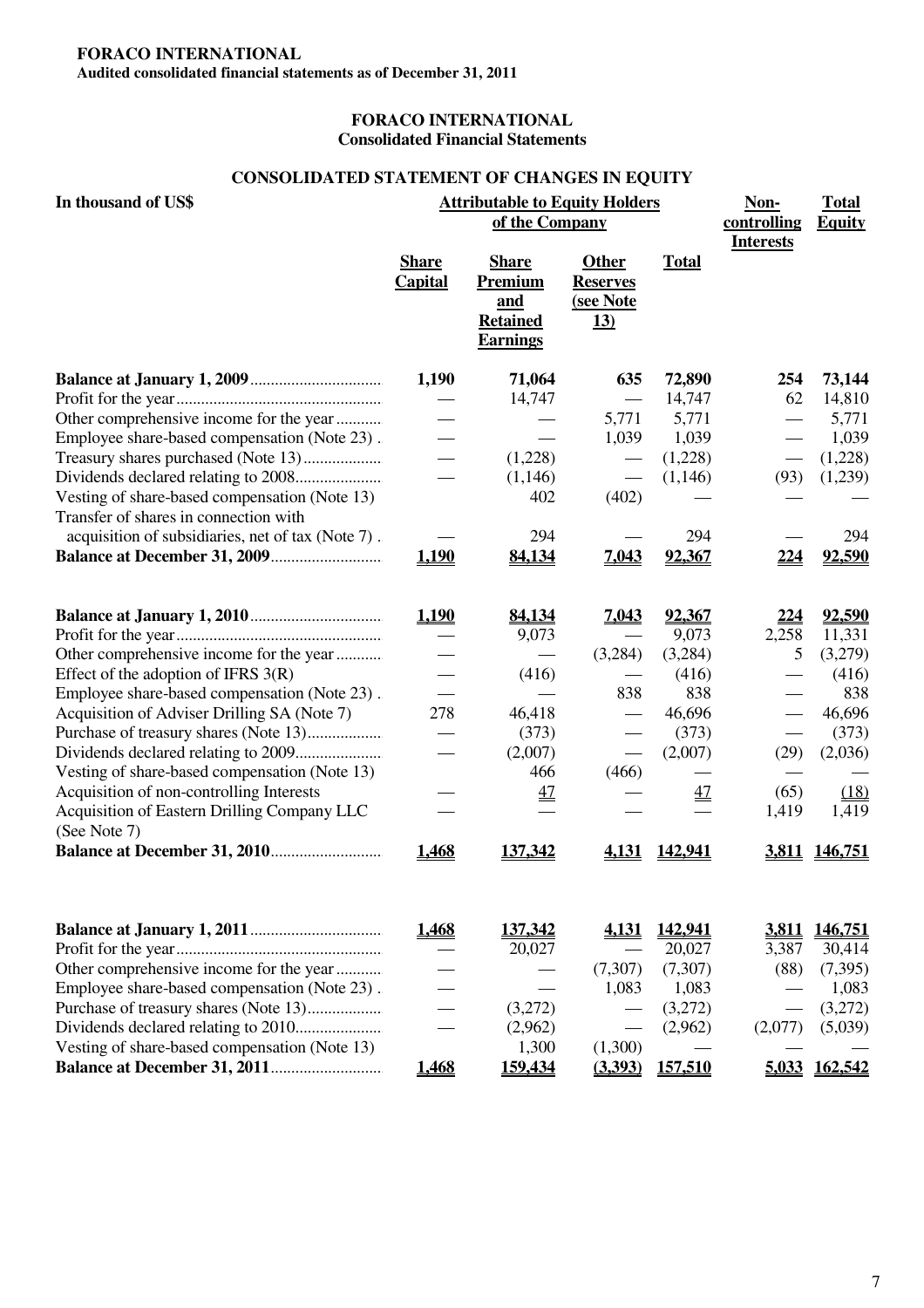#### **CONSOLIDATED STATEMENT OF CASH FLOW**

| 2011<br>2010<br>2009<br><b>Note</b><br><b>Cash flows from operating activities</b><br>30,414<br>11,331<br>13,810<br>Adjustments for:<br>12,120<br>28,804<br>20,018<br>374<br>55<br>(119)<br>409<br>1,083<br>838<br>1,037<br>9,615<br>3,798<br>5,819<br>3,389<br>1,426<br>662<br>Cash generated from operations before changes in operating assets and<br><b>74,088</b><br>33,329<br><u>37,466</u><br>Changes in operating assets and liabilities:<br>(9,168)<br>(2,450)<br>177<br>(10,106)<br>2,190<br>(1,649)<br>7,717<br>(2,632)<br>2,767<br><b>70,988</b><br>33,065<br><u>27,677</u><br>(507)<br>(2,989)<br>(1,386)<br>(231)<br>(8,928)<br>(7,488)<br>25,070<br>67,768<br>17,363<br><b>Cash flows from investing activities</b><br>(9, 459)<br>(35,702)<br>(13,735)<br>(6)<br>(2,700)<br>(7)<br>467<br>(7)<br>Acquisition of Eastern Drilling Company, net of cash acquired (***)<br>(1,588)<br>(7,600)<br>(7)<br>Acquisition of Mosslake Drilling Services Pty Ltd, net of cash acquired (**) / (***)<br>(3,952)<br>(7)<br>(3,180)<br>Repayment of Mosslake Drilling Services Pty Ltd former shareholder's loan<br>1,443<br>(18)<br>(11,968)<br>(43,302)<br>(20,754)<br><b>Cash flows from financing activities</b><br>(373)<br>(1,225)<br>(13)<br>(3,272)<br>(20,525)<br>(14,520)<br>(3,115)<br>8,634<br>7,039<br>832<br>3,910<br>5,327<br>(2,766)<br>(2,957)<br>(2,007)<br>(1,128)<br>(32)<br>(93)<br>(14,210)<br>(4,566)<br>(7, 496)<br>(863)<br>(3,028)<br>739<br>9,393<br>(10,985)<br>6,345<br>14,920<br>25,905<br>19,560<br>14,920<br>25,905<br><u>24,313</u><br>15,608<br>4,402<br>(**) Excluding portion of purchased through shares, warrants and treasury shares<br>46,697<br>294 | In thousand of US\$                                                      |     | <b>Year Ended December 31,</b> |       |
|-------------------------------------------------------------------------------------------------------------------------------------------------------------------------------------------------------------------------------------------------------------------------------------------------------------------------------------------------------------------------------------------------------------------------------------------------------------------------------------------------------------------------------------------------------------------------------------------------------------------------------------------------------------------------------------------------------------------------------------------------------------------------------------------------------------------------------------------------------------------------------------------------------------------------------------------------------------------------------------------------------------------------------------------------------------------------------------------------------------------------------------------------------------------------------------------------------------------------------------------------------------------------------------------------------------------------------------------------------------------------------------------------------------------------------------------------------------------------------------------------------------------------------------------------------------------------------------------------------------------------------------------------------------------------------------------------|--------------------------------------------------------------------------|-----|--------------------------------|-------|
|                                                                                                                                                                                                                                                                                                                                                                                                                                                                                                                                                                                                                                                                                                                                                                                                                                                                                                                                                                                                                                                                                                                                                                                                                                                                                                                                                                                                                                                                                                                                                                                                                                                                                                 |                                                                          |     |                                |       |
|                                                                                                                                                                                                                                                                                                                                                                                                                                                                                                                                                                                                                                                                                                                                                                                                                                                                                                                                                                                                                                                                                                                                                                                                                                                                                                                                                                                                                                                                                                                                                                                                                                                                                                 |                                                                          |     |                                |       |
|                                                                                                                                                                                                                                                                                                                                                                                                                                                                                                                                                                                                                                                                                                                                                                                                                                                                                                                                                                                                                                                                                                                                                                                                                                                                                                                                                                                                                                                                                                                                                                                                                                                                                                 |                                                                          |     |                                |       |
|                                                                                                                                                                                                                                                                                                                                                                                                                                                                                                                                                                                                                                                                                                                                                                                                                                                                                                                                                                                                                                                                                                                                                                                                                                                                                                                                                                                                                                                                                                                                                                                                                                                                                                 |                                                                          |     |                                |       |
|                                                                                                                                                                                                                                                                                                                                                                                                                                                                                                                                                                                                                                                                                                                                                                                                                                                                                                                                                                                                                                                                                                                                                                                                                                                                                                                                                                                                                                                                                                                                                                                                                                                                                                 |                                                                          |     |                                |       |
|                                                                                                                                                                                                                                                                                                                                                                                                                                                                                                                                                                                                                                                                                                                                                                                                                                                                                                                                                                                                                                                                                                                                                                                                                                                                                                                                                                                                                                                                                                                                                                                                                                                                                                 |                                                                          |     |                                |       |
|                                                                                                                                                                                                                                                                                                                                                                                                                                                                                                                                                                                                                                                                                                                                                                                                                                                                                                                                                                                                                                                                                                                                                                                                                                                                                                                                                                                                                                                                                                                                                                                                                                                                                                 |                                                                          |     |                                |       |
|                                                                                                                                                                                                                                                                                                                                                                                                                                                                                                                                                                                                                                                                                                                                                                                                                                                                                                                                                                                                                                                                                                                                                                                                                                                                                                                                                                                                                                                                                                                                                                                                                                                                                                 |                                                                          |     |                                |       |
|                                                                                                                                                                                                                                                                                                                                                                                                                                                                                                                                                                                                                                                                                                                                                                                                                                                                                                                                                                                                                                                                                                                                                                                                                                                                                                                                                                                                                                                                                                                                                                                                                                                                                                 |                                                                          |     |                                |       |
|                                                                                                                                                                                                                                                                                                                                                                                                                                                                                                                                                                                                                                                                                                                                                                                                                                                                                                                                                                                                                                                                                                                                                                                                                                                                                                                                                                                                                                                                                                                                                                                                                                                                                                 |                                                                          |     |                                |       |
|                                                                                                                                                                                                                                                                                                                                                                                                                                                                                                                                                                                                                                                                                                                                                                                                                                                                                                                                                                                                                                                                                                                                                                                                                                                                                                                                                                                                                                                                                                                                                                                                                                                                                                 |                                                                          |     |                                |       |
|                                                                                                                                                                                                                                                                                                                                                                                                                                                                                                                                                                                                                                                                                                                                                                                                                                                                                                                                                                                                                                                                                                                                                                                                                                                                                                                                                                                                                                                                                                                                                                                                                                                                                                 |                                                                          |     |                                |       |
|                                                                                                                                                                                                                                                                                                                                                                                                                                                                                                                                                                                                                                                                                                                                                                                                                                                                                                                                                                                                                                                                                                                                                                                                                                                                                                                                                                                                                                                                                                                                                                                                                                                                                                 |                                                                          |     |                                |       |
|                                                                                                                                                                                                                                                                                                                                                                                                                                                                                                                                                                                                                                                                                                                                                                                                                                                                                                                                                                                                                                                                                                                                                                                                                                                                                                                                                                                                                                                                                                                                                                                                                                                                                                 |                                                                          |     |                                |       |
|                                                                                                                                                                                                                                                                                                                                                                                                                                                                                                                                                                                                                                                                                                                                                                                                                                                                                                                                                                                                                                                                                                                                                                                                                                                                                                                                                                                                                                                                                                                                                                                                                                                                                                 |                                                                          |     |                                |       |
|                                                                                                                                                                                                                                                                                                                                                                                                                                                                                                                                                                                                                                                                                                                                                                                                                                                                                                                                                                                                                                                                                                                                                                                                                                                                                                                                                                                                                                                                                                                                                                                                                                                                                                 |                                                                          |     |                                |       |
|                                                                                                                                                                                                                                                                                                                                                                                                                                                                                                                                                                                                                                                                                                                                                                                                                                                                                                                                                                                                                                                                                                                                                                                                                                                                                                                                                                                                                                                                                                                                                                                                                                                                                                 |                                                                          |     |                                |       |
|                                                                                                                                                                                                                                                                                                                                                                                                                                                                                                                                                                                                                                                                                                                                                                                                                                                                                                                                                                                                                                                                                                                                                                                                                                                                                                                                                                                                                                                                                                                                                                                                                                                                                                 |                                                                          |     |                                |       |
|                                                                                                                                                                                                                                                                                                                                                                                                                                                                                                                                                                                                                                                                                                                                                                                                                                                                                                                                                                                                                                                                                                                                                                                                                                                                                                                                                                                                                                                                                                                                                                                                                                                                                                 |                                                                          |     |                                |       |
|                                                                                                                                                                                                                                                                                                                                                                                                                                                                                                                                                                                                                                                                                                                                                                                                                                                                                                                                                                                                                                                                                                                                                                                                                                                                                                                                                                                                                                                                                                                                                                                                                                                                                                 |                                                                          |     |                                |       |
|                                                                                                                                                                                                                                                                                                                                                                                                                                                                                                                                                                                                                                                                                                                                                                                                                                                                                                                                                                                                                                                                                                                                                                                                                                                                                                                                                                                                                                                                                                                                                                                                                                                                                                 |                                                                          |     |                                |       |
|                                                                                                                                                                                                                                                                                                                                                                                                                                                                                                                                                                                                                                                                                                                                                                                                                                                                                                                                                                                                                                                                                                                                                                                                                                                                                                                                                                                                                                                                                                                                                                                                                                                                                                 |                                                                          |     |                                |       |
|                                                                                                                                                                                                                                                                                                                                                                                                                                                                                                                                                                                                                                                                                                                                                                                                                                                                                                                                                                                                                                                                                                                                                                                                                                                                                                                                                                                                                                                                                                                                                                                                                                                                                                 |                                                                          |     |                                |       |
|                                                                                                                                                                                                                                                                                                                                                                                                                                                                                                                                                                                                                                                                                                                                                                                                                                                                                                                                                                                                                                                                                                                                                                                                                                                                                                                                                                                                                                                                                                                                                                                                                                                                                                 |                                                                          |     |                                |       |
|                                                                                                                                                                                                                                                                                                                                                                                                                                                                                                                                                                                                                                                                                                                                                                                                                                                                                                                                                                                                                                                                                                                                                                                                                                                                                                                                                                                                                                                                                                                                                                                                                                                                                                 |                                                                          |     |                                |       |
|                                                                                                                                                                                                                                                                                                                                                                                                                                                                                                                                                                                                                                                                                                                                                                                                                                                                                                                                                                                                                                                                                                                                                                                                                                                                                                                                                                                                                                                                                                                                                                                                                                                                                                 |                                                                          |     |                                |       |
|                                                                                                                                                                                                                                                                                                                                                                                                                                                                                                                                                                                                                                                                                                                                                                                                                                                                                                                                                                                                                                                                                                                                                                                                                                                                                                                                                                                                                                                                                                                                                                                                                                                                                                 |                                                                          |     |                                |       |
|                                                                                                                                                                                                                                                                                                                                                                                                                                                                                                                                                                                                                                                                                                                                                                                                                                                                                                                                                                                                                                                                                                                                                                                                                                                                                                                                                                                                                                                                                                                                                                                                                                                                                                 |                                                                          |     |                                |       |
|                                                                                                                                                                                                                                                                                                                                                                                                                                                                                                                                                                                                                                                                                                                                                                                                                                                                                                                                                                                                                                                                                                                                                                                                                                                                                                                                                                                                                                                                                                                                                                                                                                                                                                 |                                                                          |     |                                |       |
|                                                                                                                                                                                                                                                                                                                                                                                                                                                                                                                                                                                                                                                                                                                                                                                                                                                                                                                                                                                                                                                                                                                                                                                                                                                                                                                                                                                                                                                                                                                                                                                                                                                                                                 |                                                                          |     |                                |       |
|                                                                                                                                                                                                                                                                                                                                                                                                                                                                                                                                                                                                                                                                                                                                                                                                                                                                                                                                                                                                                                                                                                                                                                                                                                                                                                                                                                                                                                                                                                                                                                                                                                                                                                 |                                                                          |     |                                |       |
|                                                                                                                                                                                                                                                                                                                                                                                                                                                                                                                                                                                                                                                                                                                                                                                                                                                                                                                                                                                                                                                                                                                                                                                                                                                                                                                                                                                                                                                                                                                                                                                                                                                                                                 |                                                                          |     |                                |       |
|                                                                                                                                                                                                                                                                                                                                                                                                                                                                                                                                                                                                                                                                                                                                                                                                                                                                                                                                                                                                                                                                                                                                                                                                                                                                                                                                                                                                                                                                                                                                                                                                                                                                                                 |                                                                          |     |                                |       |
|                                                                                                                                                                                                                                                                                                                                                                                                                                                                                                                                                                                                                                                                                                                                                                                                                                                                                                                                                                                                                                                                                                                                                                                                                                                                                                                                                                                                                                                                                                                                                                                                                                                                                                 |                                                                          |     |                                |       |
|                                                                                                                                                                                                                                                                                                                                                                                                                                                                                                                                                                                                                                                                                                                                                                                                                                                                                                                                                                                                                                                                                                                                                                                                                                                                                                                                                                                                                                                                                                                                                                                                                                                                                                 |                                                                          |     |                                |       |
|                                                                                                                                                                                                                                                                                                                                                                                                                                                                                                                                                                                                                                                                                                                                                                                                                                                                                                                                                                                                                                                                                                                                                                                                                                                                                                                                                                                                                                                                                                                                                                                                                                                                                                 |                                                                          |     |                                |       |
|                                                                                                                                                                                                                                                                                                                                                                                                                                                                                                                                                                                                                                                                                                                                                                                                                                                                                                                                                                                                                                                                                                                                                                                                                                                                                                                                                                                                                                                                                                                                                                                                                                                                                                 |                                                                          |     |                                |       |
|                                                                                                                                                                                                                                                                                                                                                                                                                                                                                                                                                                                                                                                                                                                                                                                                                                                                                                                                                                                                                                                                                                                                                                                                                                                                                                                                                                                                                                                                                                                                                                                                                                                                                                 |                                                                          |     |                                |       |
|                                                                                                                                                                                                                                                                                                                                                                                                                                                                                                                                                                                                                                                                                                                                                                                                                                                                                                                                                                                                                                                                                                                                                                                                                                                                                                                                                                                                                                                                                                                                                                                                                                                                                                 |                                                                          |     |                                |       |
|                                                                                                                                                                                                                                                                                                                                                                                                                                                                                                                                                                                                                                                                                                                                                                                                                                                                                                                                                                                                                                                                                                                                                                                                                                                                                                                                                                                                                                                                                                                                                                                                                                                                                                 |                                                                          |     |                                |       |
|                                                                                                                                                                                                                                                                                                                                                                                                                                                                                                                                                                                                                                                                                                                                                                                                                                                                                                                                                                                                                                                                                                                                                                                                                                                                                                                                                                                                                                                                                                                                                                                                                                                                                                 |                                                                          |     |                                |       |
|                                                                                                                                                                                                                                                                                                                                                                                                                                                                                                                                                                                                                                                                                                                                                                                                                                                                                                                                                                                                                                                                                                                                                                                                                                                                                                                                                                                                                                                                                                                                                                                                                                                                                                 |                                                                          |     |                                |       |
|                                                                                                                                                                                                                                                                                                                                                                                                                                                                                                                                                                                                                                                                                                                                                                                                                                                                                                                                                                                                                                                                                                                                                                                                                                                                                                                                                                                                                                                                                                                                                                                                                                                                                                 |                                                                          |     |                                |       |
|                                                                                                                                                                                                                                                                                                                                                                                                                                                                                                                                                                                                                                                                                                                                                                                                                                                                                                                                                                                                                                                                                                                                                                                                                                                                                                                                                                                                                                                                                                                                                                                                                                                                                                 | (***) Excluding deferred cash consideration to be paid in future periods | 470 | 7,941                          | 3,162 |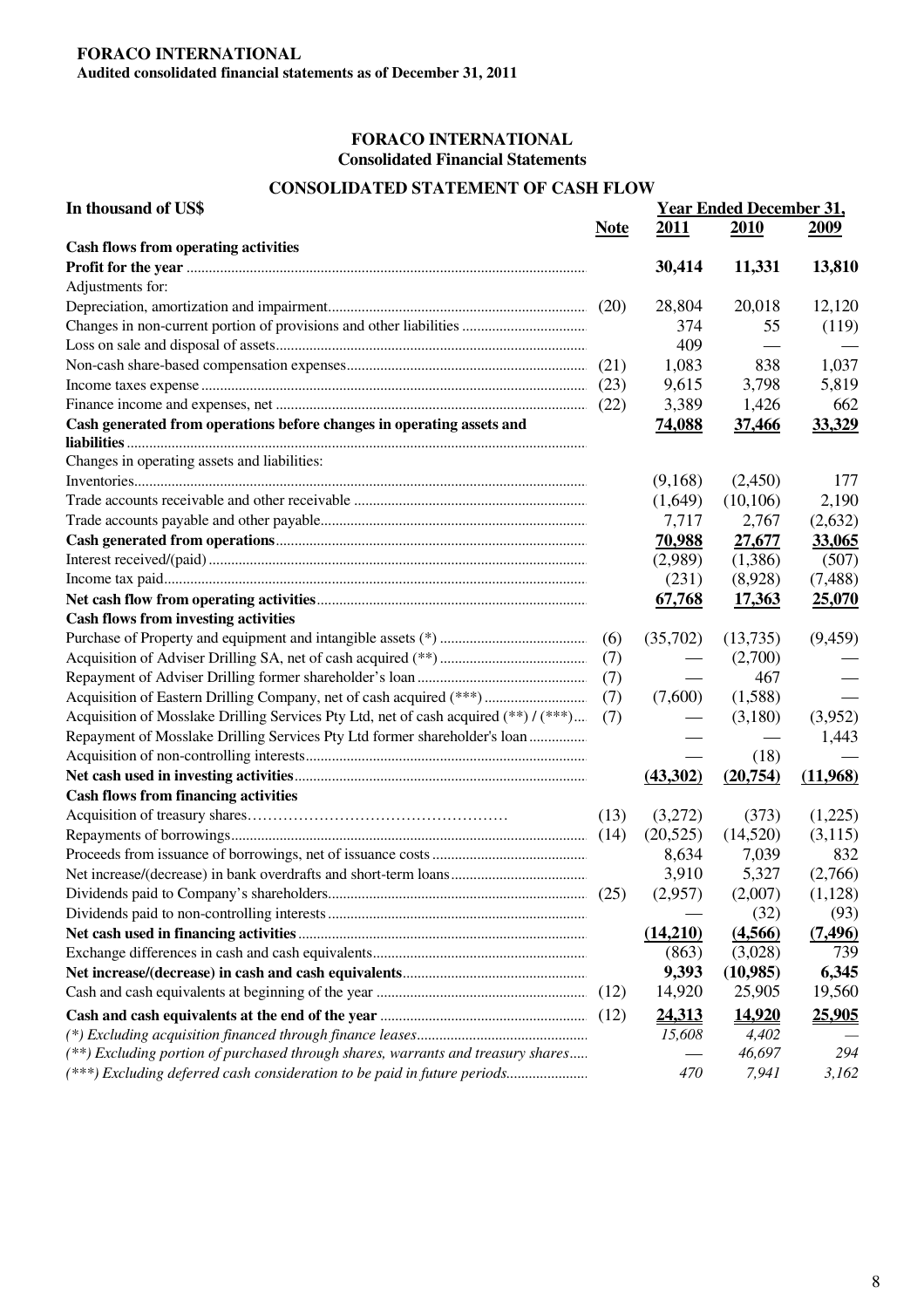## **NOTES TO THE CONSOLIDATED FINANCIAL STATEMENTS**

## **1. GENERAL INFORMATION**

Foraco International SA (the Company) and its subsidiaries (together, the Group or Foraco Group) trade mainly in the mining, geological and hydraulic drilling sectors.

The principle sources of revenue consist of drilling contracts for companies primarily involved in mining and water exploration. The Company has operations in Africa, Europe, North America, South America and Asia Pacific.

The Company is a "société anonyme" incorporated in France. The address of its registered office is 26, plage de l'Estaque, 13016 Marseille, France.

These consolidated financial statements were authorized for issue by the Board of Directors on March 5, 2012.

The Company is listed on the Toronto Stock Exchange (TSX) under the symbol "FAR".

### **2. SUMMARY OF SIGNIFICANT ACCOUNTING POLICIES**

The principal accounting policies applied in the preparation of these consolidated financial statements are set out below. These policies have been consistently applied to all periods presented, unless otherwise stated.

#### **2.1 Basis of Preparation**

The consolidated financial statements of Foraco Group have been prepared in accordance with International Financial Reporting Standards (IFRS).

The consolidated financial statements have been prepared under the historical cost convention except for certain financial assets recognized at fair value through profit and loss.

The preparation of financial statements in conformity with IFRS requires the use of certain critical accounting estimates. It also requires management to exercise its judgment in the process of applying the Company's accounting policies. The areas involving a higher degree of judgment or complexity, or areas where assumptions and estimates are significant to the consolidated financial statements are disclosed in Note 4.

Except otherwise stated, all amounts are presented in thousands of US\$.

The Company is a drilling service provider and as such IFRS 6, 'Exploration for and evaluation of mineral resources' is not applicable to its operations.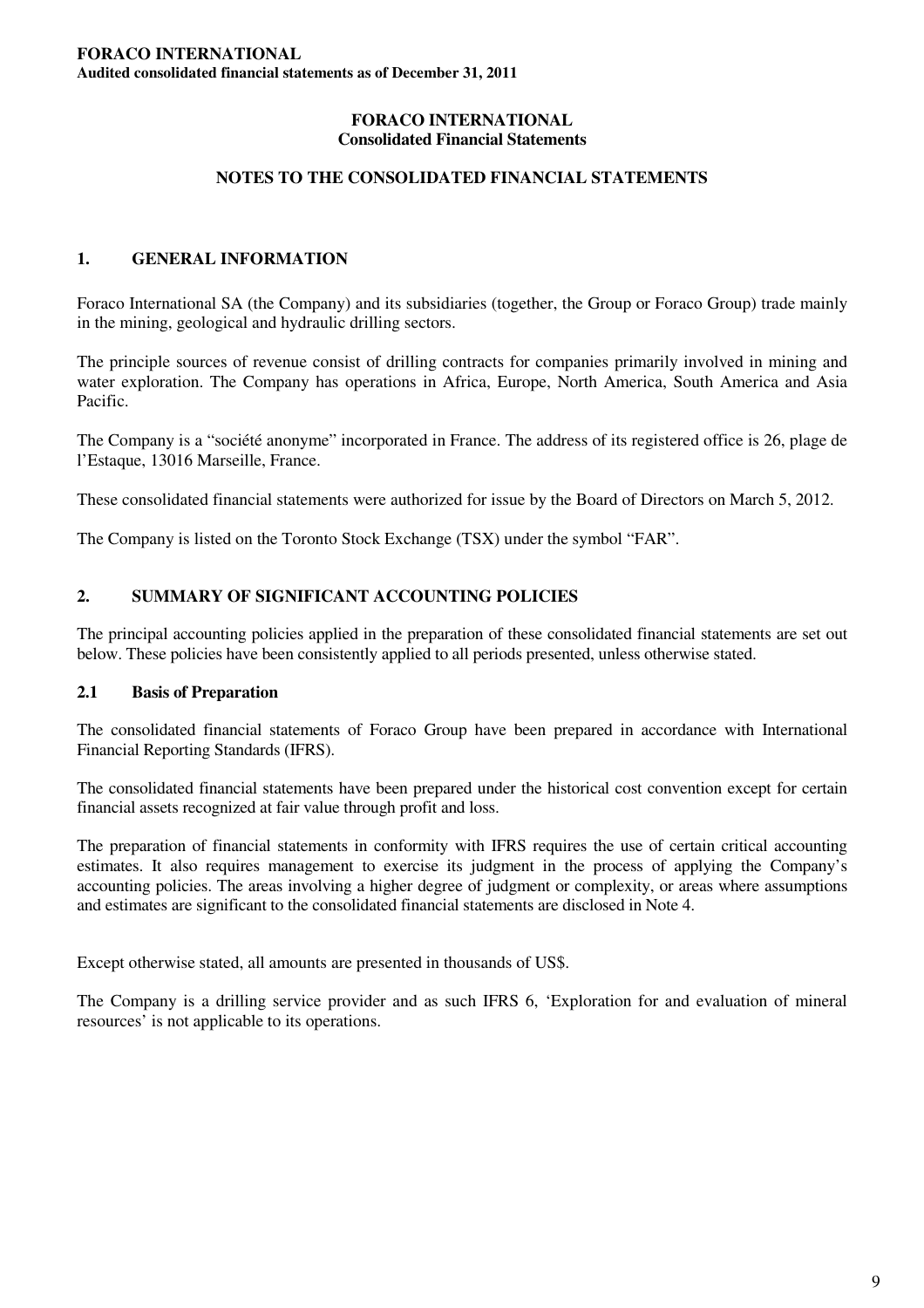## **FORACO INTERNATIONAL**

**Audited consolidated financial statements as of December 31, 2011**

### *Standards, amendments and interpretations to existing standards that have been adopted by the Company on January 1, 2011 with no material impact on the consolidated financial statements*

- Revised IAS 24 "Related party disclosures
- IFRIC 19, "Extinguishing financial liabilities with equity instruments
- Amendments to IFRIC 14 "Prepayments of a minimum funding requirement"
- Amendments to IAS 32, "classification of rights issues
- Improvements to IFRS 2010

## *Standards, amendments and interpretations to existing standards that are not yet effective and have not been early adopted by the Company*

The following standards and amendments to existing standards have been published and are mandatory for the Group's accounting periods beginning on or after January 1, 2012 or later periods, but the Group has not early adopted them:

- IFRS 7 Financial instruments disclosures
- IFRS 9 Financial instruments
- IFRS 10 Consolidated Financial Statements
- IFRS 11 Joint arrangements
- IFRS 12 Disclosure of interests in other entities
- IFRS 13 Fair value measurement
- Amendment to IAS 1 Presentation of financial statements
- Amendment to IAS 12 Income taxes
- Amendment to IAS 19 Employee benefits
- Amendment to IAS 27 Separate financial statements
- Amendment to IAS 28 Associates and joint ventures

The impact resulting from the application of these standards, amendments and interpretations is currently being assessed.

## **2.2 Consolidation**

## **(a) Subsidiaries**

Subsidiaries are all entities over which the Company has the power to govern the financial and operating policies generally accompanying a shareholding of more than one half of the voting rights. The existence and effect of potential voting rights that are currently exercisable or convertible are considered when assessing whether the Company controls another entity. The Group also assesses existence of control where it does not have more than 50% of the voting power but is able to govern the financial and operating policies. Subsidiaries are fully consolidated from the date on which control is transferred to the Company. They are de-consolidated from the date that control ceases.

The Company applies the acquisition method to account for business acquisitions. The consideration transferred for the acquisition of a subsidiary is the fair value of the assets transferred, the liabilities incurred to the former owners of the acquiree and the equity interests issued. The consideration transferred includes the fair value of any asset or liability resulting from a contingent consideration arrangement.

Identifiable assets acquired and liabilities and contingent liabilities assumed in a business combination are measured initially at their fair values at the acquisition date. The Company recognizes any non-controlling interest in the acquiree on an acquisition-by-acquisition basis, either at fair value or at the non-controlling interest's proportionate share of the recognized amounts of acquiree's identifiable net assets.

Acquisition-related costs are expensed as incurred.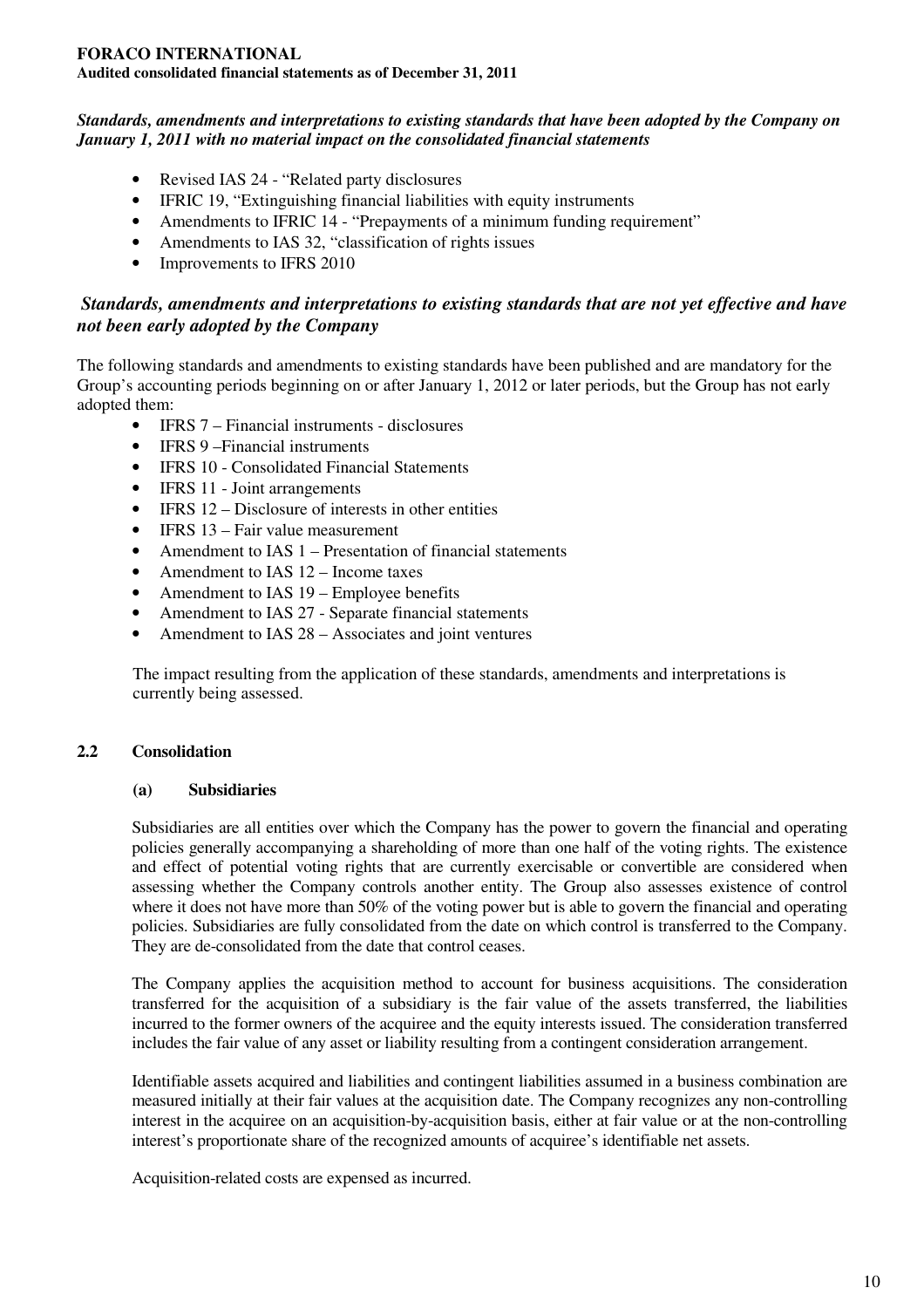If the business combination is achieved in stages, the acquisition date fair value of the acquirer's previously held equity interest in the acquiree is remeasured to fair value at the acquisition date through profit and loss.

Any contingent consideration to be transferred by the Company is recognized at fair value at the acquisition date. Subsequent changes to the fair value of the contingent consideration that is deemed to be an asset or liability is recognized in accordance with IAS 39 either in profit or loss or as a change to other comprehensive income. Contingent consideration that is classified as equity is not remeasured, and its subsequent settlement is accounted for within equity.

Goodwill is initially measured as the excess of the aggregate of the consideration transferred and the fair value of non-controlling interest over the net identifiable assets and acquired liabilities assumed (Note 7).

Inter-company transactions, balances, income and expenses on transactions between group companies are eliminated. Profits and losses resulting from inter-company transactions that are recognized in assets are also eliminated. Accounting policies of subsidiaries have been changed where necessary to ensure consistency with the policies adopted by the Company.

## **(b) Transactions with non-controlling interests**

For the year 2009, the Company applied a policy of treating transactions with non controlling interests as transactions with parties external to the Company ("parent company model"). Disposals to non controlling interests resulted in gains and losses for the Company and were recorded in the income statement. Purchases from non controlling interests resulted in goodwill, being the difference between any consideration paid and the relevant share acquired of the carrying value of net assets of the subsidiary.

Starting January 1, 2010, the Company adopted IAS 27 (revised), 'Consolidated and separate financial statements'. The revised standard requires the effects of all transactions with non-controlling interests to be recorded in equity if there is no change in control and these transactions will no longer result in goodwill or gains and losses. The standard also specifies the accounting when control is lost. Any remaining interest in the entity is re-measured to fair value, and a gain or loss is recognised in profit or loss.

The accounting treatment for put and call options on non controlling interests is presented in further detail in Note 7.

## **2.3 Segment Reporting**

Operating segments are reported in a manner consistent with the internal reporting provided to the chief operating decision-maker. The chief operating decision-maker, who is responsible for allocating resources and assessing performance of the operating segments, has been identified as the management (Chief Executive Officer and vice Chief Executive Officer).

The Group reports its financial performance based on its business segments. Segment reporting disclosures are provided in Note 5.

## **2.4 Foreign Currency translation**

## **(a) Functional and Presentation Currency**

Items included in the consolidated financial statements of each of the Group's entities are measured using the currency of the primary economic environment in which the entity operates ("the functional currency").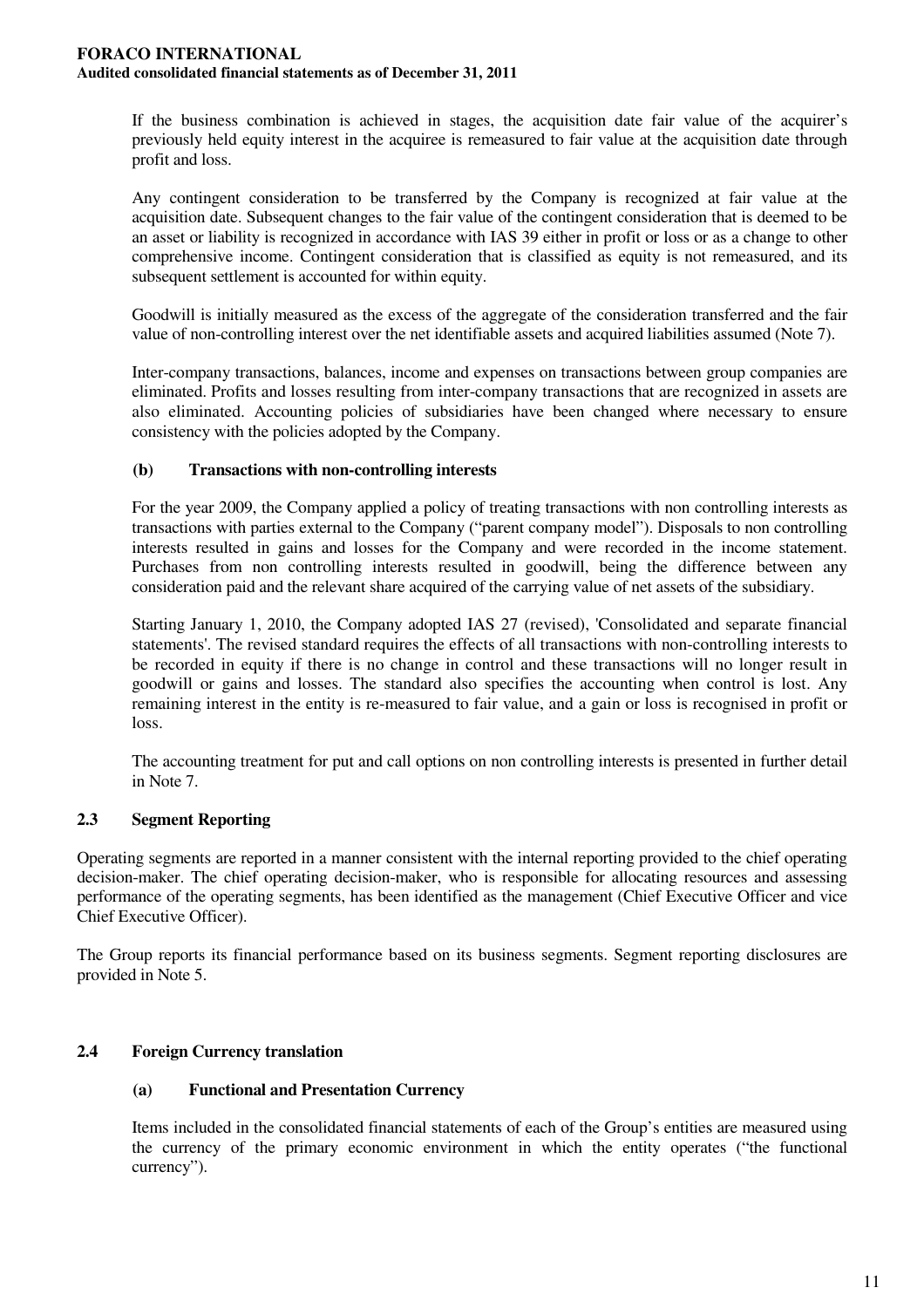In 2010, in accordance with IAS 21.38, the Company has elected to report its consolidated financial statements using the US Dollar as its presentation currency. Previously, the Company reported in Euros. This change in presentation currency does not affect the functional currencies of each of the entities of the Group. All figures previously reported in Euros have been converted at historical, average or closing currency exchange rate, as appropriate and in accordance with IAS 21.

## **(b) Transactions and Balances**

Foreign currency transactions are translated into the functional currency using the exchange rates prevailing at the dates of the transactions' valuation where items are re-measured. The exchange rates prevailing at the dates of the transactions are approximated by a single rate per currency for each month (unless these rates are not reasonable approximations of the cumulative effect of the rates prevailing on the transaction dates). Foreign exchange gains and losses resulting from the settlement of such transactions and from the translation at year-end exchange rates of monetary assets and liabilities denominated in foreign currencies are recognized in the income statement except when deferred in other comprehensive income as qualifying net investment hedges.

Foreign exchange gains and losses that relate to borrowings and cash and cash equivalents are presented in the income statement within finance income or expense. All other foreign exchange gains and losses are presented in the income statement within 'other operating income / (expense), net'.

## **(c) Group Companies**

None of the Company's entities has the functional currency of a hyperinflation economy.

The results and financial position of all the Group entities that have a functional currency different from the presentation currency are translated into the presentation currency as follows:

- (i) assets and liabilities for each balance sheet presented are translated at the closing rate at the date of that balance sheet;
- (ii) income and expenses for each statement of income are translated at a monthly average exchange rate (unless this rate is not a reasonable approximation of the cumulative effect of the rates prevailing on the transaction dates, in which case income and expenses are translated at the dates of the transactions); and
- (iii) all resulting exchange differences are recognized in other comprehensive income and as a separate component of equity within "Other reserves".

On consolidation, exchange differences arising from the translation of the net investment in foreign operations, and of borrowings and other currency instruments designated as hedges of such investments, are taken to shareholders' other comprehensive income. When a foreign operation is partially disposed of or sold, exchange differences that were recorded in other comprehensive income are recognized in the income statement as part of the gain or loss on sale.

Goodwill and fair value adjustments arising on the acquisition of a foreign entity are treated as assets and liabilities of the foreign entity and are translated at the closing rate.

## **2.5 Property and Equipment**

Property and equipment are stated at historical cost less depreciation. Historical cost includes expenditure that is directly attributable to the acquisition of the items.

Subsequent costs are included in the asset's carrying amount or recognized as a separate asset, as appropriate, only when it is probable that future economic benefits associated with the item will flow to the Group and the cost of the item can be measured reliably. Major refurbishment work and improvements are capitalized with the carrying amount of the replaced part derecognized. All other repairs and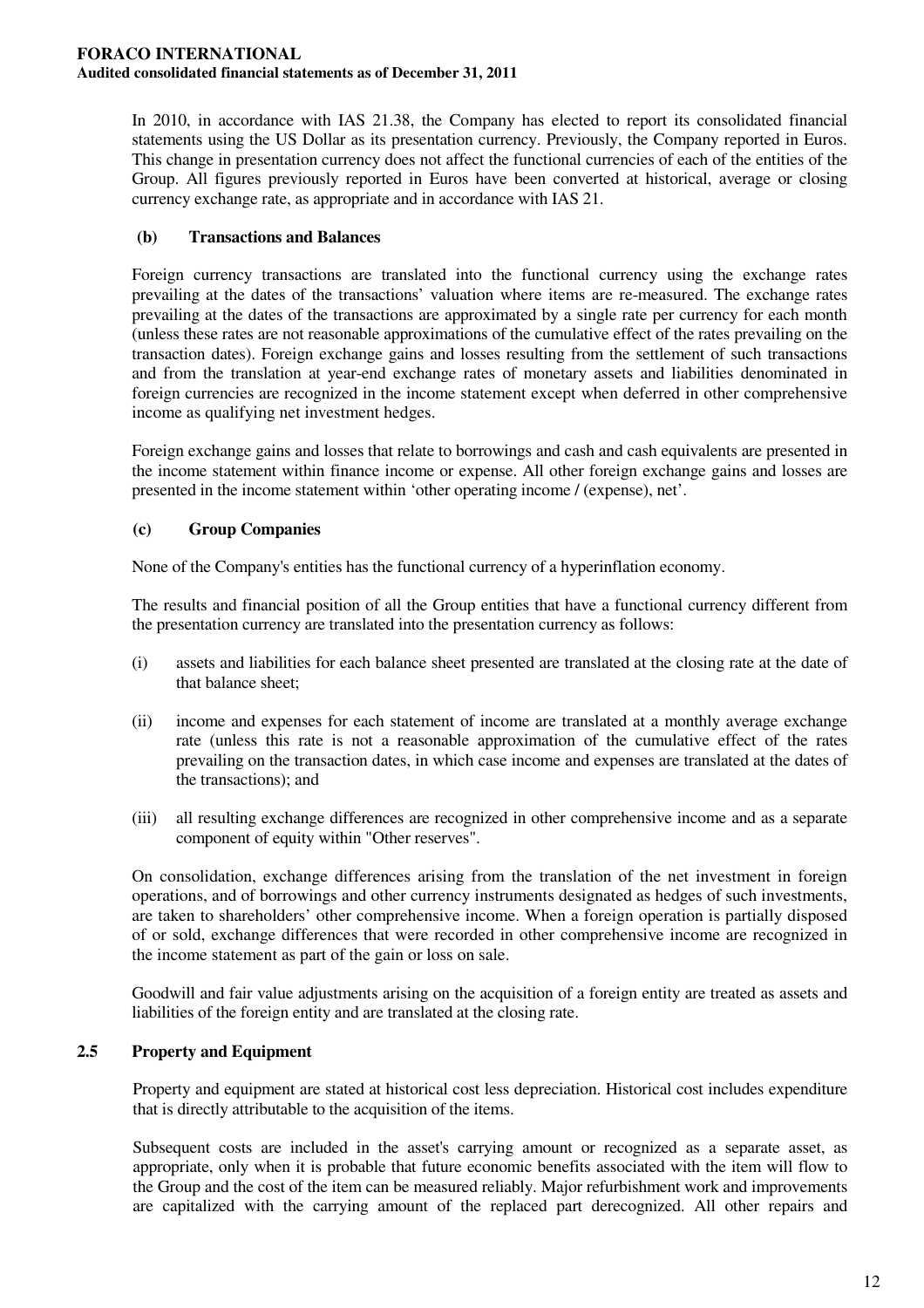maintenance are charged to the income statement during the financial period in which they are incurred. Borrowing costs are capitalized as part of the cost of property and equipment. There was no significant borrowing cost capitalized over the periods presented.

Depreciation of property and equipment is calculated using the straight-line method to allocate their cost to their residual values over their estimated useful life (Note 6).

The useful lives are as follows:

The assets'residual values and useful lives are reviewed, and adjusted if appropriate, at each reporting period.

When the Company leases assets under the terms of a long-term contract or other agreements that substantially transfer all of the risks and rewards of ownership to the Company, the value of the leased property is capitalized and depreciated (as described above) and the corresponding obligation is recorded as a liability within borrowings.

An asset's carrying amount is written down immediately to its recoverable amount if the asset's carrying amount is greater than its estimated recoverable amount (see Note 2.7).

Gains and losses on disposals are determined by comparing the proceeds with the carrying amount and are recognised within 'Other operating income / (expense), net' in the income statement.

## **2.6 Intangible Assets**

#### **Goodwill**

The excess of the consideration transferred, the amount of any non-controlling interest in the acquiree and the acquisition-date fair value of any previous equity interest in the acquiree over the fair value of the Group's share of the identifiable net assets acquired, is recorded as goodwill. Goodwill on acquisitions of subsidiaries is presented on the consolidated balance sheet under the line item "Goodwill".

Goodwill is tested annually for impairment (or when events or changes in circumstances indicate a potential impairment) and carried at cost less accumulated impairment losses. Impairment losses on goodwill are not reversed. Gains and losses on the disposal of an entity include the carrying amount of goodwill relating to the entity sold.

Goodwill is allocated to cash-generating units for the purpose of impairment testing. The allocation is made to those cash-generating units or groups of cash-generating units that are expected to benefit from the business combination in which the goodwill arose identified according to operating segment (see Note 5).

#### **2.7 Impairment of Non-financial Assets**

Assets that have an indefinite useful life, for example goodwill, are not subject to amortization and are tested annually for impairment. Assets that are subject to amortization are reviewed for impairment whenever events or changes in circumstances indicate that the carrying amount may not be recoverable. An impairment loss is recognized for the amount by which the asset's carrying amount exceeds its recoverable amount. The recoverable amount is the higher of an asset's fair value less costs to sell and value in use. For the purposes of assessing impairment, assets are grouped at the lowest levels for which there are separately identifiable cash flows (cash-generating units). Non-financial assets other than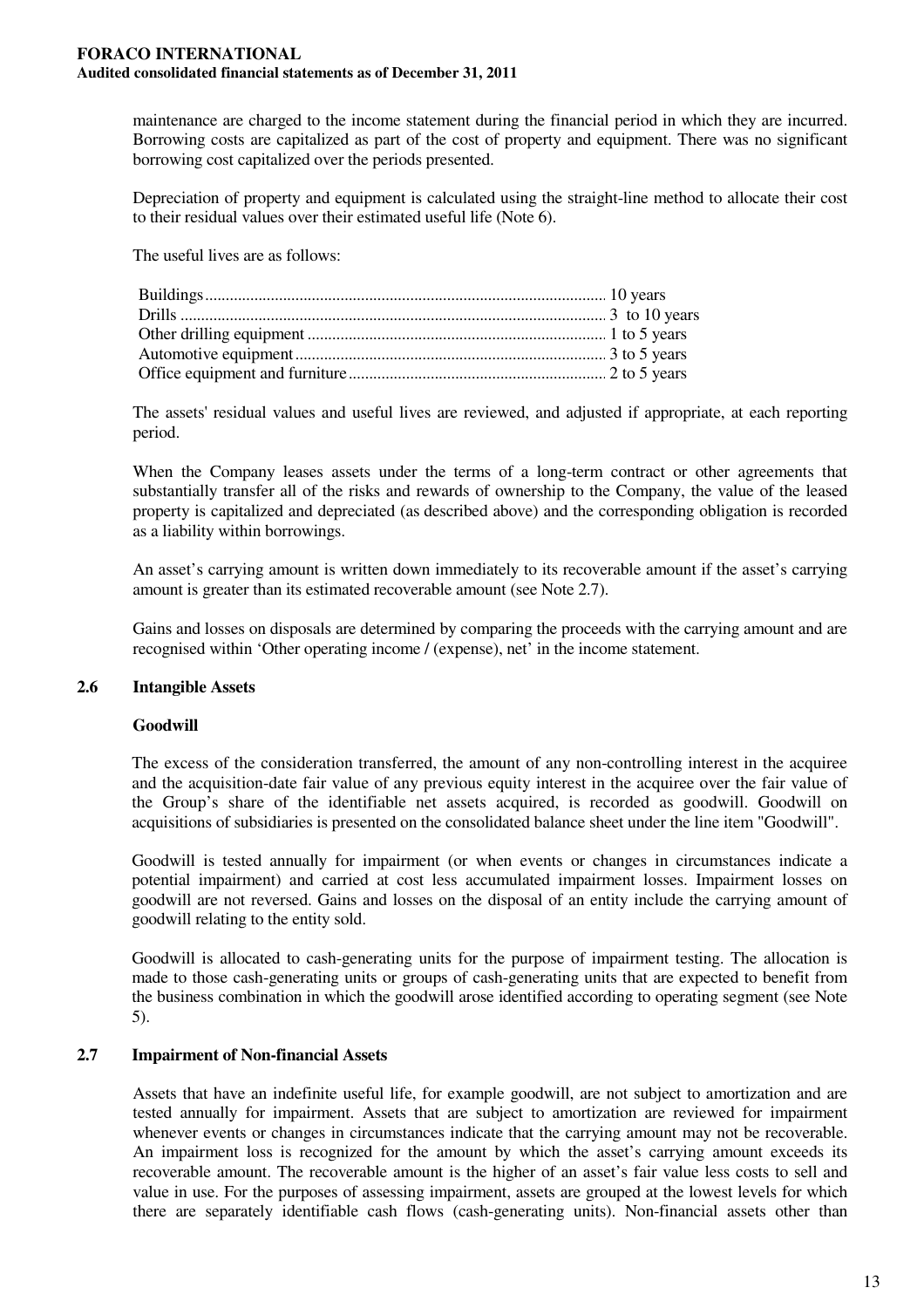goodwill that suffered an impairment are reviewed for possible reversal of the impairment at each reporting date.

### **2.8 Financial Assets**

Loans and receivables are non-derivative financial assets with fixed or determinable payments that are not quoted in an active market. They are included in current assets, except for maturities greater than 12 months after the end of the reporting period. These are classified as non-current assets. Loans and receivables originated by the Company are included in trade and other current receivables in the consolidated balance sheet.

The Group holds certain financial assets presented within cash and cash equivalents that are treated as financial assets at fair value with changes recognized through net income.

### **2.9 Derivative Financial Instruments and Hedging Activities**

The Group does not hold any derivative financial instruments over the period presented.

### **2.10 Lease**

Leases in which a significant portion of the risks and rewards of ownership are retained by the lessor are classified as operating leases. Payments made under operating leases (net of any incentives received from the lessor) are charged to the statement of income within operating expenses on a straight-line basis over the period of the lease.

Where the Group has substantially all the risks and rewards of ownership, the lease is classified as finance lease. Finance leases are capitalized at the lease's commencement date at the lower of the fair value of the leased property and the present value of the minimum lease payments. Each lease payment is allocated between the liability and finance charges so as to achieve a constant rate on the finance balance outstanding. The corresponding obligations, net of finance charges, are included in borrowings. The interest element of the finance cost is charged to the income statement over the lease period so as to produce a constant periodic rate of interest on the remaining balance of the liability for each period. The property, plant and equipment acquired under finance leases is depreciated over the shorter of the useful life of the asset and the lease term.

## **2.11 Inventories**

The Company maintains an inventory of operating supplies and drill consumables such as bits additives and chunks.

Inventories are stated at the lower of cost and net realizable value. Cost is determined using the average weighted unit cost method. It excludes borrowing costs. Net realizable value is the estimated selling price in the ordinary course of business, less applicable variable selling expenses.

## **2.12 Revenue Recognition**

Revenue comprises the fair value of the consideration received or receivable for services in the ordinary course of the Company's activities. Revenue is shown net of value-added tax, returns, rebates and discounts and after eliminating sales within the Company.

Drilling work is periodically approved by customers. Accordingly, revenues and receivables are accounted for when services have been approved. The amount of revenue is not considered to be reliably measurable until all contingencies relating to services rendered have been resolved. Contracts in progress at the closing date are accounted for using the percentage of completion method whereby revenues and directly attributable costs are recognized in each period based on the proportion that contract costs incurred for work performed to date bear to the estimated total contract costs including the cost for mobilizing and demobilizing drilling equipment.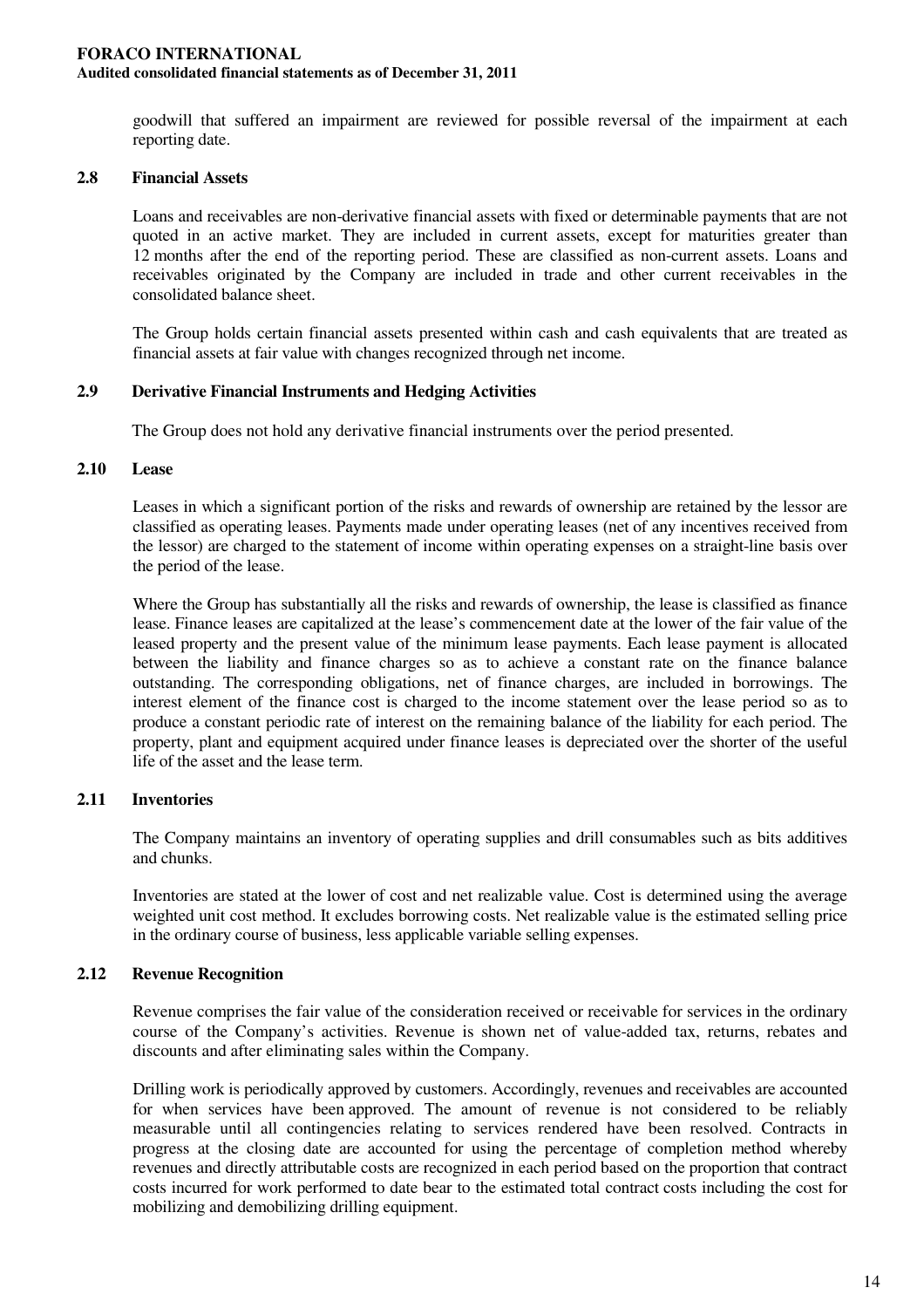When the global income from a contract cannot be reliably estimated, no gross profit is recognized during the period.

Under either of the policies mentioned above, when it is probable that total contract costs will exceed total contract revenue, the expected loss is recognized as an expense immediately. This loss is equal to the total estimated loss on the project minus the loss already accounted for and is first applied against the project's receivables. Any excess is then credited to provisions.

## **2.13 Trade Receivables**

Trade receivables are recognized initially at fair value and subsequently measured at amortized cost using the effective interest method, less provision for impairment. A provision for impairment of trade receivables is established on a case by case basis when there is objective evidence that the Company will not be able to collect all amounts due according to the original terms of receivables. The amount of the provision is the difference between the asset's carrying amount and the present value of estimated future cash flows, discounted at the effective interest rate. The amount of the provision is recognized in the income statement.

The Company transfers certain receivables to banks as collateral under an assignment of receivables program. As risks and rewards related to the trade receivables have been retained by the Group, accounts receivable are not derecognized and a financial liability is accounted for against the consideration received from the lenders.

## **2.14 Cash and Cash Equivalents**

Cash and cash equivalents include cash in hand, deposits held at call with banks, other short-term highly liquid investments with original maturities up to six months or provided that these investments are held to meet short term cash needs and there is no significant risks of change in value as a result of an early withdraw. Bank overdrafts are shown within current liabilities on the consolidated balance sheet.

The Company owns certain highly liquid securities based on the  $\epsilon$  currency market. These investments are classified as financial assets at fair value through profit or loss.

## **2.15 Share Capital**

Ordinary shares are classified as equity. The Group did not issue any preference shares.

Incremental costs directly attributable to the issue of new shares are shown in equity as a deduction, net of tax, from the proceeds.

Where any Group company purchases the Company's equity share capital (treasury shares), the consideration paid, including any directly attributable incremental costs (net of income taxes) is deducted from equity attributable to the Company's equity holders until the shares are cancelled or re-issued. When such shares are subsequently re-issued, any consideration received, net of any directly attributable incremental transaction costs and the related income tax effects, are included in equity attributable to the Company's equity holders.

Dividend distribution to the company's shareholders is recognized as a liability in the Group's financial statements in the period in which the dividends are approved by the Company's shareholders.

## **2.16 Borrowings**

Borrowings are recognized initially at fair value, net of transaction costs incurred. Borrowings are subsequently carried at amortized cost, any difference between the proceeds (net of transaction costs) and the redemption value is recognized in the statement of income over the period of the borrowings using the effective interest method.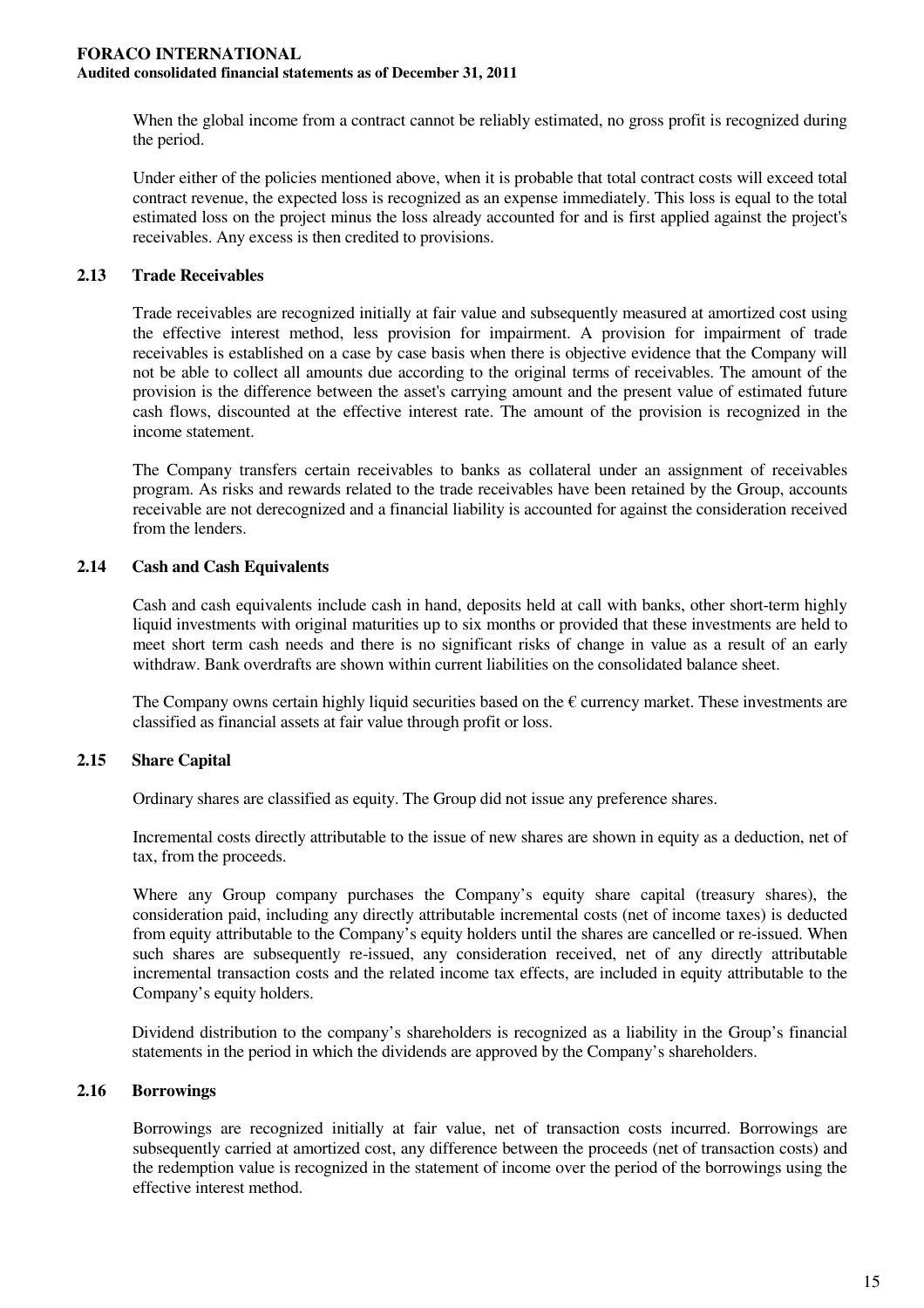Borrowings are classified as current liabilities unless the Group has an unconditional right to defer settlement of the liability for at least 12 months after the balance sheet date.

### **2.17 Income Tax**

The tax expense for the period comprises current and deferred tax. Tax is recognized in the income statement, except to the extent that it relates to items recognized in other comprehensive income or directly in equity. In this case, the tax is also recognized in other comprehensive income or directly in equity.

The current income tax charge is calculated on the basis of the tax laws enacted or substantively enacted at the balance sheet date in the countries where the Company's subsidiaries operate and generate taxable income. Management periodically evaluates positions taken in tax returns with respect to situations in which applicable tax regulation is subject to interpretation and establishes provisions where appropriate on the basis of amounts expected to be paid to the tax authorities.

Deferred income tax is provided in full, using the liability method, on temporary differences arising between the tax bases of assets and liabilities and their carrying amounts in the consolidated financial statements. However, the deferred income tax is not accounted for if it arises from initial recognition of goodwill or an asset or liability in a transaction other than a business combination that at the time of the transaction affects neither accounting nor taxable profit or loss. Deferred income tax is determined using tax rates (and laws) that have been enacted or substantially enacted by the balance sheet date and are expected to apply when the related deferred income tax asset is realized or the deferred income tax liability is settled.

Deferred income tax is provided on temporary differences arising on investments in subsidiaries, except where the timing of the reversal of the temporary difference is controlled by the Company and it is probable that the temporary difference will not reverse in the foreseeable future.

Deferred income tax assets and liabilities are offset when there is a legally enforceable right to offset current tax assets against current tax liabilities and when the deferred income taxes assets and liabilities relate to income taxes levied by the same taxation authority on either the taxable entity or different taxable entities where there is an intention to settle the balances on a net basis.

Deferred income tax assets are recognized only to the extent that is is probable that future taxable profit will be available against which the temporary differences can be utilized. .

The deferred tax liabilities were determined for the withholding tax due on the reserves of the subsidiaries, when distributions are probable.

#### **2.18 Provisions**

Provisions for restructuring costs and legal claims are recognized when:

- the Company has a present legal or constructive obligation as a result of past events;
- it is probable that an outflow of resources will be required to settle the obligation; and
- the amount has been reliably estimated.

The Group did not experience restructuring over the periods presented.

The Group evaluates outflows of resources expected to be required to settle the obligation based on facts and events known at the closing date, from its past experience and to the best of its knowledge. Provisions are measured at the present value of the expenditures expected to be required to settle the obligation using a pre-tax rate that reflects current market assessments of the time value of money and the risks specific to the obligation. The increase in the provision due to the passing of time is recognized as interest expense.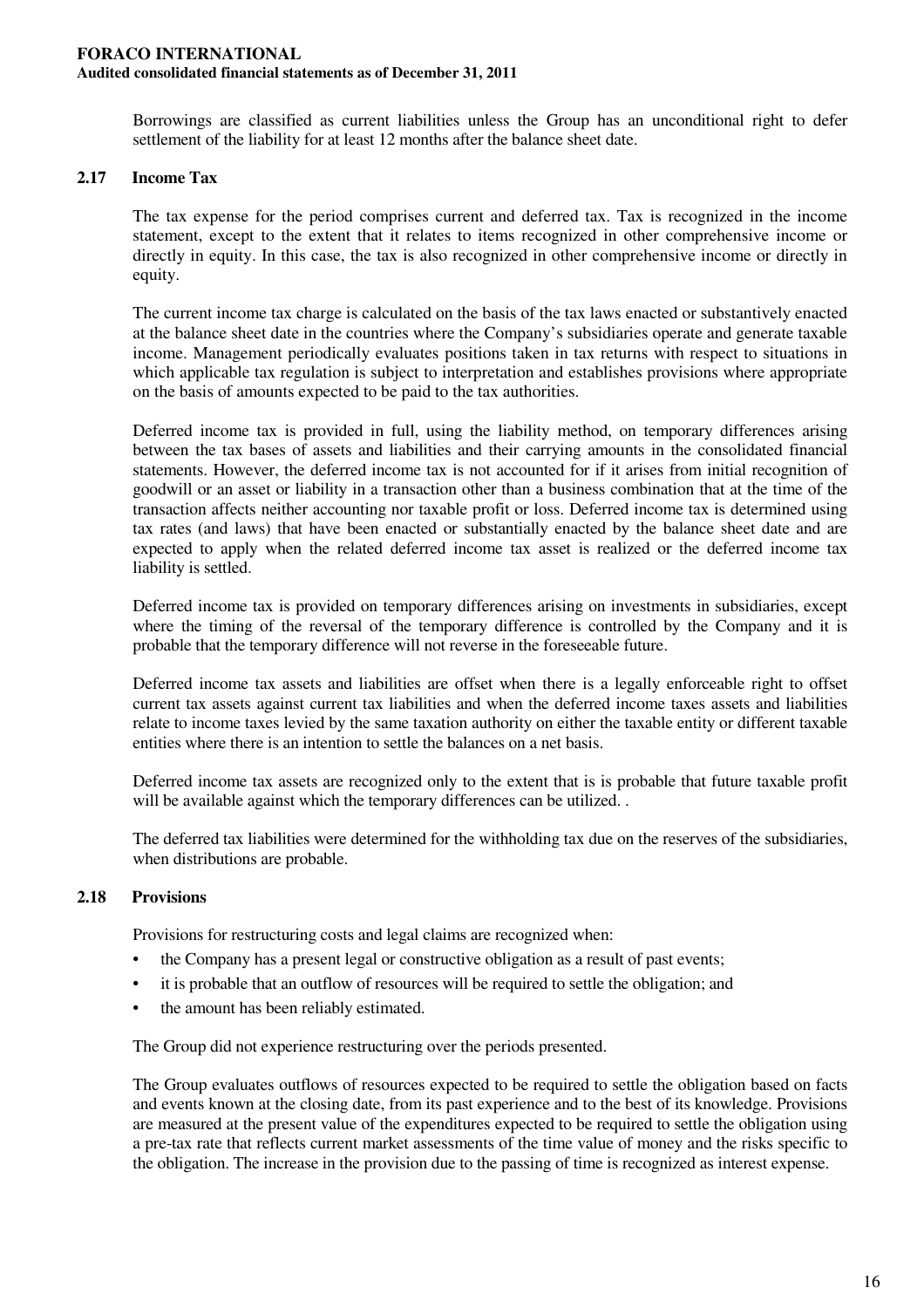The Company does not provide for future operating losses, except when such losses result from loss making contracts in accordance with policy described in note 2.12. The Company had no loss making contract over the periods presented.

## **2.19 Employee Benefits**

### **(a) Pension Obligations**

The Group mainly provides to its employees defined contribution plans. A defined contribution plan is a pension plan under which the Group pays fixed contributions into a separate entity. The Group has no legal or constructive obligations to pay further contributions if the fund does not hold sufficient assets to pay all employees the benefits relating to employee service in the current and prior periods. A defined benefit plan, such as the mandatory retirement plan in France, is a pension plan that is not a defined contribution plan. Typically, defined benefit plans define an amount of pension benefit that an employee will receive on retirement, usually dependent on one or more factors such as age, years of service and compensation.

The liability recognized in the balance sheet in respect of defined benefit pension plans is the present value of the defined benefit obligation at the balance sheet date less the fair value of plan assets (if any). The defined benefit obligation is calculated annually using the projected unit credit method. The present value of the defined benefit obligation is determined by discounting the estimated future cash outflows using interest rates of high-quality corporate bonds that are denominated in the currency in which the benefits will be paid, and that have terms to maturity approximating to the terms of the related pension liability.

Actuarial gains and losses arising from experience adjustments and changes in actuarial assumptions are recognized in other comprehensive income in the period in which they arise. Changes in amounts recognized in other comprehensive income are detailed in Note 13.

Changes in laws and regulations that affect the amount Company's obligations are accounted for as change in actuarial assumptions. There was no such change that materially affected amounts reported over the periods presented.

For defined contribution plans, the Company pays contributions to publicly or privately administered pension insurance plans on a mandatory, contractual or voluntary basis. The Company has no further payment obligations once the contributions have been paid. The contributions are recognized as employee benefit expense when they are due. Prepaid contributions are recognized as an asset to the extent that a cash refund or a reduction in the future payments is available.

The Company does not provide other post-employment benefits.

## **(b) Bonuses**

The Company recognizes a liability and an expense for bonuses based on a formula that takes into consideration the Group financial performance. The Company recognizes a provision where contractually obliged or where there is a past practice that has created a constructive obligation.

## **(c) Share-based compensation**

The Group operates a limited number of equity-settled, share-based compensation plans under which the Group receives services from its employees as consideration for equity instruments (free shares see note 22). The fair value of the employee services received in exchange for the grant of the free shares is recognized as an expense. The total amount to be expensed is determined by reference to the fair value of the shares granted determined at grant date.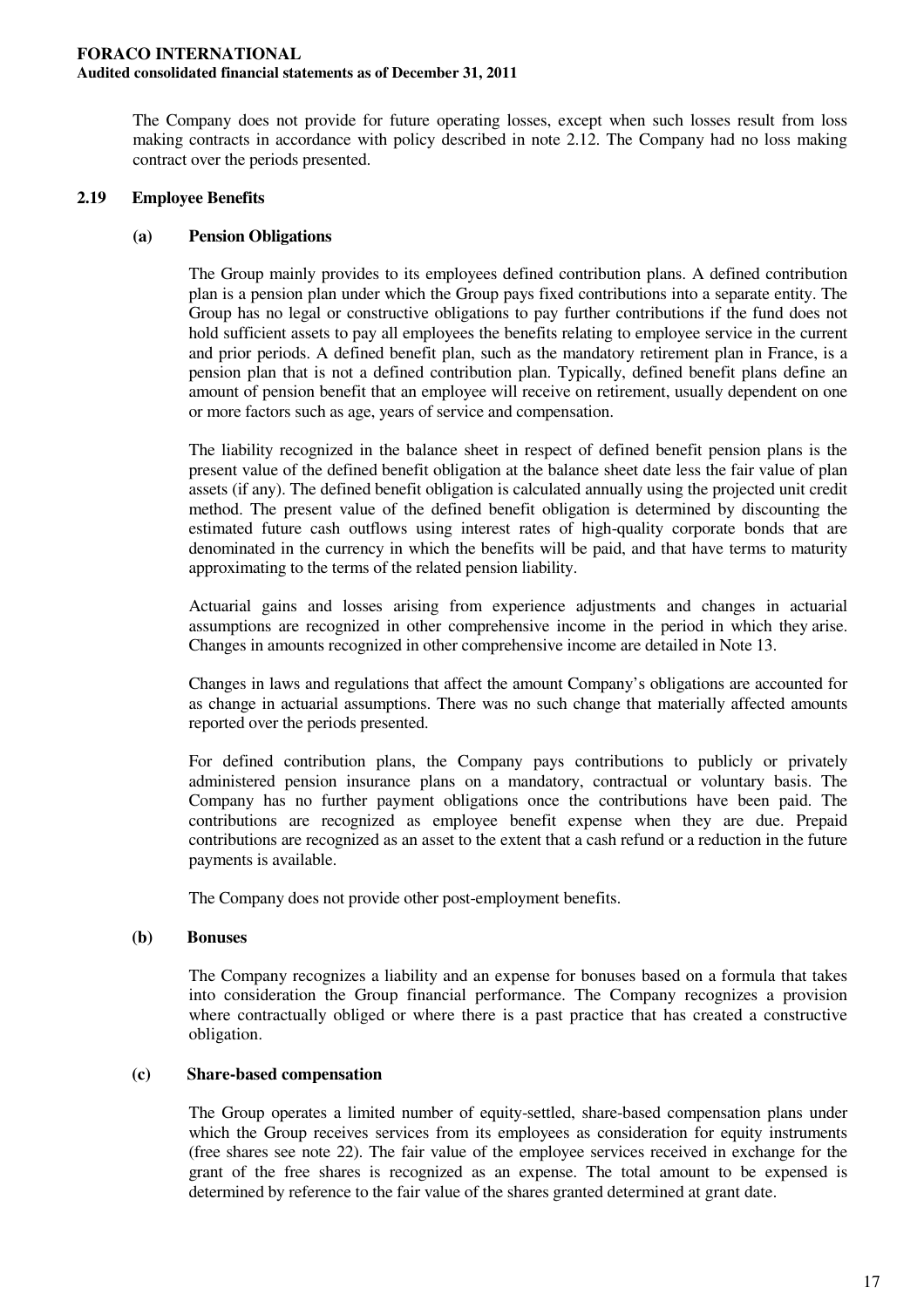Non-market vesting conditions, including service conditions are included in assumptions about the number of shares that are expected to vest. The total expense is recognized over the vesting period, which is the period over which all of the specified vesting conditions are to be satisfied. At the end of each reporting period, the Group revises its estimates of the number of options that are expected to vest based on the non-market vesting conditions. It recognizes the impact of the revision to original estimates, if any, in the income statement, with a corresponding adjustment to equity.

When the Group issues equity instruments such as warrants as a consideration for services to be received from third parties other than employees, these transactions are accounted for as sharebased compensation.

When a portion of the purchase consideration to be paid in a business combination is analyzed as being part of a compensation for services to be received from employees, such portion is deducted from the cost of the business combination and accounted for as a cash-settled compensation (see Note 7).

### **2.20 Trade Payables**

Trade payables are obligations to pay for goods or services that have been acquired in the ordinary course of business from suppliers. Accounts payable are classified as current liabilities if payment is due within one year or less (or in the normal operating cycle of the business if longer). If not, they are presented as non-current liabilities.

The trade payables are recognized initially at fair value and subsequently measured at amortized cost using the effective interest method.

#### **2.21 Earnings Per Share**

Basic earnings per share are calculated by dividing the profit attributable to equity holders of the Company by the weighted average number of ordinary shares in issue during the year. Diluted earnings per share are computed by dividing net income attributable to equity holders of the Company by the weighted average number of shares outstanding, adjusted for the effects of all dilutive potential ordinary shares.

A reconciliation of the weighted average number of ordinary shares outstanding during the period and the weighted average number of shares outstanding, adjusted for the effects of all dilutive potential ordinary shares, is presented in Note 24.

## **3. FINANCIAL RISK MANAGEMENT**

The Group's activity exposes it to a variety of financial risks through its activity: currency risk , interest rate risk, credit risk and liquidity risk. The Company's overall risk management program focuses on the unpredictability of financial markets and seeks to minimize potential adverse effects on the Company's financial performance. The Company did not enter into derivative financial instruments to cover its exposure over the periods presented.

The Company's cash investment strategy aims to avoid capital risks and reach a global performance level equivalent to the reference free risk interest rate on the  $\epsilon$  currency market. In order to achieve this objective, the Company contracts certain short term deposits offering guaranteed capital with or without guaranteed interest rate yields.

## **3.1 Company's Risk Exposure**

**(a) Currency risks**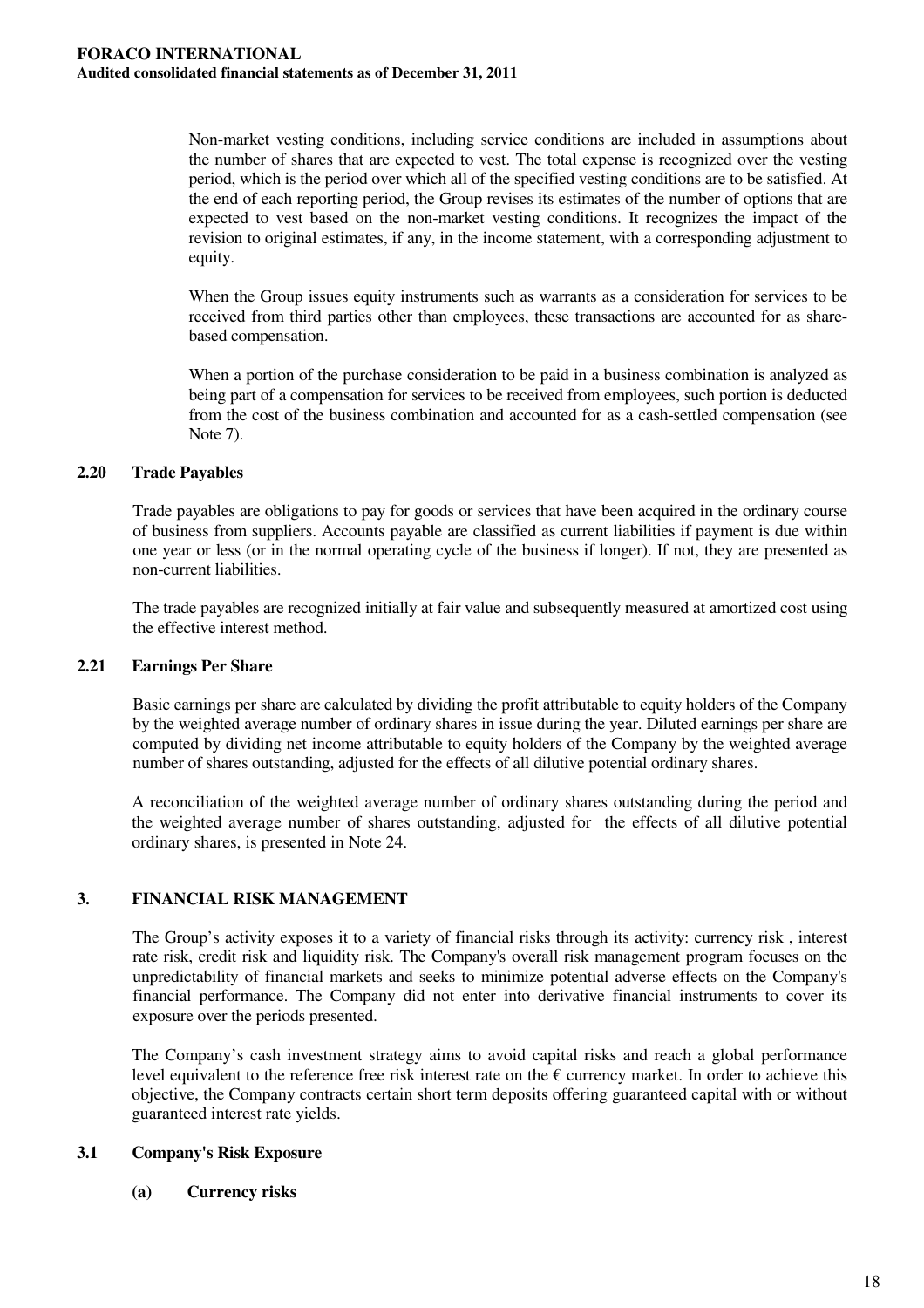The Group operates internationally and is therefore exposed to foreign exchange risk on its commercial transactions. Foreign exchange risk arises from future commercial transactions, recognized assets and liabilities and net investments in foreign operations.

Foraco reports its consolidated financial statements in US dollars. With the integration of Adviser and EDC which took place in May 2010, the Euro represents 20% of revenue, the remainder being spread between Canadian Dollars, US Dollars, Australian Dollars and Chilean Pesos.

The Company mitigates its exposure to foreign currency fluctuations by balancing its costs, revenues and financing in local currencies, resulting in a natural hedge. In 2011, no hedging transactions have been entered into.

|            | <b>Closing</b> | Closing | <b>Closing</b> | Average | Average | Average |
|------------|----------------|---------|----------------|---------|---------|---------|
|            | 2011           | 2010    | 2009           | 2011    | 2010    | 2009    |
|            | 0.77           | 0.76    | 0.70           | 0.72    | 0.75    | 0.71    |
| <b>CAD</b> | .02            | 1.01    | 1.05           | 0.99    | 1.03    | 1.13    |
| AUD        | 0.98           | 1.01    | 1.11           | 0.97    | 1.09    | 1.21    |
| <b>CLP</b> | 519            | 461     | N/A            | 485     | 516     | N/A     |

The exchange rates for the periods under review are as follows against the US\$:

The sensitivity to foreign currencies against US\$ fluctuations of the consolidated revenue for the year presented in US\$ is summarized as follows (in thousands of US\$):

| As of December 31, 2011 |         |
|-------------------------|---------|
| $+5\%$                  | -5%     |
| 2.788                   | (2,788) |
| 3.602                   | (3.602) |
| 1.213                   | (1.213) |
| 4834                    | (4.834) |

A 5% change of the US\$ against all the other currencies used by the Group would have a positive or negative impact of US\$ 1,221 thousand on the 2011 consolidated profit.

## **(b) Interest rate risk**

The Company owns certain interest-bearing assets (short term deposit) classified as cash and cash equivalents. However, the Company's income and operating cash flows are substantially independent of changes in market interest rates as the Company has invested in highly liquid deposits with guaranteed nominal value.

The sensitivity to variable interest rate of short term deposits held by the Group is presented below (in thousands of US\$):

|                                                            |        | As of December 31, |        |
|------------------------------------------------------------|--------|--------------------|--------|
|                                                            | 2011   | 2010               | 2009   |
| Average amount of cash and cash equivalent over the period | 18.748 | 15.352             | 21.134 |
| Increase in financial income following a 50 b.p. increase  | 94     |                    | 106    |
| Decrease in financial income following a 50 b.p. decrease  | (94)   |                    | (106)  |

For the purpose of this analysis, the average cash equivalent has been defined as the arithmetical average of closing positions at each quarter end.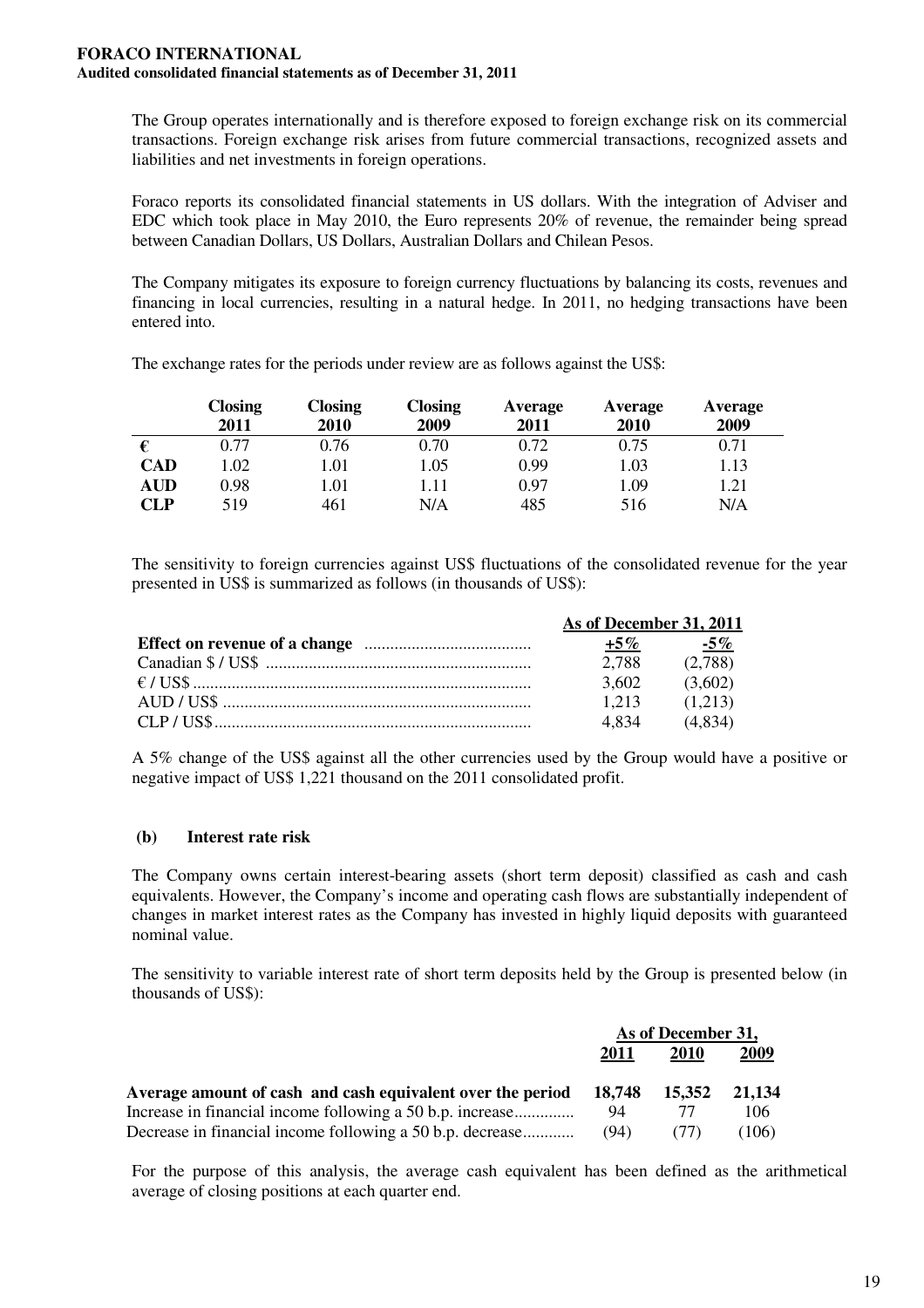On the financial liabilities, the Company is not significantly exposed to cash flow risks relating to the fluctuations of interest rates as main financing sources bear interest at a fixed rate.

## **(c) Credit risk**

All significant cash and cash equivalents and deposits with banks and financial institutions are spread over major financial institutions having an investment grade rating.

The Company assesses the credit quality of the customer, taking into account its financial position, past experience and other factors. Individual risk limits are set for each subsidiary. The utilization of credit limits is regularly monitored.

The Company's broad geographical and customer distribution limits the concentration of credit risk. Three customers accounted for approximately 34% of the Company's sales during the year ended December 31, 2011 (one customer accounted for 14% in 2010 and on customer accounted for 10% in 2009). No other single customer accounted for more than 10% of the Company's sales during the years ended December 31, 2011, 2010 and 2009.

### **(d) Liquidity risk**

Prudent liquidity risk management implies maintaining sufficient cash and cash equivalents and short term deposits, the availability of funding through an adequate amount of committed credit facilities and the ability to close out market positions. Due to the dynamic nature of the underlying businesses, management maintains flexibility in funding by maintaining availability under committed credit lines.

The maturity analysis for financial liabilities is presented in Note 14.

#### **3.2 Country risk**

The expansion into new geographic areas via acquisitions brings geographic and currency risks. Some of the Company's locations in Africa are undergoing industrialization and urbanization and as such do not have the economic, political or social stability that many developed nations now possess. There is a risk that the operations, assets, employees or repatriation of revenues could be impaired by factors specific to the regions in which the Company operates. The Company benefits from certain insurance coverage to mitigate these inherent risks.

The Company manages its country risk through a number of risk measures and limits, the most important being the regular review of geopolitical conditions and an effective monitoring of liquidity, inventories and equipment potential exposure.

#### **3.3 Capital risk management**

The primary objective of the Company's capital management is to ensure that it maintains a prudent liquidity ratio in order to support its growth strategy and maximize shareholders value. The Company monitors financial measures presented in Note 5 on an ongoing basis as well as its net cash level (cash and cash equivalent less borrowings) presented in Notes 12 and 14.

#### **3.4 Estimation of fair value of financial assets and liabilities**

IFRS 7 requires disclosure of fair value measurements by level of the following fair value measurement hierarchy:

- Quoted prices (unadjusted) in active markets for identical assets or liabilities (level 1).
- Inputs other than quoted prices included within level 1 that are observable for the asset or liability,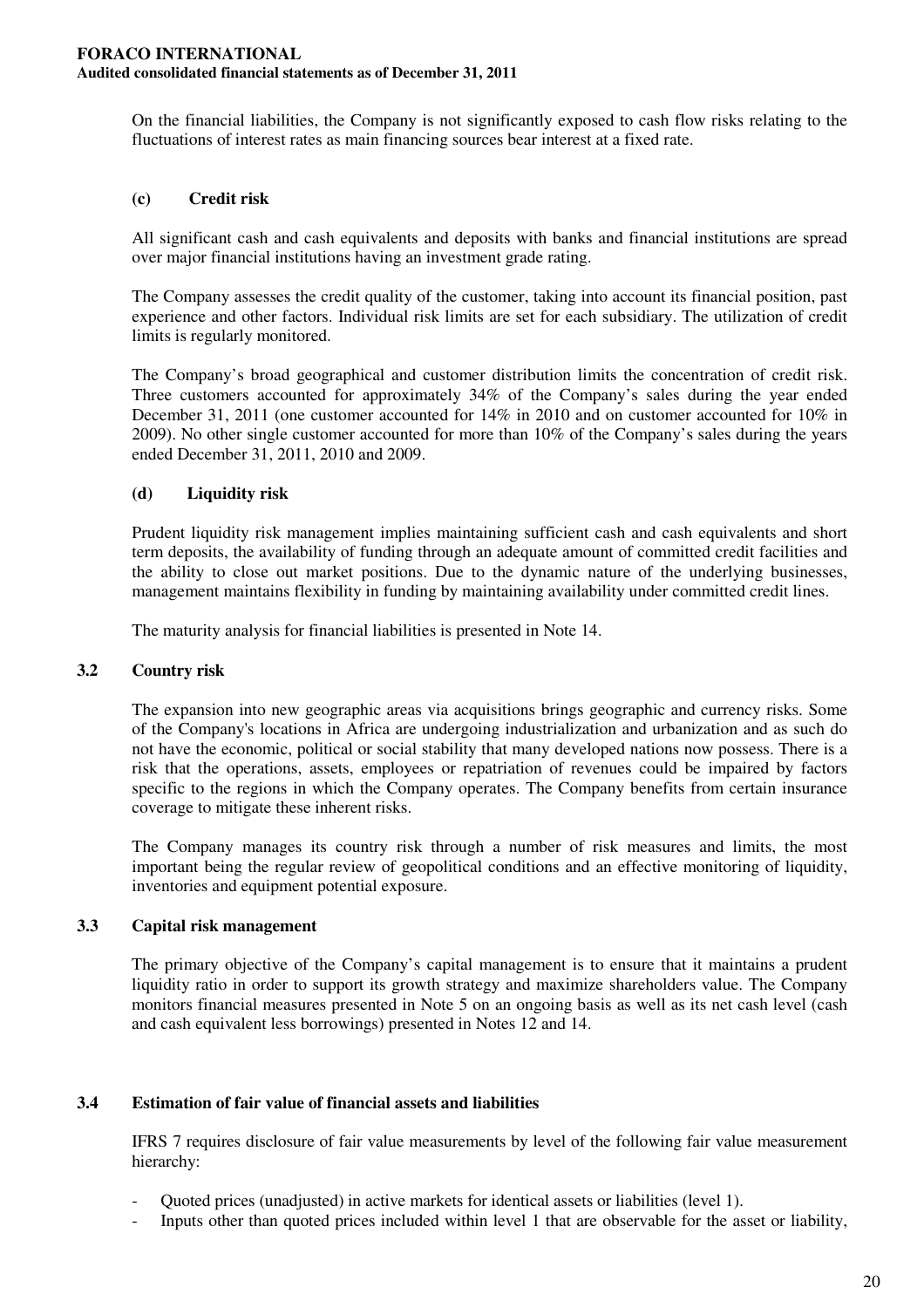either directly (that is, as prices) or indirectly (that is, derived from prices) (level 2).

- Inputs for the asset or liability that are not based on observable market data (that is, unobservable inputs) (level 3).

As of December 31, 2011, the Group holds US\$ 3,253 thousand of assets at fair value (2010 – US\$ 5,121 thousand and 2009 – US\$ 14,618 thousand). These assets were valued using quoted prices in active markets (level 1). The Group does not hold any other financial assets or liabilities at fair value through profit or loss, derivatives or available-for-sale financial assets over the years presented.

The carrying amount of trade receivables less impairment provision and trade payables are assumed to approximate their fair values. The fair value of financial liabilities for disclosure purposes is estimated by discounting the future contractual cash flows at the current market interest rate that is available to the Group for similar financial instruments (see Note 14).

### **3.5 Financial instruments by category**

|                                                            | <b>Loans</b> and<br>receivables | <b>Assets at fair</b><br>value through<br>the profit and<br>loss      | <b>Derivatives</b><br>used for<br>hedging | Available-<br>for-sale            | <b>Total</b>  |
|------------------------------------------------------------|---------------------------------|-----------------------------------------------------------------------|-------------------------------------------|-----------------------------------|---------------|
| December 31, 2011                                          |                                 |                                                                       |                                           |                                   |               |
| Assets as per balance sheet                                |                                 |                                                                       |                                           |                                   |               |
| Trade and other receivables                                | 57,954                          |                                                                       |                                           |                                   | 57,954        |
| Cash and cash equivalents                                  | 21,059                          | 3,253                                                                 |                                           |                                   | <u>24,313</u> |
|                                                            | <u>79,013</u>                   | 3,253                                                                 | =                                         | =                                 | 82,266        |
| Liabilities as per balance sheet                           |                                 | <b>Liabilities</b> at<br>fair value<br>through the<br>profit and loss | <b>Derivatives</b><br>used for<br>hedging | Other<br>financial<br>liabilities | <b>Total</b>  |
|                                                            |                                 |                                                                       |                                           | 49,204                            | 49,204        |
| Trade and other payables                                   |                                 |                                                                       |                                           | 57,375                            | 57,375        |
|                                                            |                                 |                                                                       |                                           | 106,579                           | 106.579       |
| December 31, 2010                                          | Loans and<br>receivables        | Assets at fair<br>value through<br>the profit and<br>loss             | <b>Derivatives</b><br>used for<br>hedging | Available-<br>for-sale            | Total         |
|                                                            |                                 |                                                                       |                                           |                                   |               |
| Assets as per balance sheet<br>Trade and other receivables |                                 |                                                                       |                                           |                                   |               |
|                                                            | 58,191                          |                                                                       |                                           |                                   | 58,191        |
| Cash and cash equivalents                                  | 9,799                           | 5,121                                                                 |                                           |                                   | 14,920        |
|                                                            | 67,990                          | 5.121                                                                 | $=$                                       |                                   | 73.111        |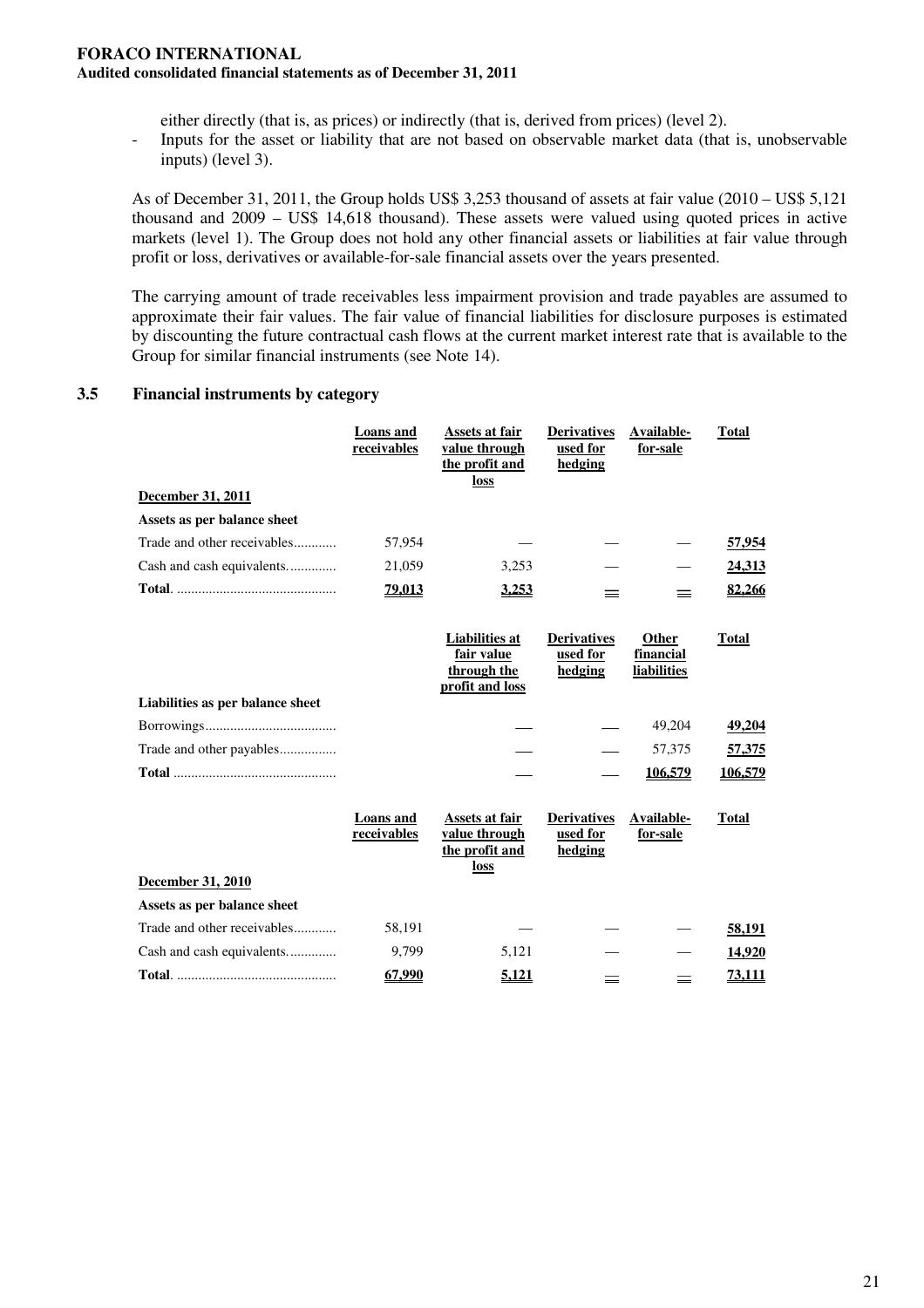## **FORACO INTERNATIONAL**

**Audited consolidated financial statements as of December 31, 2011**

|                                  | <b>Liabilities at</b><br>fair value<br>through the<br>profit and loss | <b>Derivatives</b><br>used for<br>hedging | <b>Other</b><br>financial<br><b>liabilities</b> | <b>Total</b> |
|----------------------------------|-----------------------------------------------------------------------|-------------------------------------------|-------------------------------------------------|--------------|
| Liabilities as per balance sheet |                                                                       |                                           |                                                 |              |
|                                  |                                                                       |                                           | 49.632                                          | 49,632       |
|                                  |                                                                       |                                           | 41.398                                          | 41,398       |
| Total                            |                                                                       |                                           | 91.030                                          | 91.030       |

|                                  | Loans and<br>receivables | Assets at fair<br>value through<br>the profit and<br>loss             | <b>Derivatives</b><br>used for<br>hedging | Available-<br>for-sale            | <b>Total</b>  |
|----------------------------------|--------------------------|-----------------------------------------------------------------------|-------------------------------------------|-----------------------------------|---------------|
| December 31, 2009                |                          |                                                                       |                                           |                                   |               |
| Assets as per balance sheet      |                          |                                                                       |                                           |                                   |               |
| Trade and other receivables      | 24,914                   |                                                                       |                                           |                                   | <u>24,914</u> |
| Cash and cash equivalents        | 11,287                   | 14,618                                                                |                                           |                                   | 25,905        |
|                                  | 36.201                   | 14,618                                                                | $\equiv$                                  | 亖                                 | 50,819        |
|                                  |                          | <b>Liabilities</b> at<br>fair value<br>through the<br>profit and loss | <b>Derivatives</b><br>used for<br>hedging | Other<br>financial<br>liabilities | <b>Total</b>  |
| Liabilities as per balance sheet |                          |                                                                       |                                           |                                   |               |
|                                  |                          |                                                                       |                                           | 12,429                            | 12,429        |
| Trade and other payables         |                          |                                                                       |                                           | 24,368                            | 24,368        |
|                                  |                          |                                                                       |                                           | 36.797                            | 36.797        |

## **4. CRITICAL ACCOUNTING ESTIMATES AND JUDGEMENTS**

Estimates and judgments are continually evaluated and are based on historical experience and other factors, including expectations of future events that are believed to be reasonable under the circumstances.

The Company makes estimates and assumptions concerning the future. The resulting accounting estimates will, by definition, seldom equal the related actual results. The estimates and assumptions that have a significant risk of causing a material adjustment to the carrying amounts of assets and liabilities within the next financial year are discussed below.

#### **4.1 Estimated Impairment of Goodwill**

The Company tests annually whether goodwill has suffered any impairment, in accordance with the accounting policy stated in Note 2. The recoverable amounts of cash-generating units have been determined based on value-in-use calculations. These calculations require the use of estimates (see Note 7). No impairment charge has been recognized over periods presented.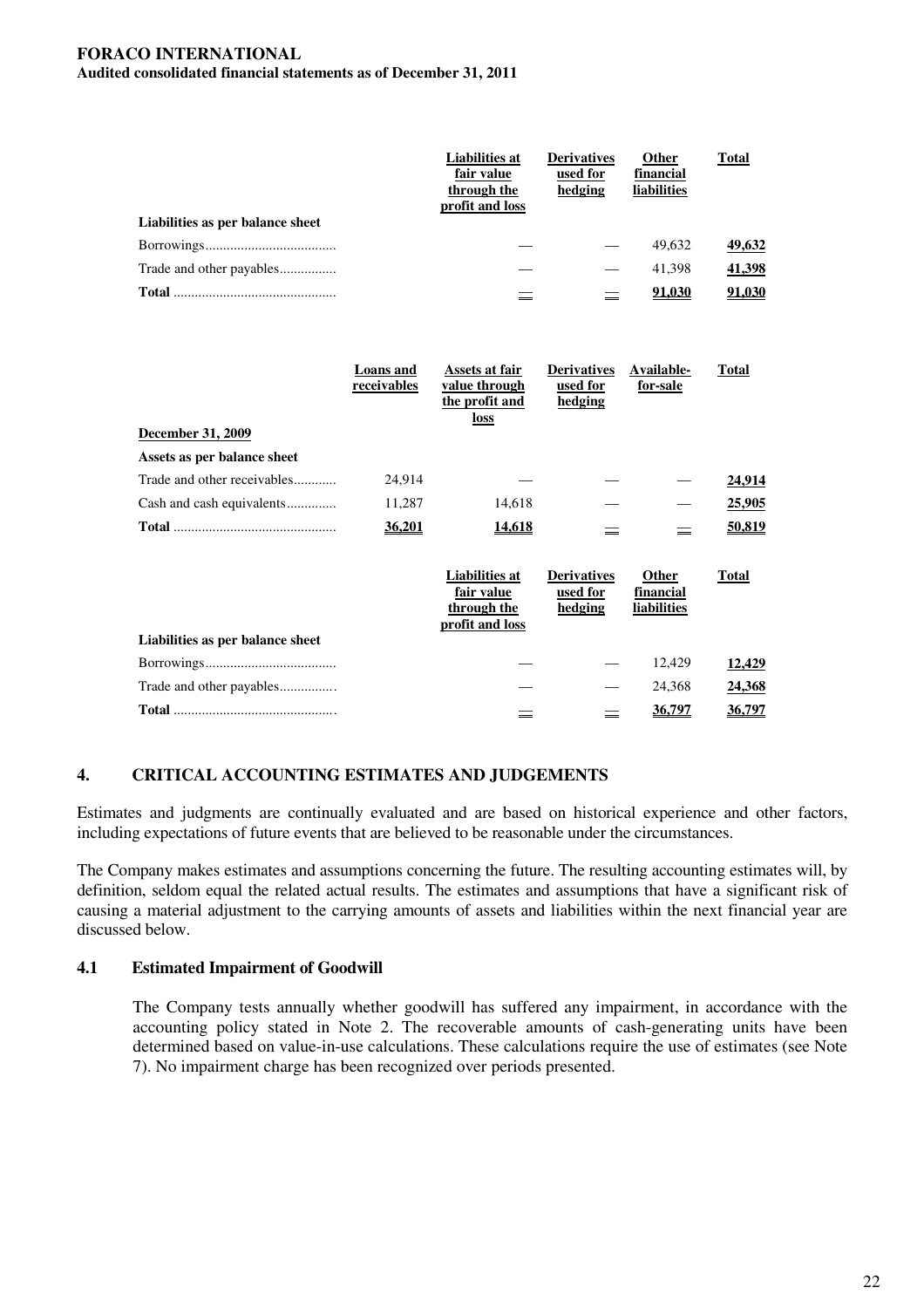As at December 31, 2011 the goodwill is allocated to cash generating units corresponding to the following operating / geographical segments:

### **Total goodwill as at December 31, 2011.................................. 50,629**

The Group tests goodwill based on the discounted cash flows related to each cash generating unit based on assumptions disclosed in Note 7. Value in use determination is sensitive to changes in operating profit assumption and discount rate applied.

## **4.2 Depreciation of property and equipment**

Equipment is often used in a hostile environment and may be subject to accelerated depreciation. Management considers the reasonableness of useful lives and whether known factors reduce or extend the lives of certain assets. This is accomplished by assessing the changing business conditions, examining the level of expenditures required for additional improvements, observing the pattern of gains or losses on disposition, and considering the various components of the assets.

### **4.3 Inventory allowance on spare parts and slow moving**

Spare parts relate to equipment which may be used in a hostile environment. Management assesses the level of provision for spare parts together with its review of the equipment as described above.

## **4.4 Contracts in progress**

The Company records its profit and its revenue based on the percentage-of-completion method. Key aspects of the method are the determination of the appropriate extent of progress towards completion and the assessment of the margin to be generated. Management follows the contracts in progress and their related margins on a monthly basis. On occasion the finance and control department performs on site controls.

## **4.5 Income taxes**

The Group is subject to income taxes in numerous jurisdictions. Significant judgment is required in determining the worldwide provision for income taxes. There are certain transactions and calculations for which the ultimate tax determination is uncertain. The Group recognizes liabilities for anticipated tax audit issues based on estimates of whether additional taxes will be due. Where the final tax outcome of these matters is different from the amounts that were initially recorded, such differences will impact the income tax and deferred income tax assets and liabilities in the period in which such determination is made.

#### **4.6 Share-based payment transactions**

The fair value of share-based payment transactions is based on certain assumptions from management. The main area of estimates relates to the determination of the fair value of equity instruments granted:

for free shares, the main assumption used in the determination of the share-based payment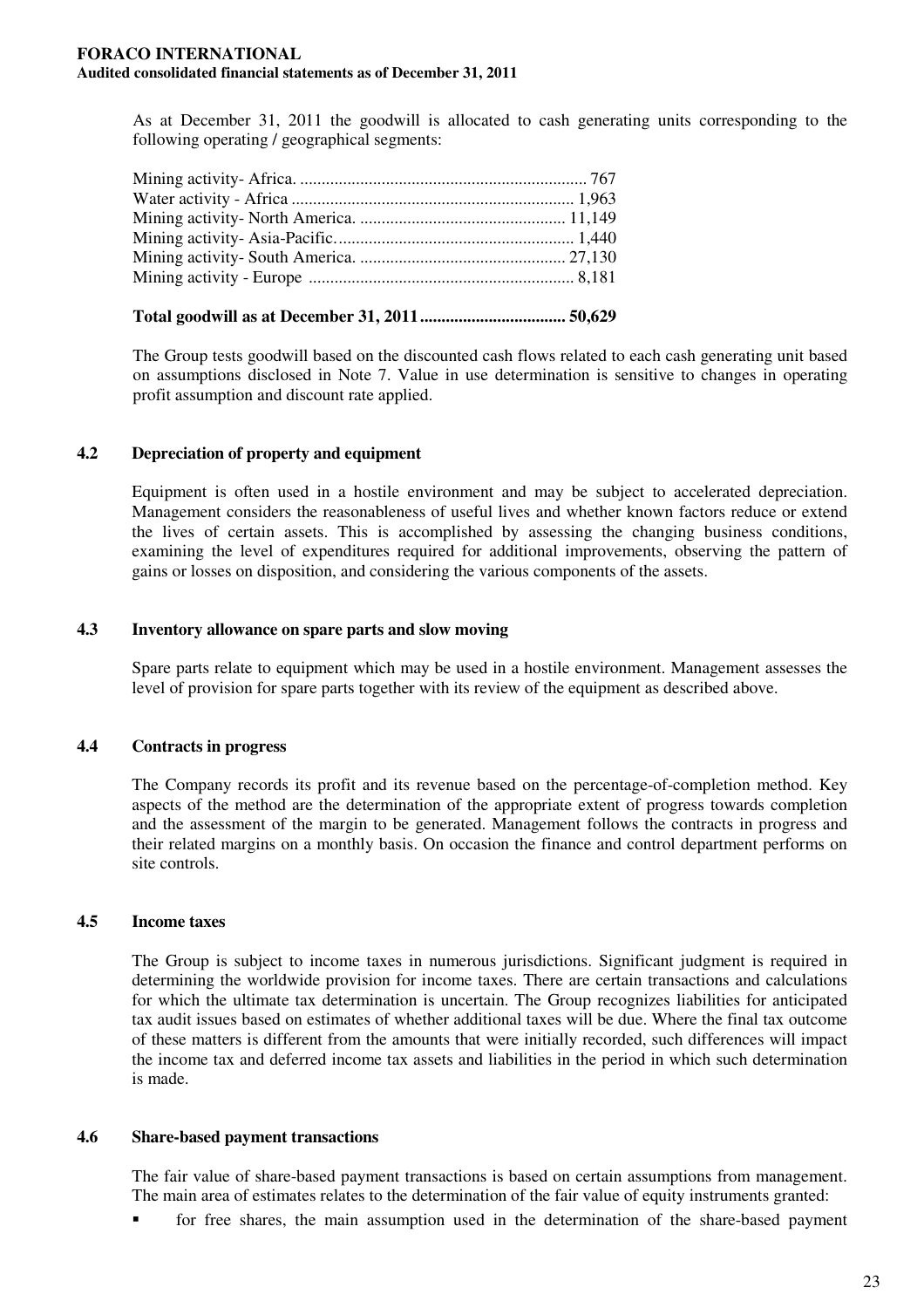expense is the turnover assumption retained to assess the number of equity instruments that are expected to vest. From 2009 onward, the Company retains a zero turnover assumption which is consistent with the Group's experience of employees' departures.

Details of share-based compensations are disclosed in Note 21.

### **4.7 Determination of the fair value of assets acquired and liabilities assumed in business combinations**

The assessment of the fair value of assets acquired and liabilities assumed in business combinations is based on different valuation techniques and management's best estimates. Main areas of judgment relate to the valuation of equity instruments included in the purchase consideration paid, the identification and the valuation of intangible assets acquired and the determination of the market value of equipment acquired.

## **5. SEGMENT INFORMATION**

The chief operating decision makers (Chief Executive Officer and vice-Chief Executive Officer) make decisions about resources to be allocated to the segments and assesses their performance using an analysis from revenues to operating profit for business segments and sales for geographic segments. The Company does not identify or allocate assets, liabilities or cash flows to group's segments nor does management evaluate the segments on this criteria on a regular basis.

### **5.1 Business Segments**

As at December 31, 2011, the Group is organized on a worldwide basis in two main business segments.

- The "Mining" segment covers drilling services offered to the mining and energy industry during the exploration, development and production phases of mining projects.
- The "Water" segment covers all activities linked to the construction of water wells leading to the supply of drinking water, the collection of mineral water, as well as the control, maintenance and renovation of the existing installations. This segment also includes drilling services offered to the environmental and construction industry such as geological exploration and geotechnical drilling.

The accounting policies of the segments are the same as those described in the summary of significant accounting policies as discussed in Note 2.

The business segment information for the years ended December 31, 2011, 2010 and 2009 was as follows:

| Year ended December 31, 2011 | <b>Mining</b> | <b>Water</b> | Company |
|------------------------------|---------------|--------------|---------|
|                              |               |              |         |
|                              |               | 14,695       | 301,139 |
|                              |               | 3,260        | 69,425  |
|                              |               | 1.978        | 43,419  |
|                              |               |              | (3,389) |
|                              |               |              | 40,030  |
|                              |               |              | (9,616) |
|                              |               |              | 30,414  |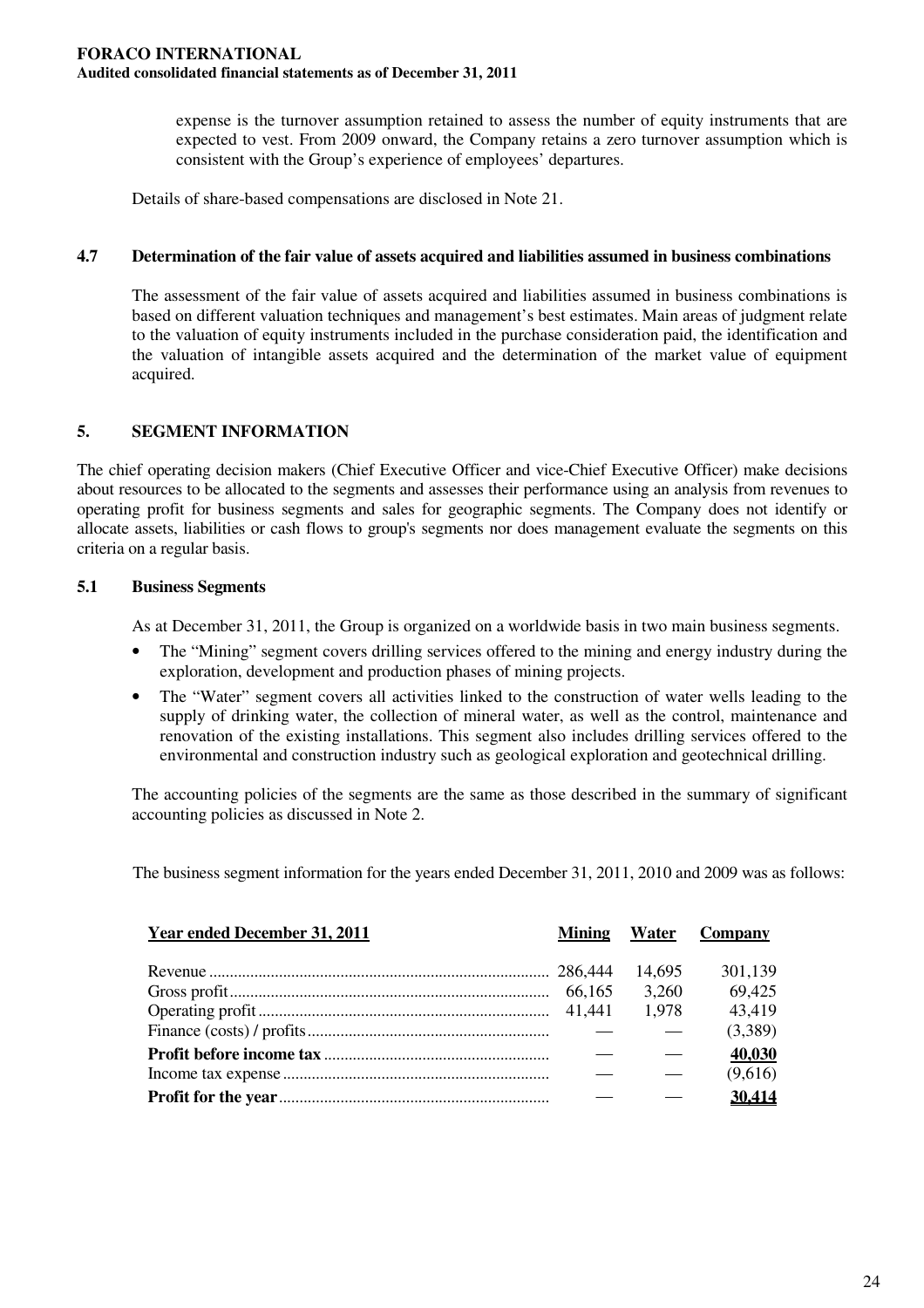| <b>Year ended December 31, 2010</b> | <b>Mining</b> | Water  | <b>Company</b> |
|-------------------------------------|---------------|--------|----------------|
|                                     |               | 17,925 | 164,040        |
|                                     | 31,735        | 4,373  | 36,108         |
|                                     | 14,891        | 2,010  | 16,901         |
|                                     |               |        | (1,426)        |
|                                     |               |        | 15,475         |
|                                     |               |        | (4,144)        |
|                                     |               |        | 11,331         |
|                                     |               |        |                |
| <b>Year ended December 31, 2009</b> | <b>Mining</b> | Water  | <b>Company</b> |
|                                     | 86,669        | 32,734 | 119,402        |
|                                     | 26,162        | 9,397  | 35,559         |
|                                     | 15,015        | 5,245  | 20,260         |
|                                     |               |        | (678)          |
|                                     |               |        | 19,583         |
|                                     |               |        | (5,773)        |

There is no inter-segment revenue.

Corporate costs and overheads are allocated to each business segment based on their revenue. Management considers this approach to be a reasonable basis for determining the costs attributable to the respective segments.

#### **5.2 Geographical Segments**

The Company operates in five main geographical areas, even though the business is managed on a worldwide basis.

The following is a summary of sales to external customers by geographic area for the years ended December 31, 2011, 2010 and 2009:

| December 31, |             |                |
|--------------|-------------|----------------|
| 2011         | <b>2010</b> | 2009           |
|              | 49,325      | $\sim$ 100 $-$ |
|              |             |                |
|              |             | 29,598 29,988  |
|              | 24,379      | 15,259         |
|              |             |                |
|              |             | <u>119,402</u> |

As a result of the acquisition of Adviser, the Company now benefits from a significant presence in South America. For the purpose of the segment reporting, South America includes Mexico.

Revenues from external customers are based on the customers'billing location. Accordingly, there are no sales transactions between operating segments. The Company does not allocate non-current assets by location for each geographical area.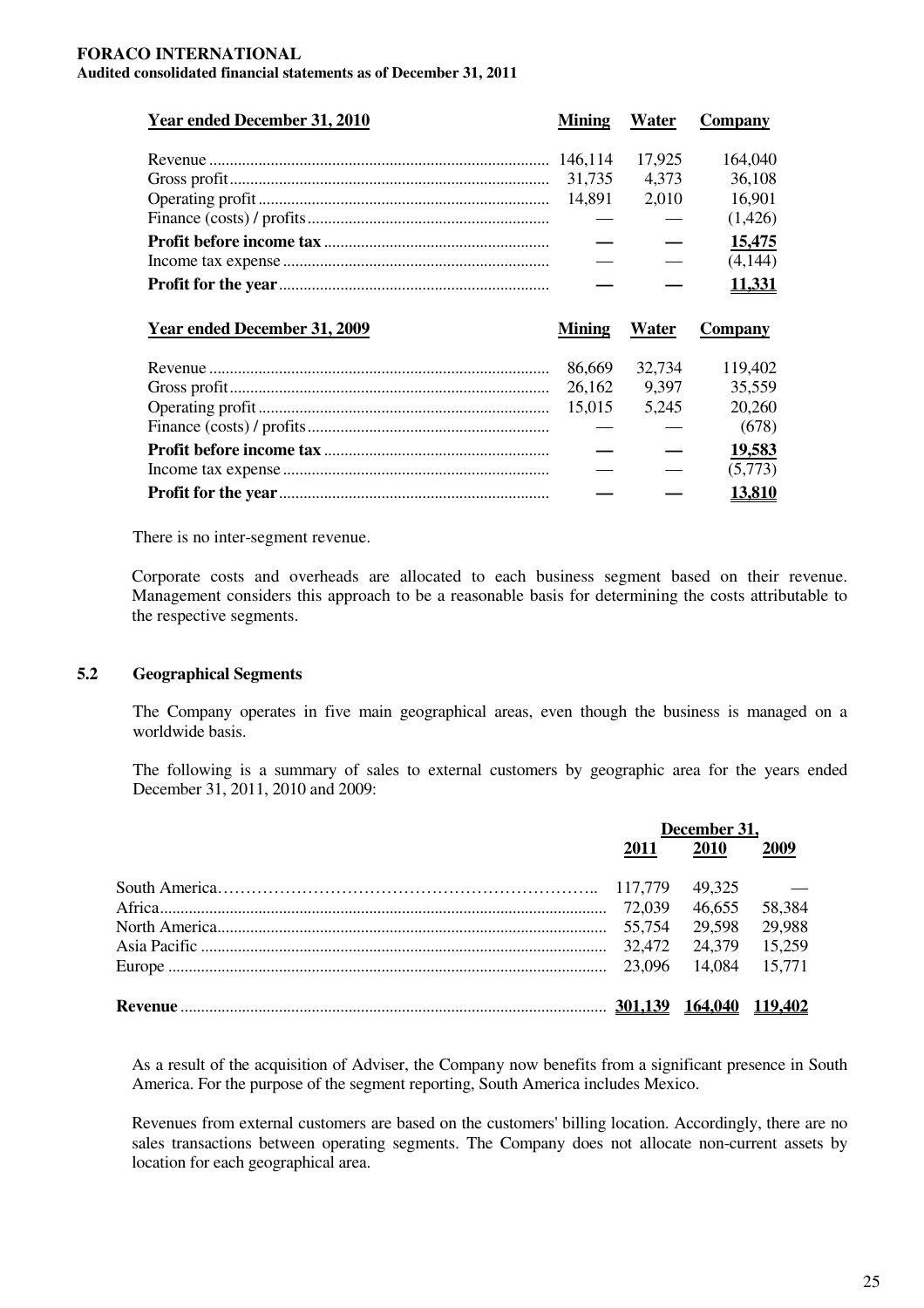The Company only bears revenue from its drilling activity and did not account for sales of goods or royalty income over the period presented.

## **6. PROPERTY AND EQUIPMENT**

Property and equipment consists of the following:

|                              | Land<br>and<br><b>Buildings</b> | <b>Drilling</b><br><b>Equipment</b><br>and Tools | <b>Automotive</b><br><b>Equipment</b> | <b>Office</b><br><b>Furniture</b><br>and Other | <b>Total</b> |
|------------------------------|---------------------------------|--------------------------------------------------|---------------------------------------|------------------------------------------------|--------------|
| Year ended December 31, 2009 |                                 |                                                  |                                       | <b>Equipment</b>                               |              |
|                              | 2,752                           | 23,589                                           | 5,425                                 | 372                                            | 32,139       |
|                              | 926                             | 7,918                                            | 820                                   | 233                                            | 9,898        |
|                              | 225                             | 1,573                                            | 303                                   | 13                                             | 2,114        |
|                              | (33)                            | (248)                                            | (86)                                  | (12)                                           | (379)        |
|                              | 86                              | 9,479                                            | 2,577                                 | 68                                             | 12,211       |
|                              | (283)                           | (9,350)                                          | (2,561)                               | (153)                                          | (12, 347)    |
|                              | 3,674                           | <u>32,961</u>                                    | 6,477                                 | <u>522</u>                                     | 43,636       |
| at December 31, 2009         | 5,064                           | 68,881                                           | 15,200                                | 2,069                                          | 91,216       |
|                              | (1,390)                         | (35,920)                                         | (8,723)                               | (1,547)                                        | (47,580)     |
|                              |                                 |                                                  |                                       |                                                |              |
|                              | 3,674                           | 32,961                                           | 6,477                                 | 522                                            | 43,636       |
| Year ended December 31, 2010 |                                 |                                                  |                                       |                                                |              |
|                              | 3,674                           | 32,961                                           | 6,477                                 | 522                                            | 43,636       |
|                              | 154                             | 12,119                                           | 3,212                                 | 223                                            | 15,708       |
|                              | (133)                           | 3,339                                            | 954                                   | (78)                                           | 4,082        |
|                              | (1)                             | (69)                                             | (59)                                  | (5)                                            | (134)        |
|                              | 228                             | 26,143                                           | 3,792                                 | 150                                            | 30,313       |
|                              | (1)                             | 4,453                                            | 220                                   | 6                                              | 4,679        |
|                              | (324)                           | (15, 481)                                        | (3,958)                               | (232)                                          | (19,995)     |
| at December 31, 2010         | 3,598                           | 63,465                                           | <u>10,638</u>                         | 586                                            | 78,289       |
|                              | 5,238                           | 119,070                                          | 28,162                                | 1,870                                          | 154,340      |
|                              | (1,640)                         | (55,602)                                         | (17,523)                              | (1,285)                                        | (76,051)     |
|                              | 3,598                           | 63,467                                           | <u>10,638</u>                         | <u>586</u>                                     | 78,289       |
| Year ended December 31, 2011 |                                 |                                                  |                                       |                                                |              |
|                              | 3,598                           | 63,467                                           | 10,638                                | 586                                            | 78,289       |
|                              | 2,452                           | 30,656                                           | 12,754                                | 743                                            | 46,605       |
|                              | (505)                           | (2,537)                                          | (101)                                 | (131)                                          | (3,274)      |
|                              |                                 | (247)                                            | (431)                                 | (32)                                           | (710)        |
|                              | (496)                           | (21,000)                                         | (6,523)                               | (391)                                          | (28, 410)    |
|                              |                                 |                                                  |                                       |                                                |              |
| at December 31, 2011         | 5,049                           | <u>70,337</u>                                    | <u>16,337</u>                         | <u>775</u>                                     | 92,500       |
|                              | 7,057                           | 157,635                                          | 37,898                                | 2,287                                          | 204,877      |
|                              | (2,008)                         | (87,297)                                         | (21, 559)                             | (1,513)                                        | (112,377)    |
|                              | 5,049                           | <u>70,337</u>                                    | 16,337                                | <u>775</u>                                     | 92,500       |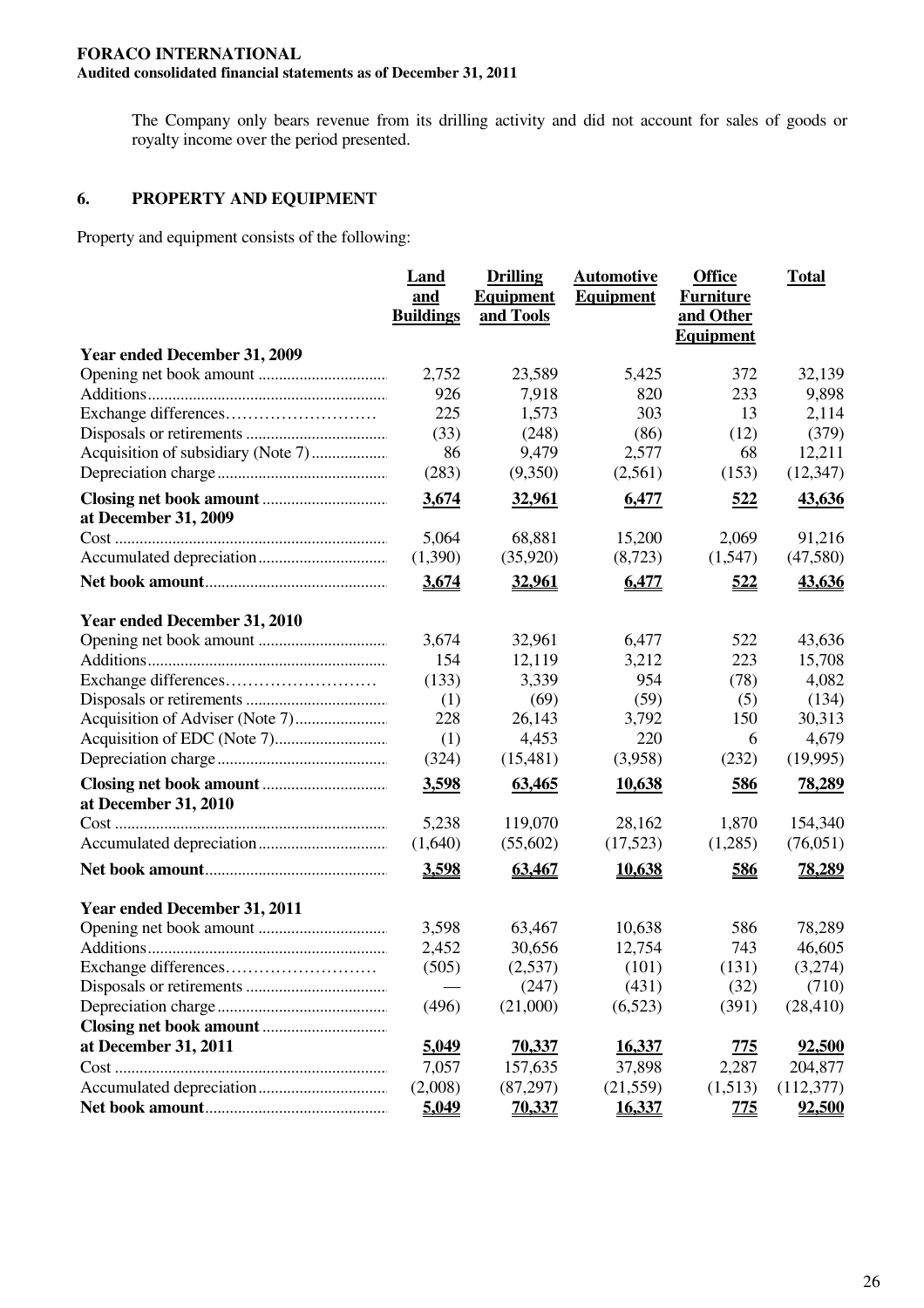Depreciation and amortization expense has been charged to statement of income as follows:

| December 31, |                |  |
|--------------|----------------|--|
|              | 2011 2010 2009 |  |
|              |                |  |
|              |                |  |
|              |                |  |

## **7. GOODWILL**

Goodwill can be analyzed as follows:

|      | December 31, |             |        |
|------|--------------|-------------|--------|
|      | 2011         | 2010        | 2009   |
| Cost |              |             |        |
|      |              |             |        |
|      | 300          |             |        |
|      |              |             |        |
|      |              |             |        |
|      |              |             |        |
|      |              | $(338)$ 477 | 1,800  |
|      |              | 50.667      | 14,879 |

## *Period ended December 31, 2011*

#### *Northwest Sequoia Drilling Ltd*

Northwest Sequoia was acquired in September 2008. An earn-out clause stipulated that above a certain ratio of EBITDA to sales, the former shareholders would be entitled to an additional payment. Following the better than expected performance of the company in 2011, the ratio of EBITDA to sales exceeded the threshold. The additional payment amounting to US\$0.3 million has been provided for and recorded against goodwill on the basis that the acquisition took place before the entity first applied IFRS 3 (R).

## *Business Combination occurred in 2010*

#### *LLC Eastern Drilling Company Acquisition*

On May 27, 2010, the Company completed the acquisition of a 50% controlling interest in LLC Eastern Drilling Company ("EDC"), a Russian company.

The purchase price includes a cash consideration of US\$ 2 million paid in May 2010 and an adjustment based on EDC's 2010 financial performance paid in the first half of 2011.

On February 6, 2011, the Company entered into an agreement settling the final amount payable under the purchase price adjustment provision at US\$ 7.6 million, of which US\$ 3.8 million will be payable in the first quarter of 2011 and the remainder in the second quarter of 2011 once all closing conditions have been finalized.

The final purchase price, the fair value of the net assets acquired and the goodwill resulting from the acquisition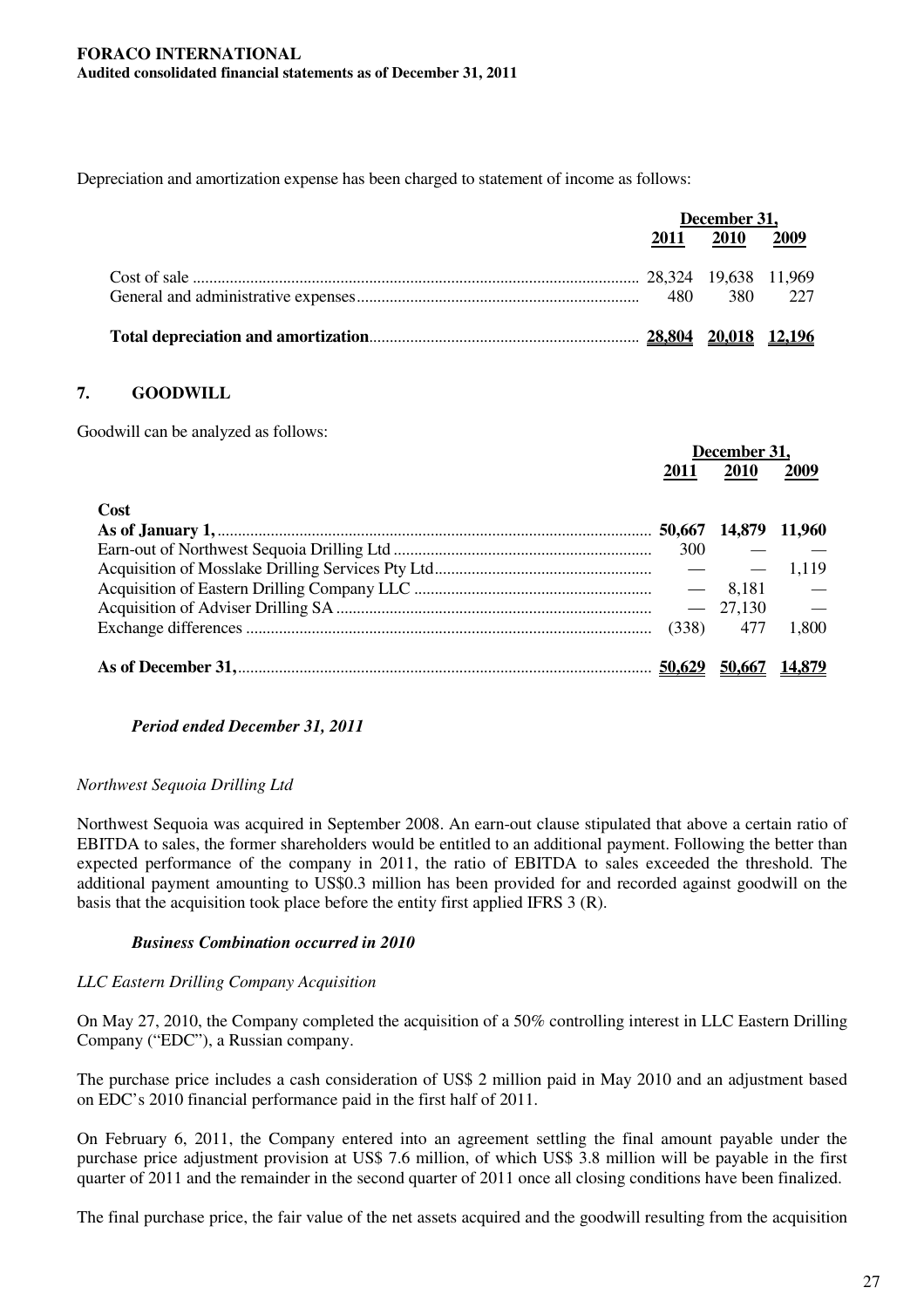## **FORACO INTERNATIONAL**

**Audited consolidated financial statements as of December 31, 2011**

are presented as follows:

|                                                         | Fair value in<br>thousands of US\$ |
|---------------------------------------------------------|------------------------------------|
| Purchase price including 2011 purchase price adjustment | 9,600                              |
| Cash and cash equivalents                               | 412                                |
| Customers relationship                                  | 187                                |
| Equipment                                               | 4,679                              |
| Inventories                                             | 3,319                              |
| Trade and other receivables                             | 2,500                              |
| Trade and other payables                                | (5,136)                            |
| <b>Borrowings</b>                                       | (2,817)                            |
| Deferred tax, net                                       | (307)                              |
| Net assets before minority interests                    | 2,838                              |
| 50% shareholding                                        | 1,419                              |
| Net assets acquired                                     | 1,419                              |
| Goodwill                                                | 8,181                              |

The above goodwill is attributable to the specialization of the acquired company in diamond drilling services for major and junior foreign companies in the mining and mineral exploration industry. This goodwill is allocated to the Mining segment.

#### *Acquisition of Adviser Drilling SA*

In March 2010, the Company entered into a binding agreement with all the shareholders of Adviser Drilling SA ("Adviser") in Chile to acquire 100% of the outstanding shares of Adviser. The Company completed the acquisition on May 26, 2010, from which date the Group's interest in Adviser is consolidated.

The purchase price included (i) a cash consideration of US\$ 5.35 million upon the closing of the transaction, (ii) the issuance of 14,935,750 new shares of the Company, (iii) the issuance of 4,756,539 warrants to acquire shares of the Company, exercisable after two years following closing at no additional consideration, warrant holders being indemnified for dividends paid until the exercise date, and (iv) a price adjustment of up to US\$ 5.35 million depending on Adviser's 2010 financial performance, to be paid in 2011. The 2010 annual financial performance of Adviser having been affected by various adverse conditions in Chile during the first half of the year, this purchase price adjustment was not applied.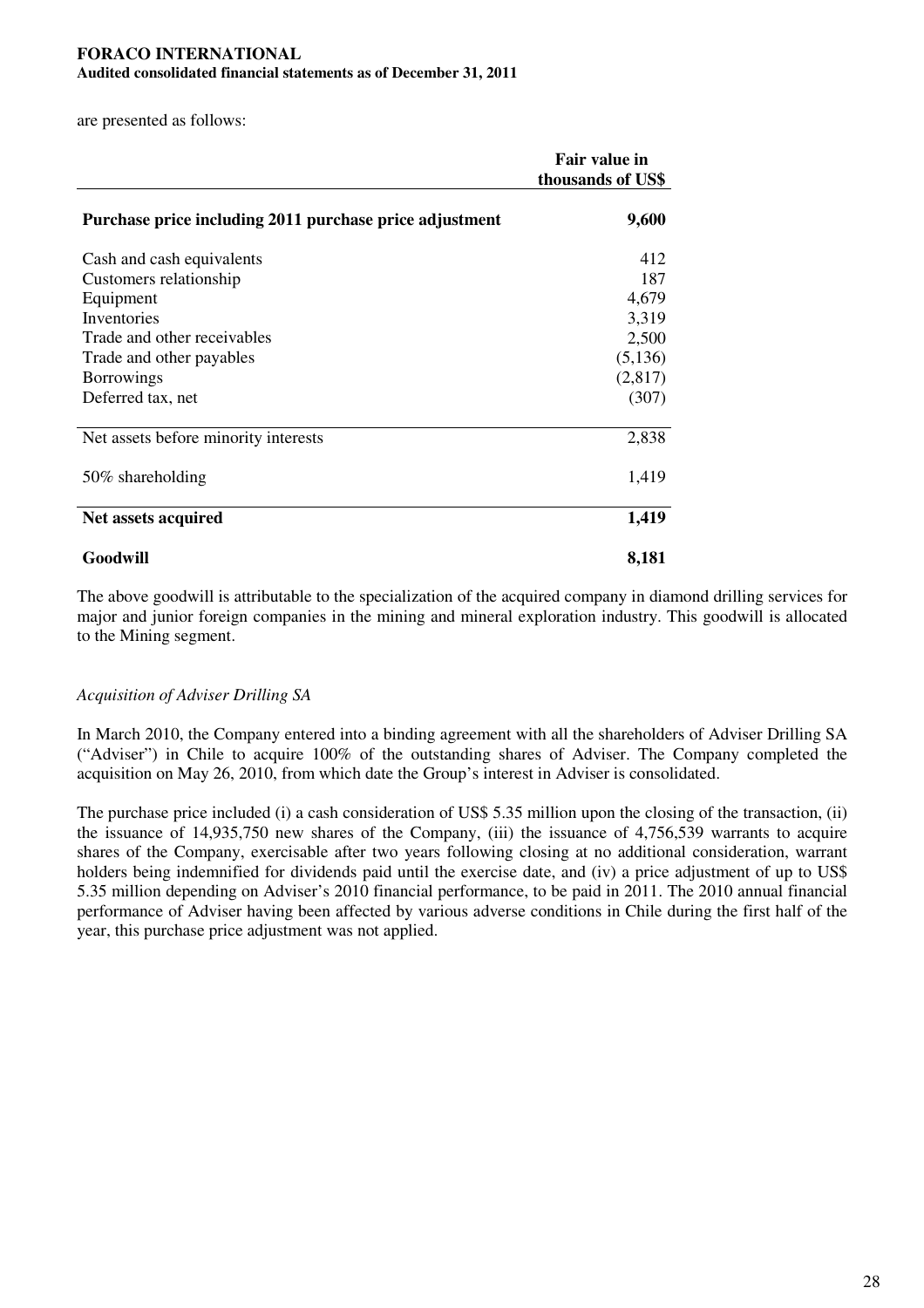The final purchase price, the fair value of the net assets acquired and the goodwill resulting from the acquisition are presented as follows:

|                                                   |            |          | In thousand of<br>US\$                |
|---------------------------------------------------|------------|----------|---------------------------------------|
| Fair value of cash consideration                  |            |          |                                       |
| - Cash paid                                       |            |          | 5,350                                 |
| - Contingent consideration                        |            |          |                                       |
| <b>Foraco International common shares issued</b>  |            |          |                                       |
| - Number of common shares issued                  | 14,935,750 |          |                                       |
| - Stock price on May 26, 2010                     |            | 2.55 CAN |                                       |
| - Estimated fair value of shares issued           |            |          | 35,657                                |
| <b>Foraco International warrants issued</b>       |            |          |                                       |
| - Number of warrants issued                       | 4,756,539  |          |                                       |
| - Adjusted stock price on May 26, 2010            |            | 2.48 CAN |                                       |
| - Estimated fair value of warrants issued         |            |          | 11,040                                |
| Dividend compensation payable                     |            |          |                                       |
| - Number of warrants benefiting from the dividend |            |          |                                       |
| compensation                                      | 4,756,539  |          |                                       |
| - Estimated dividend to be paid                   | 0.0708 CAN |          | 315                                   |
| Total fair value of the consideration payable     |            |          | 52,362                                |
|                                                   |            |          | Fair value in<br>thousands of<br>US\$ |
| Cash and cash equivalents                         |            |          | 2,650                                 |
| Shareholder loan to be repaid upon closing        |            |          | 497                                   |
| Customers relationship                            |            |          | 1,261                                 |
| Equipment                                         |            |          | 30,314                                |
| <b>Others Non Current Receivable</b>              |            |          | 2                                     |
| Inventories                                       |            |          | 6,559                                 |
| Trade and other receivables                       |            |          | 19,643                                |
| Trade and other payables                          |            |          | (15,212)                              |
| Provision                                         |            |          | (129)                                 |
| <b>Borrowings</b>                                 |            |          | (26, 836)                             |
| Deferred tax, net                                 |            |          | 6,484                                 |
| Net assets acquired                               |            |          | 25,233                                |
| Goodwill                                          |            |          | 27,130                                |

The above goodwill is attributable to the specialization of the acquired company in diamond core and reverse circulation drilling services for top tier companies in the mining and mineral exploration industry. This goodwill is allocated to the Mining segment.

## *Other variations of interests occurring in 2010*

In August 2010, the Company chose to exercise its option to acquire the remaining 49% non-controlling interest in Mosslake Drilling Services Pty Ltd (majority stake acquired in 2009, see below) for a cash consideration of AUD 3.5 million. This transaction did not result in any additional goodwill.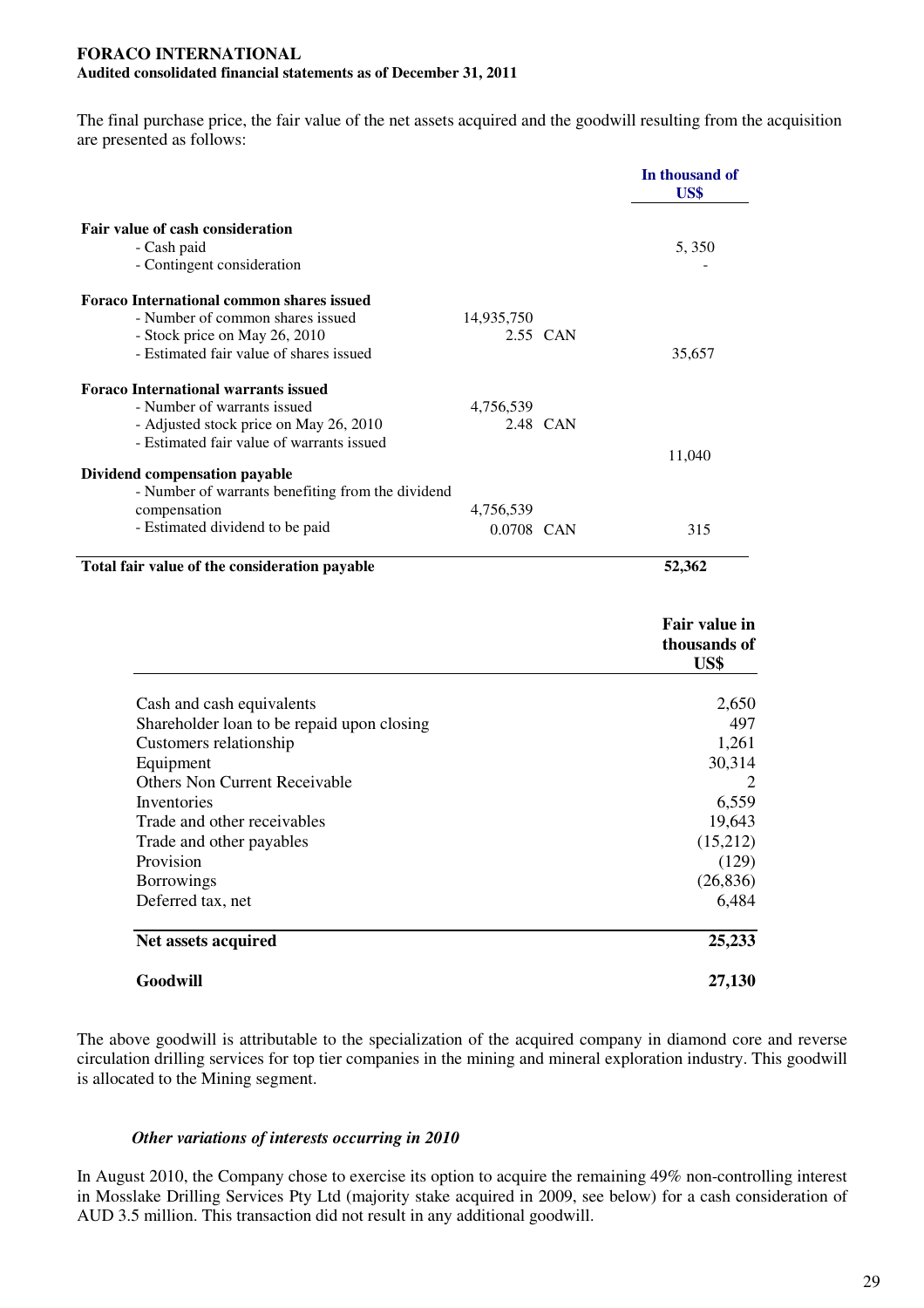#### *Business Combination occurring in 2009*

#### *Acquisition of Mosslake Drilling Services Pty Ltd*

On April 14, 2009, Foraco entered into an agreement to acquire 50.84% of the share capital of Mosslake Drilling Services Pty Ltd ("Mosslake"), an Australian company, directly and indirectly owned by Mosslake's executive management.

Under the provisions of the Share Purchase Agreement, the parties had cross put and call options to sell or acquire under similar conditions the remaining non controlling interests of 49.16% of the share capital in 2013, provided that the exercise of the put and call options occur on or before December 31, 2012. The purchase price was also dependent upon Mosslake's executive management remaining within the company for a certain period of time.

The majority stake obtained through the acquisition of the first tranche and the shareholders' agreement signed with Mosslake's vendors provided the Company with the control over the operating and financial policies of Mosslake.

#### Accounting treatment for the acquisition of the first tranche

The goodwill for the first tranche was determined as follows:

| <b>Purchase consideration</b>                                           | in thousand in thousand |         |
|-------------------------------------------------------------------------|-------------------------|---------|
|                                                                         | of AUD                  | of USD  |
| First tranche of shares acquired on April 14, 2009                      |                         |         |
|                                                                         | 5,000                   | 3,787   |
| 500,000 treasury shares transferred by the Company                      |                         | 426     |
|                                                                         | 562                     |         |
|                                                                         | 354                     | 269     |
| Net purchase consideration for 50.84% of Mosslake's shares              | <u>5.916</u>            | 4.482   |
| Share of the fair value of net assets acquired (AUD8,887 thousand for a |                         |         |
|                                                                         | (4,518)                 | (3,422) |
|                                                                         | 1,398                   | 1.060   |

The Company transferred 500,000 of its treasury shares as a purchase consideration for the acquisition of the shares. For the purpose of determining the purchase price consideration, these treasury shares were measured at their fair value at transfer date based on quoted price at the closing and announcement of the transaction.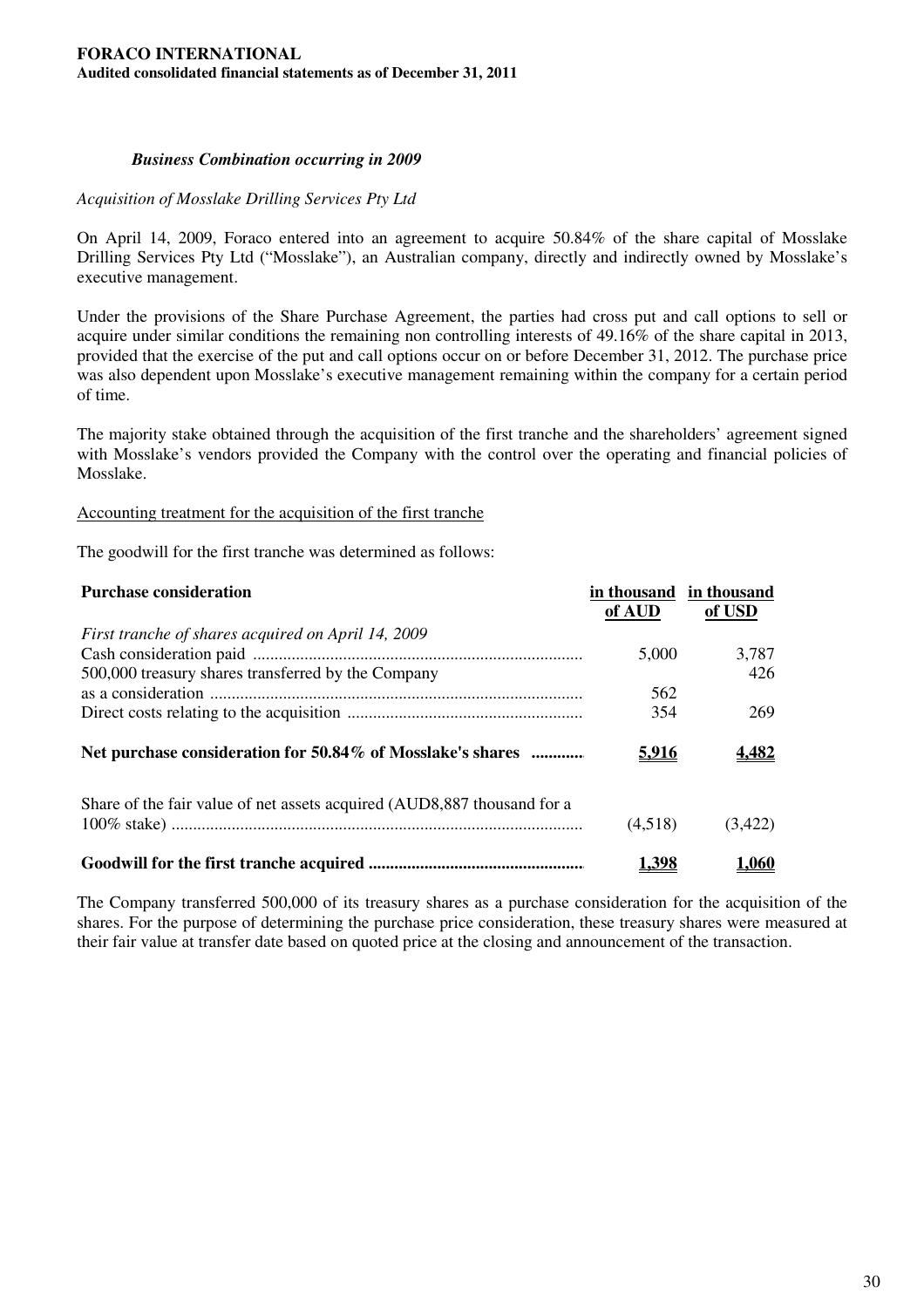The assets acquired and liabilities assumed at acquisition date are as follows:

| In thousand      |              | In thousand      |
|------------------|--------------|------------------|
| of AUD           |              | of US\$          |
| <b>Estimated</b> | Value as per | <b>Estimated</b> |
| fair value       | Company's    | fair value       |
|                  | books before |                  |
|                  | purchase     |                  |
|                  | price        |                  |
|                  | allocation   |                  |
| 285              | 285          | 216              |
| 1,860            | 1,860        | 1,409            |
| 292              |              | 221              |
| 14,165           | 7,372        | 10,731           |
| 1685             | 3,756        | 1,277            |
| 1 2 8 8          | 1,288        | 976              |
| (2,387)          | (1,432)      | (1,808)          |
| (8, 490)         | (8,490)      | (6, 432)         |
| 189              |              | 143              |
| 8.887            | <u>4.639</u> | <u>6.732</u>     |

The above goodwill is attributable to the specialization of the acquired company in diamond core, directional, geotechnical and large diameter drilling services for top tier companies in the mining and mineral exploration industry. This goodwill is allocated to the Mining segment.

The acquired company contributed revenues of US\$ 6,309 thousand and an operating loss of US\$ 1,796 thousand (including depreciation and amortization of the fair value step up recognized as part of the purchase price allocation) for the period from April 14, 2009 (acquisition date) to December 31, 2009.

#### Accounting treatment for the cross put and call options related to the non controlling interests in Mosslake

The risks and rewards related to the non controlling interests to be transferred through the cross put and call options had not yet been transferred to the Company as the purchase price was variable. As such, the proportion allocated to the non controlling interests was based solely on present ownership interests of the Company  $(50.84\%)$ .

As the put was written as part of Mosslake's acquisition, an additional amount of "goodwill in progress" was recognized, based on the difference between (i) the estimated put liability based on Management's assessment of the most likely forecast performance and (ii) the carrying amount of the non controlling interests at the determination date.

As of December 31, 2009, the "goodwill in progress" amounted to US\$ 60 thousand and the estimated put liability amounted to US\$ 3,162 thousand which was presented as "Consideration payable related to acquisition" within non current liability.

|                          | of AUD  | in thousand in thousand<br>of USD |
|--------------------------|---------|-----------------------------------|
| Second tranche of shares |         |                                   |
|                          | 3,513   | 3.162                             |
|                          | (3,441) | (3,102)                           |
|                          |         | <u>60</u>                         |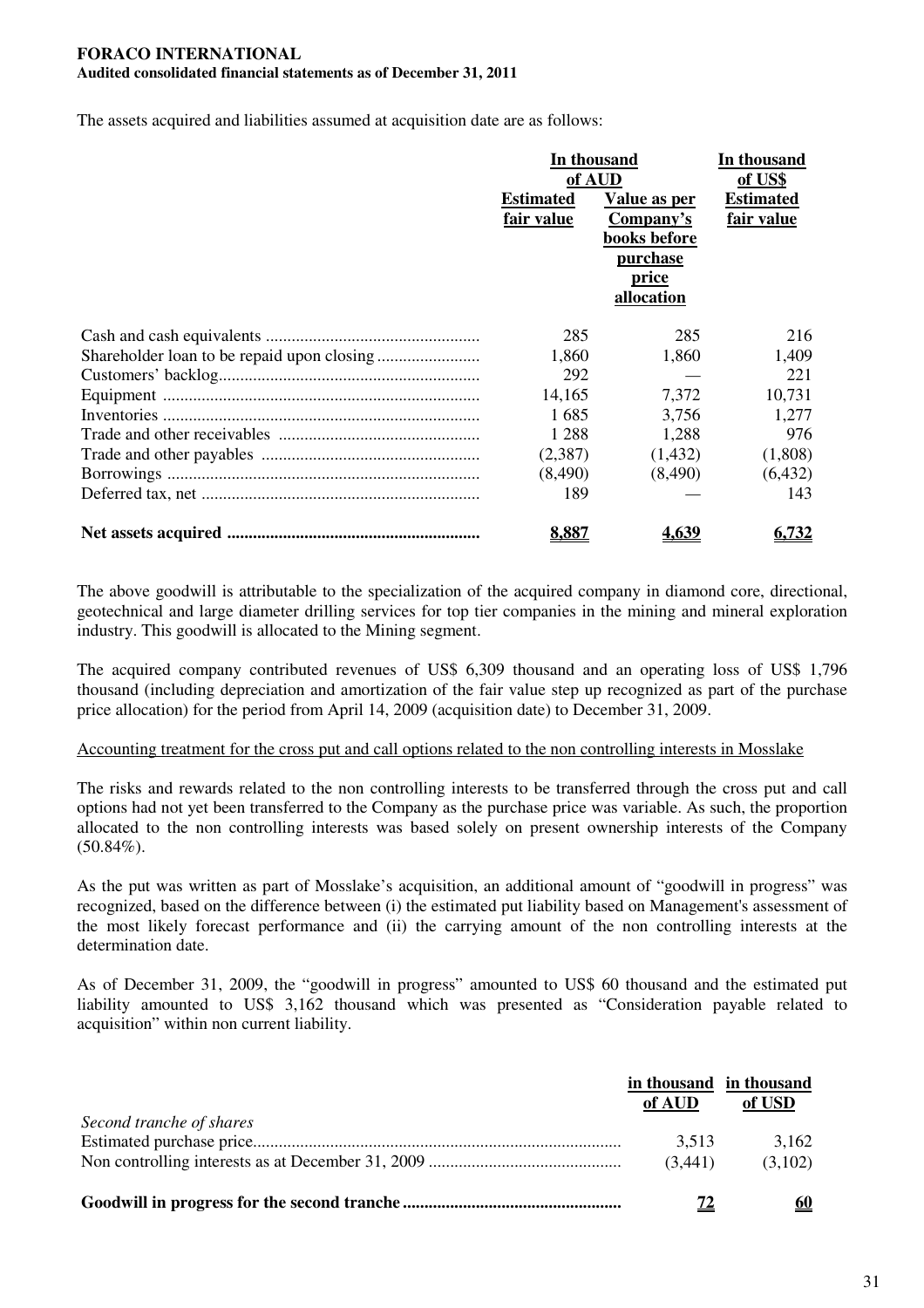### Other consideration

As the purchase price for the second tranche was variable depending upon the presence of Mosslake executive management in the Company, Foraco expensed over the service period the portion of the purchase price considered as representing a compensation for the services received from Mosslake executive management.

For the year ended December 31, 2009 US\$ 158 thousand was recognized as a compensation expense under "Selling, General and Administrative expenses'.

### *Allocation of Goodwill to Cash Generating Units*

Goodwill is allocated to the Company's business segments as follows:

| December 31, |                |  |
|--------------|----------------|--|
|              | 2011 2010 2009 |  |
|              |                |  |
|              |                |  |
|              |                |  |
|              |                |  |

### *Impairment Tests for Goodwill*

For the purpose of impairment testing, goodwill is allocated by business segments and geographical areas, which are the following: Mining activity Africa, North America, Asia-Pacific, South America and Europe and Water activity Africa*.* The recoverable amount of cash generating units is determined based on value-in-use calculations. The Group used cash flow projections before tax based on financial three year budgets prepared by management and approved by the Board of Directors. Cash flows beyond the budgeted period are extrapolated using the estimated growth rate of activities.

The key assumptions which are approved by the Board of Directors and used for value-in-use calculations as of December 31, 2011 are as follows:

|                                                             | <b>Mining</b> | Water  |
|-------------------------------------------------------------|---------------|--------|
| Long-term growth rate used to determined the terminal value | $-1\%$        | $-1\%$ |
|                                                             | 13%           | 13%    |

In 2011, 2010 and 2009 the Company did not record any goodwill impairment charge.

## **8. OTHER NON-CURRENT ASSETS**

Other non-current assets consist of the following:

|                                 | December 31, |             |      |
|---------------------------------|--------------|-------------|------|
|                                 | 2011         | <b>2010</b> | 2009 |
|                                 |              |             |      |
|                                 |              | 846         | 114  |
|                                 |              |             | -8   |
|                                 |              |             |      |
|                                 |              | 157         | 138  |
|                                 | 302          | 659         | - 49 |
| <b>Other non-current assets</b> |              |             | 341  |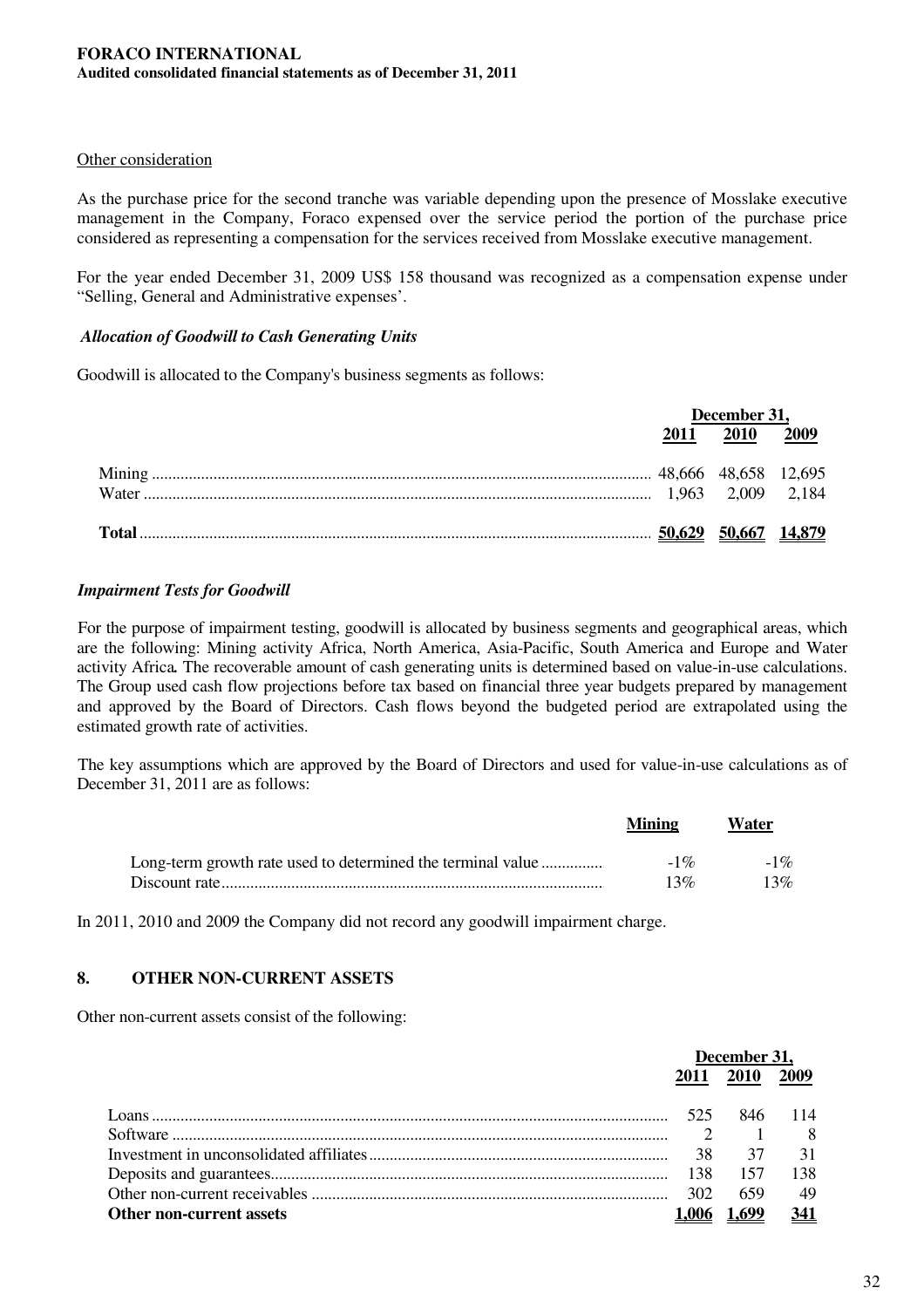The investment in unconsolidated affiliates corresponds to the company "Minera Chimù" (Peru), in which the Company holds 18.74%.

## **9. INVENTORIES**

Inventories consist of the following:

| December 31, |                |  |
|--------------|----------------|--|
|              | 2011 2010 2009 |  |
|              |                |  |
|              |                |  |
|              |                |  |
| 40,754       | 32.384 22.282  |  |

Spare parts mainly include motors, wire lines and heads. Spare parts are charged to the statement of income when used on equipment. Consumables mainly include destructive tools, hammers, muds and casing. Consumables are charged to the statement of income when delivered to the field. The Company reviews impairment loss on inventories on a regular and item by item basis.

Inventories write-down expense/(reversal) recognized in 2011 in the statement of income under the line item "Cost of sales" amounts to 516 (134 in 2010 and nil in 2009).

## **10. TRADE RECEIVABLES**

Trade receivables, net, consist of the following:

| December 31,  |               |      |
|---------------|---------------|------|
| 2011          | <b>2010</b>   | 2009 |
|               |               |      |
|               |               |      |
|               |               | 94   |
| <u>45.490</u> | 40,996 16,325 |      |

Impairment expense/(reversal) recognized in 2011 in the statement of income amounted to US\$405 thousand (in 2010 US\$(68) and 2009 US\$19 thousand) under the line item "Cost of sales".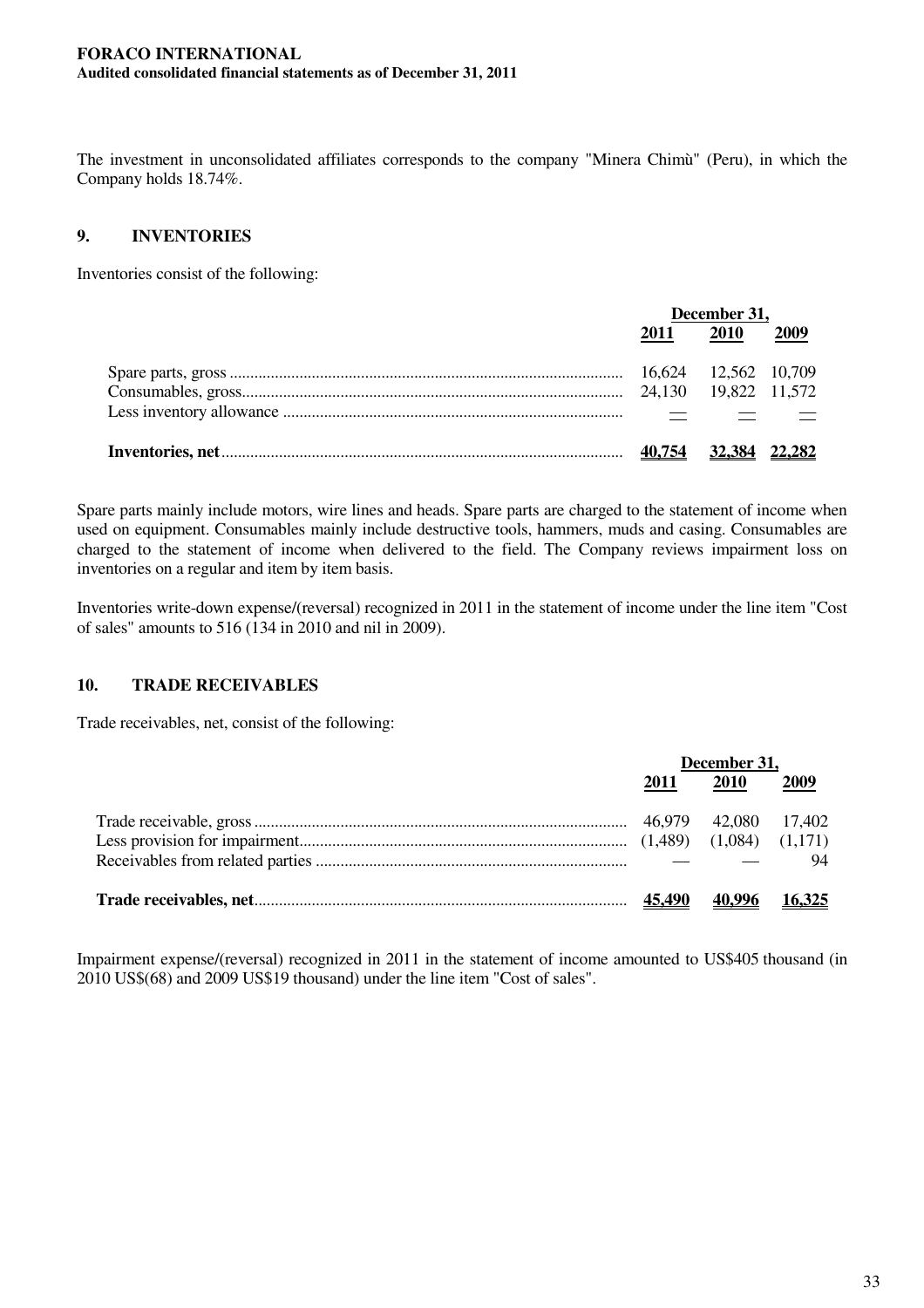Movements on the provision for impairment of trade receivables are as follows:

|                                                                     | December 31, |         |                  |
|---------------------------------------------------------------------|--------------|---------|------------------|
|                                                                     | 2011         | 2010    | 2009             |
|                                                                     |              |         |                  |
|                                                                     | (404)        | (106)   | (143)            |
| Unused amounts reversed during the year following collection of the | 25           | 174     | $\overline{124}$ |
| Exchange differences                                                | (25)         | 20      | (45)             |
|                                                                     |              | (1.084) |                  |

Trade receivables, net, are broken down per location as follows:

| December 31, |        |               |
|--------------|--------|---------------|
| 2011         | 2010   | 2009          |
| 222          | 894    | 1,851         |
| 742          | 1.037  | 1,101         |
| 9.764        | 8.322  | 8,641         |
| 27,330       | 24,351 | $\sim$ $-$    |
| 2.796        | 2.754  | 1,008         |
| 4.601        | 3.639  | 3.724         |
| 45,490       |        | <u>16,325</u> |

The geographical allocation of a receivable is based on the location of the project to which the receivable relates and not to the country where the client is incorporated.

Fair value of trade accounts receivable based on discounted cash flows does not differ from the net book value as the Company does not have trade accounts receivable with payment terms exceeding one year.

Receivables impairment are related to a wide range of customers in both of the Company's operations segments on which a collectability risk was identified.

The maximum exposure to credit risk at the reporting date is the carrying value of each class of trade receivable mentioned above. Certain receivables are pledged as securities of borrowings (see Note 14).

As of December 31, 2011, trade receivables of US\$ 1,846 thousand (US\$ 2,109 thousand in 2010 and US\$ 1,714 thousand in 2009) were past due but not impaired. These relate to a number of customers for whom there is no recent history of default or having established practices of long payment terms such as States bodies in the Water segments.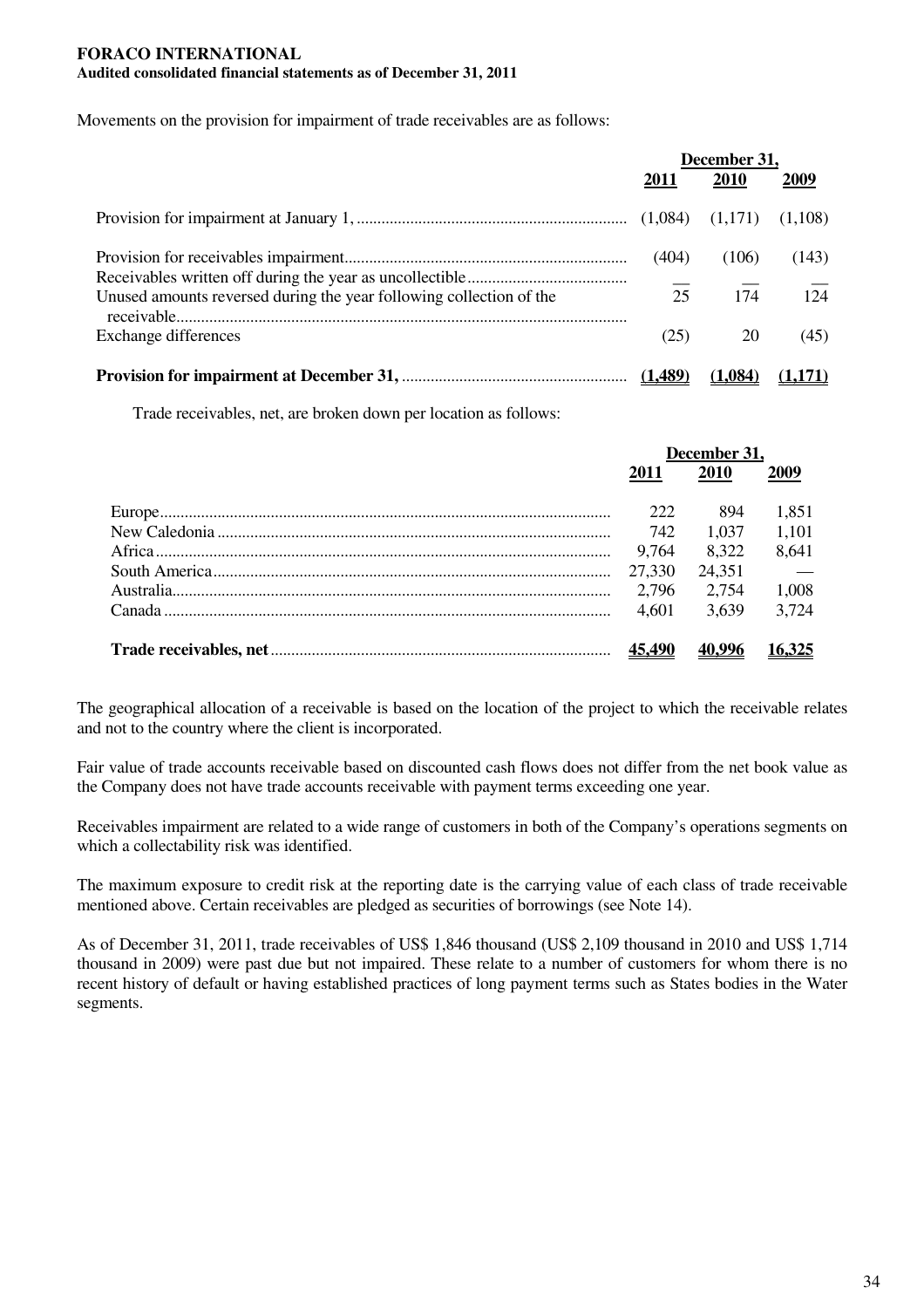The carrying amounts of the Company's trade receivables are denominated in the following currencies:

| December 31,  |        |                          |
|---------------|--------|--------------------------|
| 2011          | 2010   | 2009                     |
| 7,808         | 9.973  | 11,593                   |
| 5,717         | 3,639  | 3,724                    |
| 2,752         | 2.754  | 1,008                    |
| 6,427         | 3,507  | $\overline{\phantom{a}}$ |
| 22,750        | 21,124 | $\frac{1}{1}$            |
|               |        |                          |
| <u>45,490</u> |        |                          |

*(1) CFA Francs and CFP Francs have a fixed exchange rate with €*

Certain receivables are provided as collateral under financing agreement (see Note 14).

## **11. OTHER CURRENT RECEIVABLES**

Other current receivables consist of the following:

| December 31, |             |       |
|--------------|-------------|-------|
| 2011         | <b>2010</b> | 2009  |
|              |             |       |
|              |             |       |
|              |             |       |
|              | 357 784 442 |       |
|              |             | 8,589 |

Provisions for impairment of other current receivables is nil as of December 2011 (nil in 2010 and nil in 2009).

VAT / GST and other recoverable taxes mainly comprise tax receivables from African States.

Fair value of other current receivables based on discounted cash flows does not differ from the net book value as the Company does not have other current receivables with payment terms exceeding one year.

The carrying amounts of the Company's other receivables are denominated in the following currencies:

| December 31. |         |               |
|--------------|---------|---------------|
| 2011         | 2010    | 2009          |
| 5.315        | 7.406   | 6.517         |
| 604          | 1,967   | 1.210         |
| 744          | 1.746   | 435           |
| 1,779        | 2,478   |               |
| 2.224        | 2,349   | $\frac{1}{1}$ |
| 1.798        | 1 2 4 9 | 427           |
|              | 17.195  | 8.589         |

*(1) CFA Francs and CFP Francs have a fixed exchange rate with €*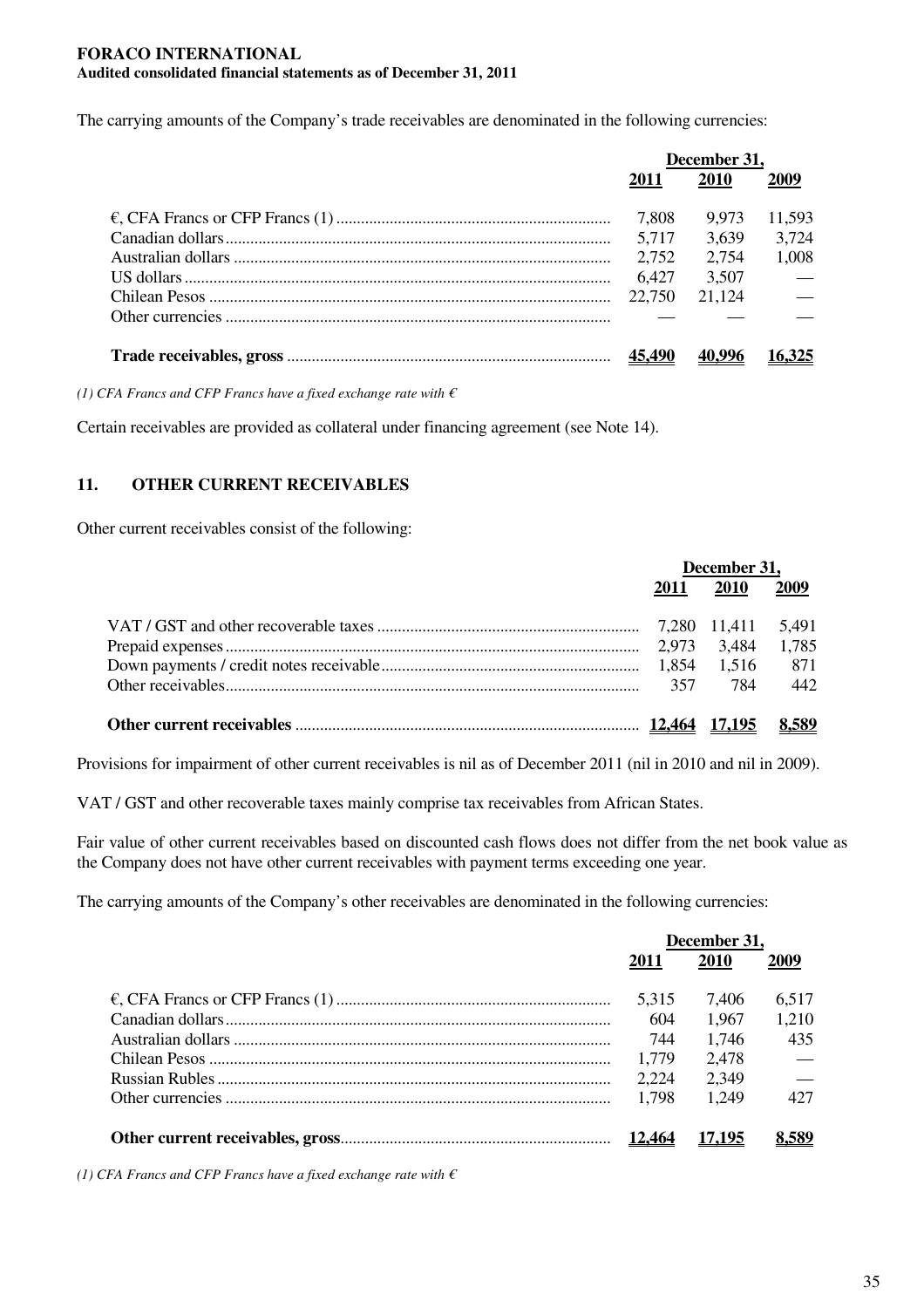## **12. CASH AND CASH EQUIVALENTS**

Cash and cash equivalents consist of the following:

| December 31, |                |  |
|--------------|----------------|--|
|              | 2011 2010 2009 |  |
|              |                |  |
|              |                |  |
|              |                |  |

Short term bank deposits are analyzed as follows at the end of each period presented:

| <b>Financial institution</b> | <b>Type</b>                            | Index | Fair value as<br>of December<br>31, 2011 in<br>thousands<br>US\$ |
|------------------------------|----------------------------------------|-------|------------------------------------------------------------------|
| Crédit Agricole group        | $\epsilon$ 1 month fixed term deposit  | Fixed | 2.476                                                            |
| <b>BNP</b> Paribas           | $\epsilon$ 6 months fixed term deposit | Fixed | 777                                                              |

**Total 3,253**

| <b>Financial institution</b> | <b>Type</b>                             | Index   | Fair value as<br>of December<br>31, 2010 in<br>thousands<br>US\$ |
|------------------------------|-----------------------------------------|---------|------------------------------------------------------------------|
| Crédit Mutuel group          | $\epsilon$ monetary marketable security | Eonia   | 1,267                                                            |
| <b>Banques Populaires</b>    | $\epsilon$ monetary marketable security | Euribor | 540                                                              |
| Crédit Mutuel group          | $\epsilon$ 6 months fixed term deposit  | Fixed   | 795                                                              |
| Crédit Agricole group        | $\epsilon$ 1 month fixed term deposit   | Fixed   | 796                                                              |
| <b>Banques Populaires</b>    | $\epsilon$ 6 months fixed term deposit  | Fixed   | 1,723                                                            |

**Total 5,121**

| <b>Financial institution</b> | <b>Type</b>                             | Index   | of December<br>31, 2009 in<br>thousands<br>US\$ |
|------------------------------|-----------------------------------------|---------|-------------------------------------------------|
| <b>BNP Paribas</b>           | $\epsilon$ 6 months fixed term deposit  | Fixed   | 2,161                                           |
| <b>BNP Paribas</b>           | $\epsilon$ monetary marketable security | Euribor | 1,590                                           |
| Crédit Agricole group        | $\epsilon$ monetary marketable security | Eonia   | 5,342                                           |
| Crédit Mutuel group          | $\epsilon$ 3 months fixed term deposit  | Fixed   | 1,367                                           |
| Crédit Mutuel group          | $\epsilon$ 6 months fixed term deposit  | Fixed   | 864                                             |
| <b>Banques Populaires</b>    | $\epsilon$ monetary marketable security | Euribor | 592                                             |
| Société Générale             | $\epsilon$ 6 months fixed term deposit  | Fixed   | 2,701                                           |
|                              |                                         |         |                                                 |

**Fair value as**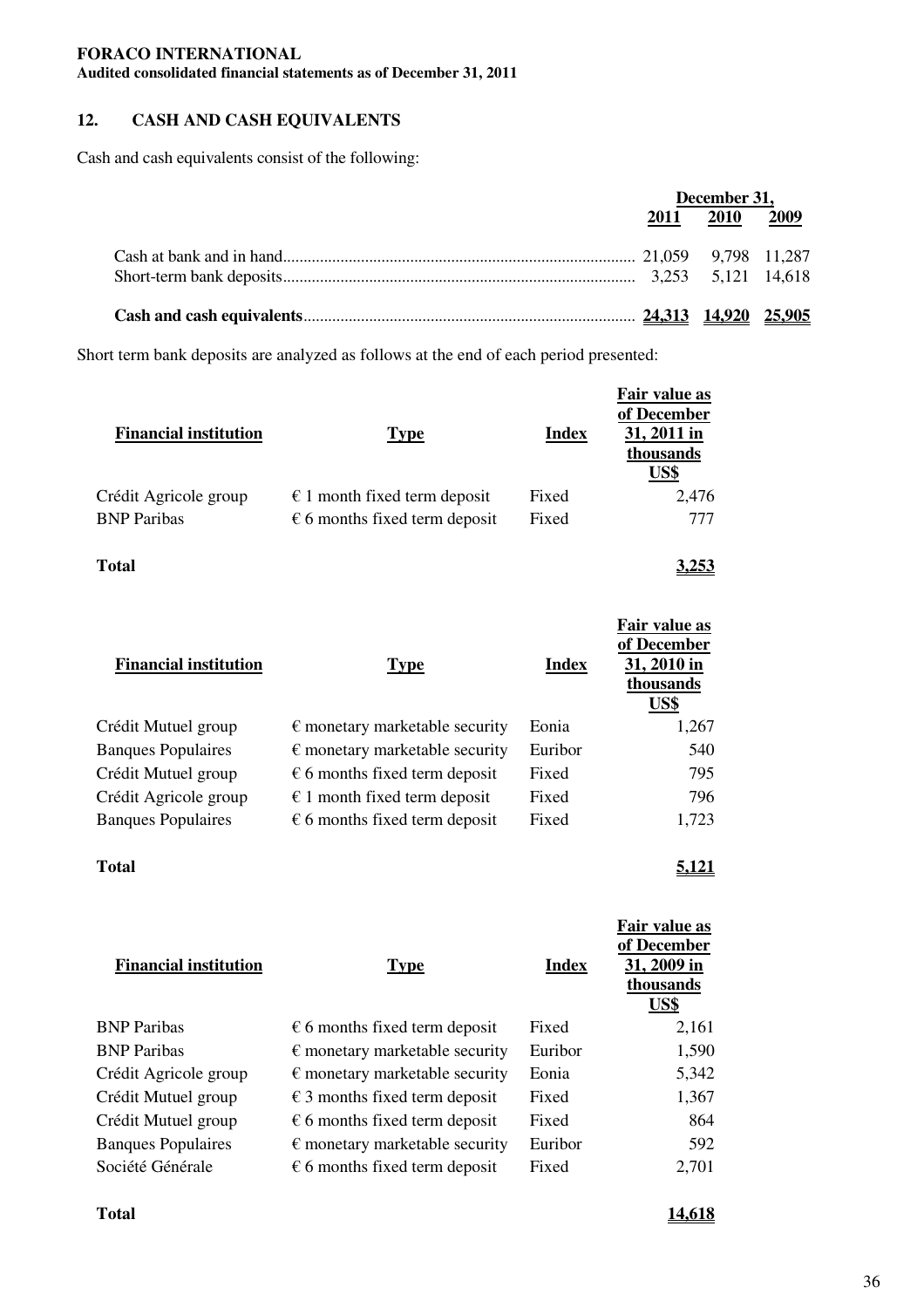## **13. EQUITY ATTRIBUTABLE TO THE COMPANY'S EQUITY HOLDERS**

Consolidated reserves, including net income for the period and other reserves, can be analyzed as follows:

| December 31, |      |      |
|--------------|------|------|
| 2011         | 2010 | 2009 |
|              |      |      |
|              |      |      |
|              |      |      |
|              |      |      |

Under French law, dividends can be paid only from the reserves of the parent company (Foraco International). As at December 31, 2011, the value of distributable reserves amounted to €82,595 thousand (€81,706 thousand as of December 31, 2010 and  $\epsilon$  38,088 thousand as of December 31, 2009).

All shares issued by the Company have a par value of  $\epsilon$ 0.015 and were fully paid.

Items included in other reserves can be analyzed as follows:

|                                                                               | December 31, |              |                |
|-------------------------------------------------------------------------------|--------------|--------------|----------------|
|                                                                               | 2011         | 2010         | 2009           |
| Currency translation differences and net investment hedge, net of tax (6,528) |              | 3.352<br>779 | 2.733<br>4.310 |
|                                                                               | (3.393)      | 4.131        | 7.043          |

#### *Acquisition funded through issuance of shares*

The Company funded the acquisition of Adviser mainly through the issuance of 14,935,750 new shares of the Company and the issuance of 4,756,539 warrants to acquire shares of the Company, exercisable after two years following closing at no additional consideration, warrant holders being indemnified for dividends paid until the exercise date. The corresponding increase in share capital amounted to US\$ 278 thousand with a share premium amounting to US\$ 46,418 thousand.

## *Treasury shares transactions over the periods presented*

The Company filed a notice on September 24, 2009 in respect of an additional Normal Course Issuer-Bid (NCIB) with the TSX. The Company may purchase additional common shares up to 1,000,000. In 2009, 251,200 shares were acquired under this additional NCIB at an average purchase price of Can\$1.93.

In 2010, 149,300 shares were acquired under this additional NCIB at an average price of Can\$2.55. In July 2010, the vesting period of the second tranche for the French plan n°1 expired. 253,000 treasury shares were delivered to the beneficiaries that have been continuously employed by the Company throughout the vesting period.

The Company filed a notice on March 11, 2011, in respect of an additional NCIB with the TSX. The Company may purchase additional common shares up to 1,000,000. On December 23, 2011, the Company filed a notice to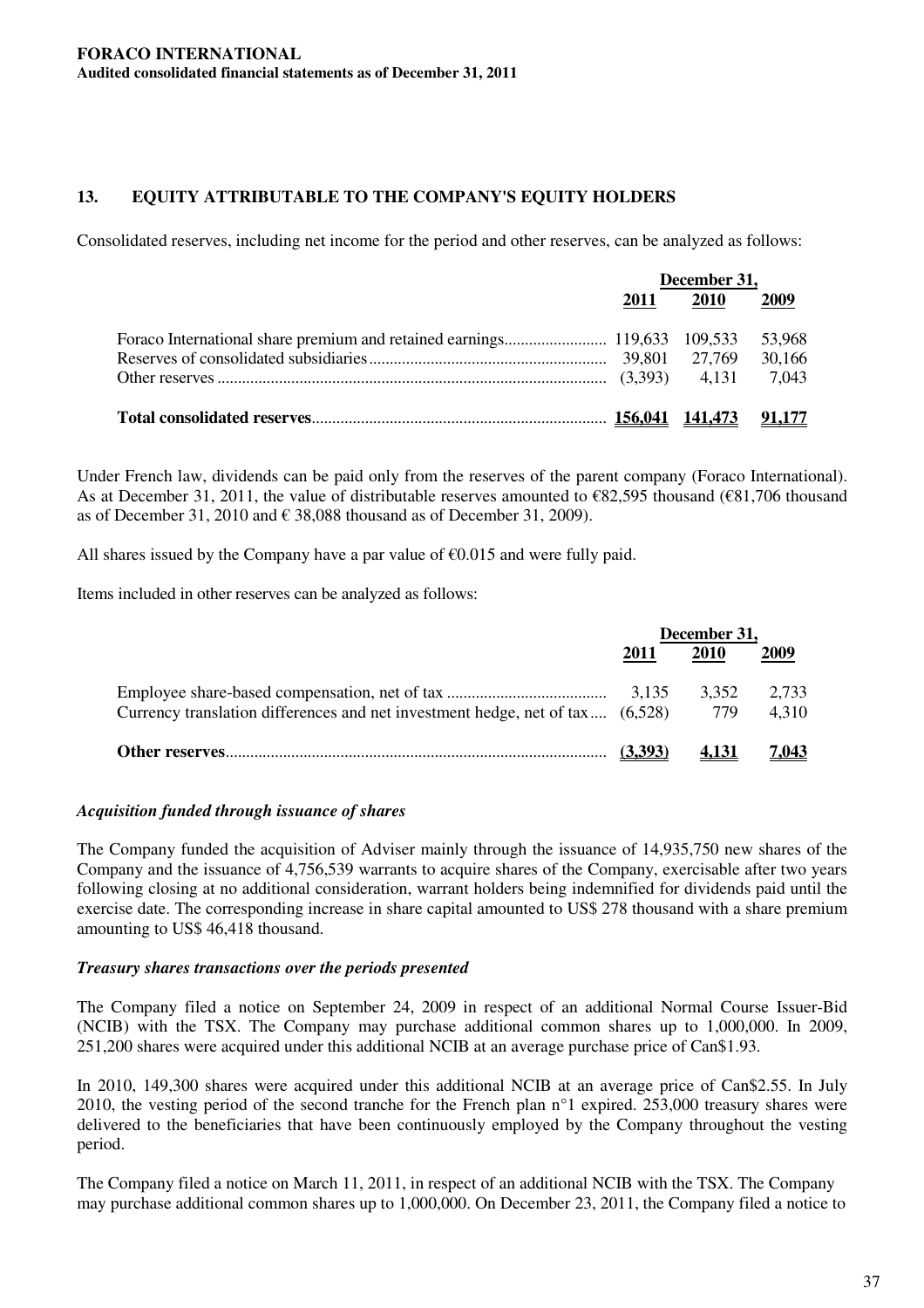increase the NCIB from 1,000,000 to 1,500,000 shares. For the year ended December 31, 2011, the Company purchased 1,052,200 of its own shares at an average purchase price of Can\$ 3.11 per share.

As at December 31, 2011, the Company owns 1,271,700 of its own shares (845,500 as at December 31, 2010).

## *Equity incentive plan ("Free share plan")*

The Company implemented in 2007 a free share plan authorized by the ordinary and extraordinary general meeting of shareholders held in June 2007.

The total number of shares to be transferred under the free share plan is limited to 3% of the issued and outstanding share capital of the Company on the date grants are made. Such awards are considered as share based payment transactions (see Note 20).

A first tranche and second tranche under the free share plan were for 512,000 and 424,000 shares in 2007 and 2008, respectively. Shares to be transferred under the plan upon completion of vesting conditions will be purchased by the Company and there will be no increase in share capital. These awards are taken into account when appropriate in the determination of the Diluted Earnings per share (see Note 24).

On July 18, 2009, 165,000 common shares awarded to employees were vested. The corresponding accumulated amount recognized with in Other Reserves was transferred to Share Premium for €290 thousand.

On September 25, 2009, the Company granted to employees 531,000 additional common shares corresponding to the third tranche of its Equity Incentive Plan. Those stock awards are subject to certain vesting conditions.

On May 18, 2010, the shareholders general meeting approved the implementation of a new free share plan covering the periods 2010-2012 ( $2<sup>nd</sup>$  free share plan). In October 2010, the Company granted to employees 500,000 additional common shares corresponding to the first tranche of the second Equity Incentive Plan. Those stock awards are subject to certain vesting conditions.

On July 18, 2011, 626,000 common shares awarded to employees were vested. The corresponding accumulated amount recognized with in Other Reserves was transferred to Share Premium for US\$ 1,300 thousand.

On September 23, 2011, the Company granted to employees 809,000 additional common shares corresponding to the second tranche of its second Equity Incentive Plan. Those stock awards are subject to certain vesting conditions.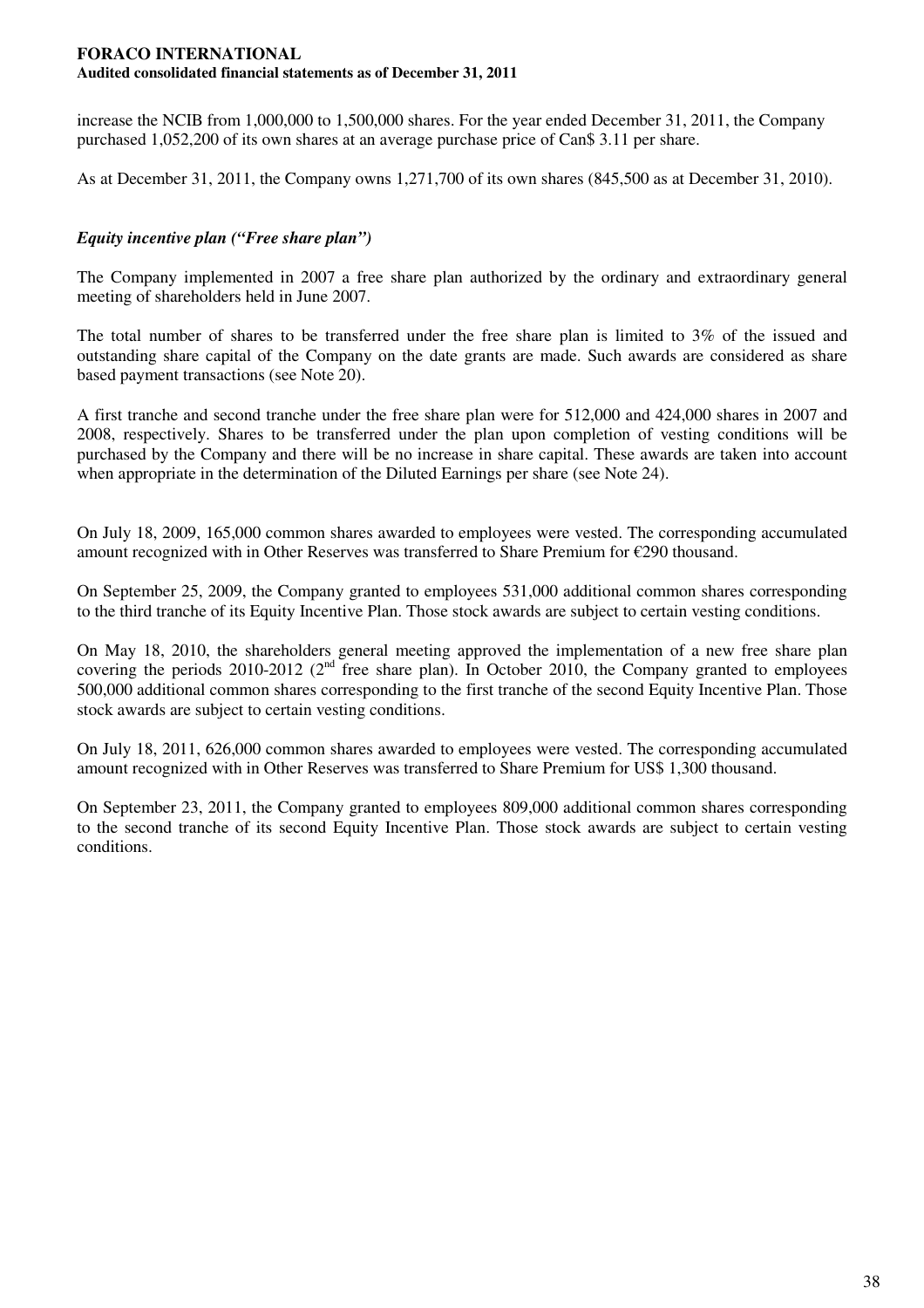### *Reconciliation of the share capital and premium*

The reconciliation of the share capital and share premium at the beginning and end of the year presented is summarized as follows:

|                                                            | Number of<br>shares | Ordinary<br>shares in<br>thousand<br>US\$ | <b>Share</b><br><b>Premium in</b><br>thousand US\$ |
|------------------------------------------------------------|---------------------|-------------------------------------------|----------------------------------------------------|
|                                                            | 59,287,756          | 1,190                                     | 34,369                                             |
|                                                            | (1,145,956)         |                                           | (1,228)                                            |
| Treasury shares transferred in connection with acquisition | 500,000             |                                           | 294                                                |
| Treasury shares transferred in connection with equity      |                     |                                           |                                                    |
|                                                            | 156,000             |                                           | 402                                                |
|                                                            | 58,797,800          | <u>1,190</u>                              | 33,837                                             |
|                                                            | 58,797,800          | 1,190                                     | 33,837                                             |
|                                                            | (153,300)           |                                           | (373)                                              |
| Treasury shares transferred in connection with acquisition | 19,692,289          | 278                                       | 46,418                                             |
| Treasury shares transferred in connection with equity      |                     |                                           |                                                    |
|                                                            | 253,000             |                                           | 466                                                |
|                                                            | 78,589,789          | 1,468                                     | 80,348                                             |
|                                                            |                     |                                           |                                                    |
|                                                            | (1,052,200)         | $=$                                       | (3,272)                                            |
| Treasury shares transferred in connection with equity      |                     |                                           |                                                    |
|                                                            | 626,000             |                                           | 1,300                                              |
|                                                            | 78,163,589          | 1,468                                     | 78,376                                             |

As at December 31, 2011, the capital stock of the Company amounted to US\$ 1,468 thousand, divided into 74,678,750 common shares excluding warrants and including treasury shares. Warrants issued as part the acquisition of Adviser are expected to be converted for no consideration into 4,756,539 common shares in May 2012. The total common shares and warrants of the Company are distributed as follows:

|                                                                                                                                                                                    | Number of<br>shares | Warrants          | Total        |
|------------------------------------------------------------------------------------------------------------------------------------------------------------------------------------|---------------------|-------------------|--------------|
| Common shares held directly or indirectly by principal<br>shareholders<br>Common shares held directly or indirectly by<br>individuals in their capacity as members of the Board of | 37,596,497          |                   | 37,596,497   |
| Directors <sup>*</sup>                                                                                                                                                             | 1,754,249           | 500,071           | 2,254,320    |
| Common shares held by the Company                                                                                                                                                  | 1,271,700           |                   | 1,271,700    |
| Common shares held by the public                                                                                                                                                   | 34,056,304          | 4,256,468         | 38, 312, 772 |
| Total common shares and warrants issued and<br>outstanding                                                                                                                         | 74,678,750          | 4,756,539         | 79,435,289   |
| Common shares held by the Company                                                                                                                                                  | (1,271,700)         | $\qquad \qquad -$ | (1,271,700)  |
| Total common shares and warrants issued and<br>outstanding net of treasury shares                                                                                                  | 73,407,050          | 4,756,539         | 78,163,589   |

\*In the table above, the shares owned indirectly are presented for an amount corresponding to the prorata of the *ownership interest*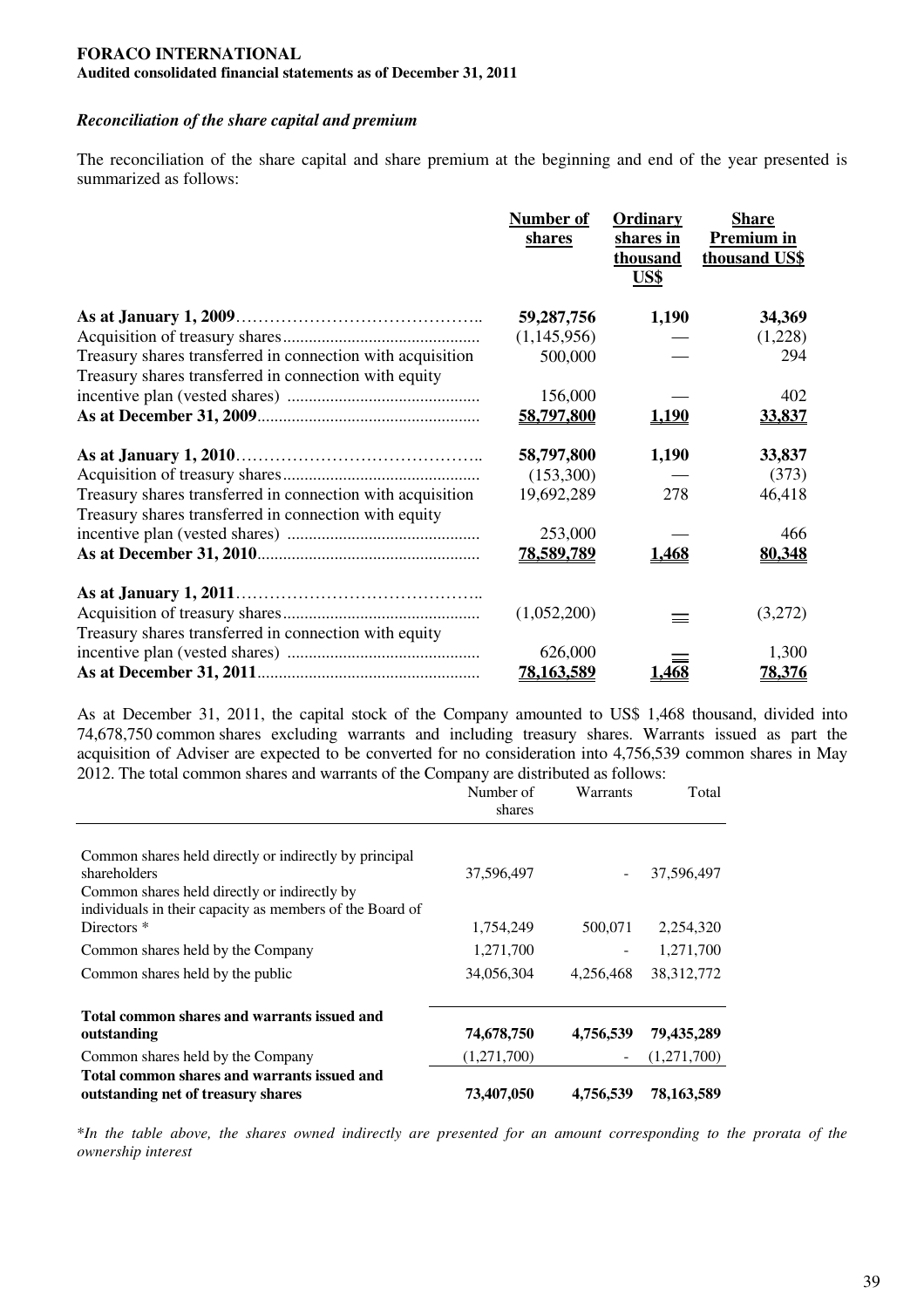## **Number of shares outstanding**

As at January 1, 2010, 59,743,000 shares were issued, among which 1,049,700 common shares were held by the Company. On May 26, 2010, as a result of the acquisition of Adviser, 14,935,750 new shares were issued along with 4,756,539 warrants at no issuance price. As at December 31, 2010 and 2011, the number of shares was 74,678,750 along with 4,756,539 warrants.

## **14. BORROWINGS**

Financial debt consists of the following:

|                    | December 31, |                      |              |
|--------------------|--------------|----------------------|--------------|
|                    | <b>2011</b>  | 2010                 | 2009         |
| <b>Non-current</b> |              |                      |              |
|                    |              | 1,528                | 488          |
|                    |              | 9.831                | 3,054        |
|                    |              |                      |              |
|                    |              | <u>17,292 11,359</u> | <u>3,542</u> |
| <b>Current</b>     |              |                      |              |
|                    | 7.640        | 1,832                |              |
|                    |              | 12,784               | 677          |
|                    | 4,574        | 5,643                | 1,638        |
|                    | 8,812        | 10,073               | 3,410        |
|                    |              | <u>30,332</u>        |              |

Certain European subsidiaries of the Company transferred receivable balances amounting to US\$ 11,087 thousand to banks in exchange for cash during the year ended December 31, 2010 (US\$ 12,784 thousand in 2010 and 677 thousand in 2009). These transactions were accounted for as an assignment of trade receivables with recourse (or collateralized borrowing). In case the entities default under the assignment agreement, banks have the right to receive the cash flows from the receivables transferred. Without default, the entities will collect the receivables and allocate new receivables as collateral.

As of December 31, 2011, maturity of financial debt can be analyzed as follows:

| <b>Maturity</b>                                  | Less than<br><b>One Year</b> | <b>Between</b><br>One and<br><b>Five Years</b> | More than<br><b>Five Years</b> | Total  |
|--------------------------------------------------|------------------------------|------------------------------------------------|--------------------------------|--------|
|                                                  | 7,640                        |                                                |                                | 7.640  |
| Obligation under assignment of trade receivables | 10,886                       |                                                |                                | 10,886 |
|                                                  | 4,574                        | 6,205                                          |                                | 10.779 |
|                                                  | 8,812                        | 11,087                                         |                                | 19,899 |
|                                                  | 31.912                       | 17.292                                         |                                |        |

As of December 31, 2011, the estimated fair value of financial debt, determined based on the discounted value of future cash flows (principal and interest) at Euribor 3m, plus a spread amounting to 100 b.p., amounted to  $\epsilon$ 50,558 thousand compared to a carrying amount of €49,204 thousand.

Lease liabilities are effectively secured as the rights to the leased asset revert to the lessor in the event of default.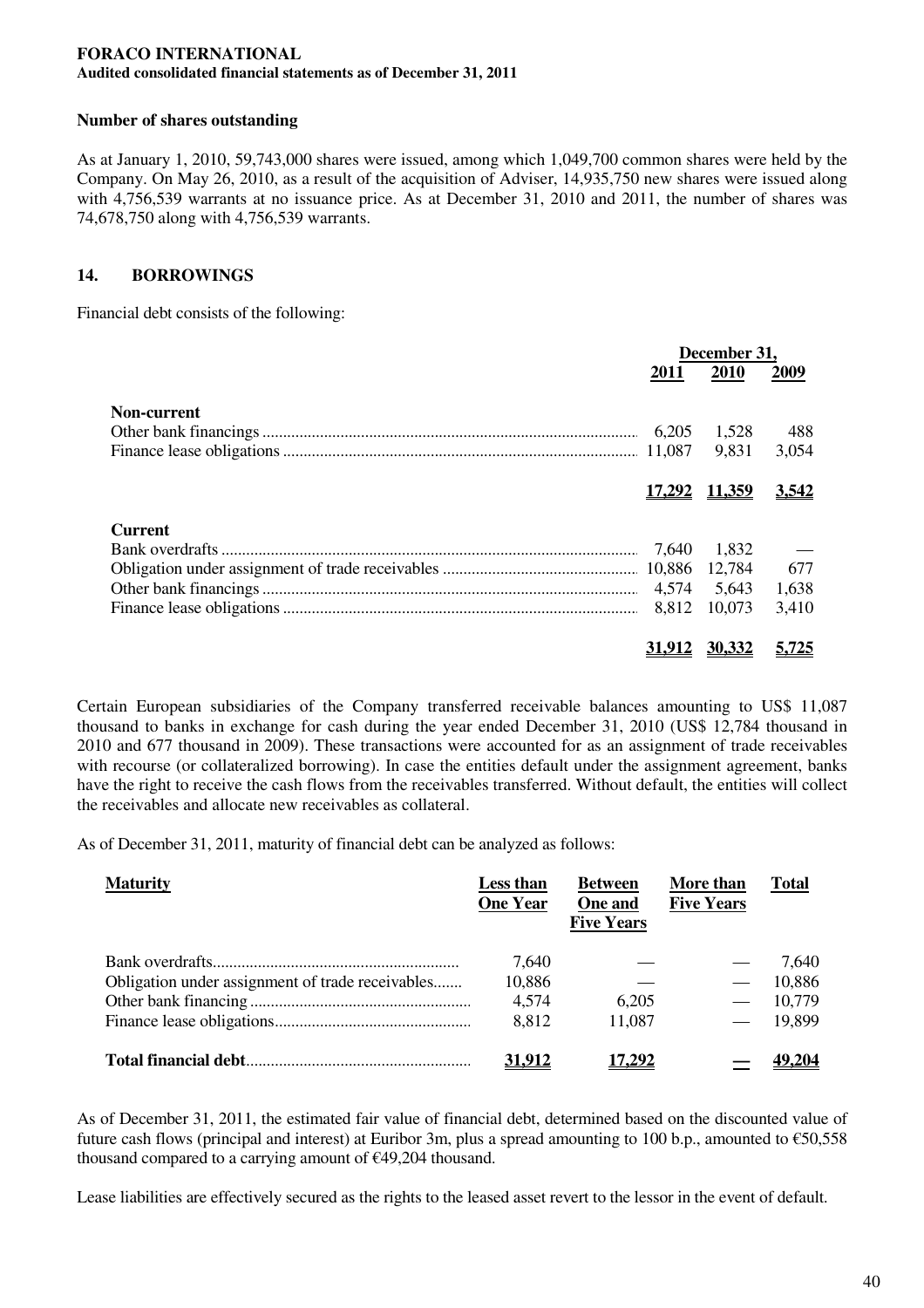The carrying amounts of the Company's borrowings are denominated in the following currencies:

| December 31. |             |            |
|--------------|-------------|------------|
| 2011         | <b>2010</b> | 2009       |
|              | 3.626       | 1,848      |
| 787          | 3.007       | 1,511      |
| 744          | 4,604       | 5,908      |
| 2,409        | 2.204       | $\sim$ $-$ |
| 26,945       | 27,769      | $\sim$     |
| 1.027        | -481        | $\sim$     |
|              |             |            |
|              |             |            |

Company's borrowings are not subject to any financial covenant.

Used and unused short term credit facilities amount to US\$82,593 thousand as of December 31, 2011. This facility is granted on a yearly basis and subject to review at various dates.

Total financial debts include collateralized borrowings of US\$30,785 thousand:

- Obligations under assignment of receivables for US\$10,886 thousand are secured for an equivalent amount by receivables that have been transferred; and
- Finance lease obligations amounting to US\$19,89 thousand are secured by related leased assets.

## **15. CONSIDERATION PAYABLE RELATED TO ACQUISITION**

In 2010, in connection with the acquisition of EDC (see note 7), the Company entered into an agreement settling the final amount payable at US\$7,6 million, of which US\$3,8million was payable in the first quarter of 2011 and the remainder in the second quarter of 2011 once all closing conditions have been finalized. This amount has been classified within current liabilities.

In connection with the acquisition of Adviser (see note 7), the Company issued 4,756, 539 warrants. Under the terms of the share purchase agreement, warrants are entitled to receive a sum equivalent to dividends paid to common shareholders until the conversion of their warrants. The estimated compensation to be paid to warrant holders amounts to US\$391 thousand and has been recognized as a current liabilities.

At the end of December 2009, in connection with the future acquisition of the non-controlling interests in Mosslake, the Company recognized as a liability the purchase consideration payable related to the  $2^{nd}$  tranche of Mosslake's shares (see Note 7). This remaining purchase consideration amounting to US\$3,162 thousand as of December 31, 2009 was estimated based the expected amount to be paid in 2013 discounted at a 5% discount rate. This amount was classified as at December 31, 2009 as non-current liabilities as it was expected to be settled beyond 2010.

## **16. DEFERRED INCOME TAX**

This applies in France under the consolidation tax regime, for which all domestic entities of the Group have opted for from January 1, 2001.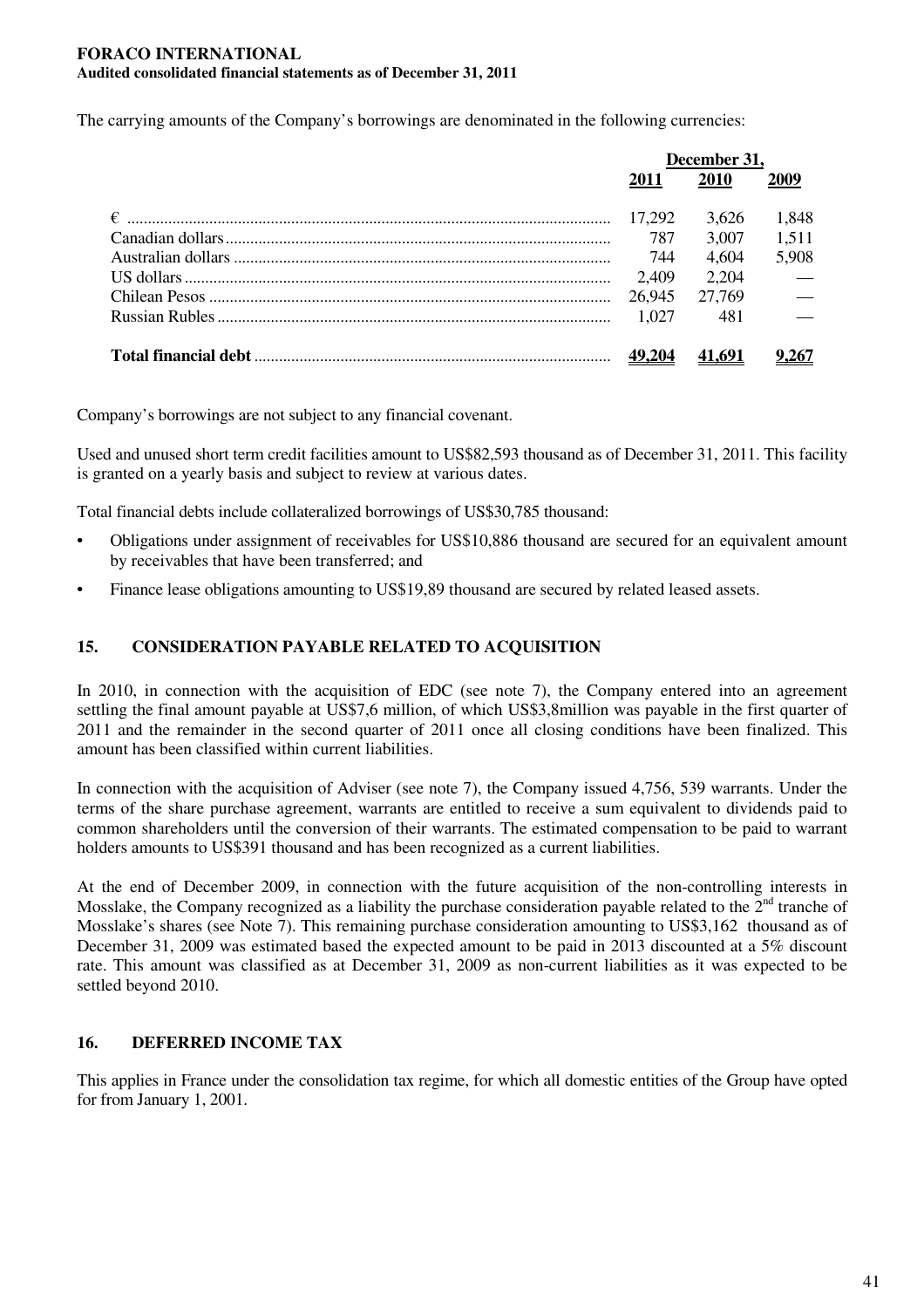The components of the net deferred tax liabilities recorded as at December 31, 2011, 2010 and 2009 are as follows:

|                                                                          |              | December 31,        |            |  |
|--------------------------------------------------------------------------|--------------|---------------------|------------|--|
|                                                                          | 2011         | 2010                | 2009       |  |
|                                                                          |              |                     |            |  |
| <b>Assets</b>                                                            |              |                     |            |  |
|                                                                          | 167          | 121                 | 130        |  |
|                                                                          | 869          | 1,328               |            |  |
|                                                                          | 1,258        | 774                 | 474        |  |
|                                                                          | 4,966        | 7,586               |            |  |
|                                                                          | 725          | 996                 |            |  |
|                                                                          | <u>7,984</u> | <u>10,805</u>       | <u>604</u> |  |
|                                                                          | 3,023        | 7,905               | 130        |  |
|                                                                          | 4,961        | 2,899               | 474        |  |
| <b>Liabilities</b>                                                       |              |                     |            |  |
|                                                                          |              | (1,717)             | (671)      |  |
|                                                                          |              | (1,228)             | (294)      |  |
| Costs capitalization and property and equipment depreciation differences | (106)        | (2,180)             | (751)      |  |
|                                                                          | (449)        | (469)               | (251)      |  |
|                                                                          |              |                     |            |  |
|                                                                          | (168)        | (1,618)             | (375)      |  |
|                                                                          |              | $(7,213)$ $(2,341)$ |            |  |
|                                                                          |              |                     |            |  |
|                                                                          |              |                     |            |  |

The gross movement on the deferred income tax net position is as follows:

|                             | December 31, |                             |               |
|-----------------------------|--------------|-----------------------------|---------------|
|                             | 2011         | <b>2010</b>                 | 2009          |
|                             |              | $3,592$ $(1,737)$ $(1,312)$ |               |
|                             |              | $-6,177$                    |               |
|                             |              |                             | (364)         |
|                             |              |                             |               |
| <b>Exchange differences</b> | (82)         | 200                         | 61            |
|                             | 4,008        |                             | 3,592 (1,737) |

Deferred income tax assets are recognized for tax losses carried forward to the extent that the realization of the related tax benefit through the future taxable profits is probable. As at December 31, 2011, US\$1,844 thousand in tax losses carried forward are not recognized.

No deferred income tax liabilities have been recognized for the withholding tax and other taxes that would be payable on the unremitted earnings of certain subsidiaries as such amounts are permanently reinvested.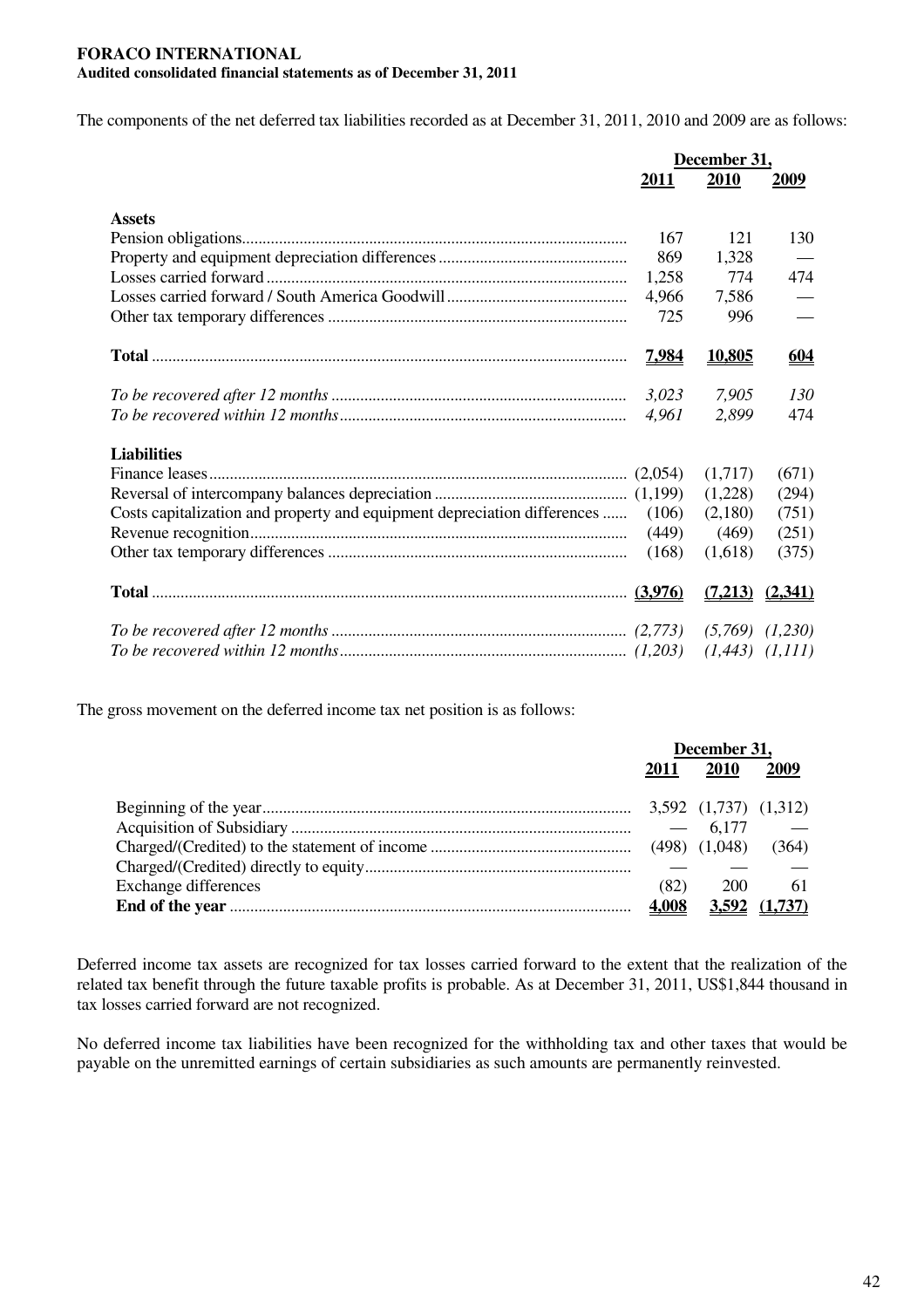#### **FORACO INTERNATIONAL**

**Audited consolidated financial statements as of December 31, 2011**

## **17. PROVISIONS**

Provisions comprise of the following elements:

|                              | Pension &<br><b>Retirement</b><br><b>Indemnities</b><br><b>Provision</b> | <b>Provision for</b><br>tax<br>uncertainty | <b>Other</b><br><b>Provisions</b> | <b>Total</b> |
|------------------------------|--------------------------------------------------------------------------|--------------------------------------------|-----------------------------------|--------------|
|                              | 436                                                                      |                                            | 35                                | 471          |
| Charged to income statement: |                                                                          |                                            |                                   |              |
|                              | 29                                                                       | 381                                        |                                   | 410          |
|                              |                                                                          |                                            |                                   |              |
|                              | (78)                                                                     |                                            |                                   | (78)         |
|                              | 13                                                                       | 16                                         |                                   | 29           |
|                              | <u>400</u>                                                               | <u>397</u>                                 | 35                                | <u>832</u>   |
|                              | 400                                                                      | 397                                        | 35                                | 832          |
|                              |                                                                          |                                            | 129                               | 129          |
| Charged to income statement: |                                                                          |                                            |                                   |              |
|                              | 48                                                                       | 886                                        | 203                               | 1,137        |
|                              |                                                                          |                                            | (34)                              | (34)         |
|                              |                                                                          |                                            |                                   |              |
|                              | (28)                                                                     | (31)                                       | (44)                              | (103)        |
|                              | <u>420</u>                                                               | <u>1,252</u>                               | <u>289</u>                        | <u>1,961</u> |
|                              | <u>420</u>                                                               | <u>1,252</u>                               | <u>289</u>                        | <u>1,961</u> |
|                              |                                                                          |                                            |                                   |              |
| Charged to income statement: |                                                                          |                                            |                                   |              |
|                              | 7                                                                        |                                            |                                   | 7            |
|                              |                                                                          |                                            |                                   |              |
|                              | (22)                                                                     | (328)                                      |                                   | (350)        |
|                              | (10)                                                                     | (28)                                       | (7)                               | (45)         |
|                              | 395                                                                      | 896                                        | 282                               | 1,573        |

The analysis of total provisions is as follows:

| December 31, |             |      |
|--------------|-------------|------|
| 2011         | <b>2010</b> | 2009 |
| 896          | 364         | 432  |
|              |             |      |
|              |             |      |

The Company faces various forms of litigation and legal proceedings throughout the normal course of business. The Company records a provision for these risks based on its past experience and on facts and circumstances known on the balance sheet date. The Company's Management is of the opinion that the expenses to be incurred in resolving such affairs will not have a significant additional impact on its consolidated financial situation, income or cash flows.

The Company operates in various tax jurisdictions and is subject on a regular basis to tax audits. A provision amounting to US\$896 thousand was recognized as of December 31, 2011 (US\$ 1,252 thousand as of December 31, 2010) to reflect the Company's best estimate of its exposure.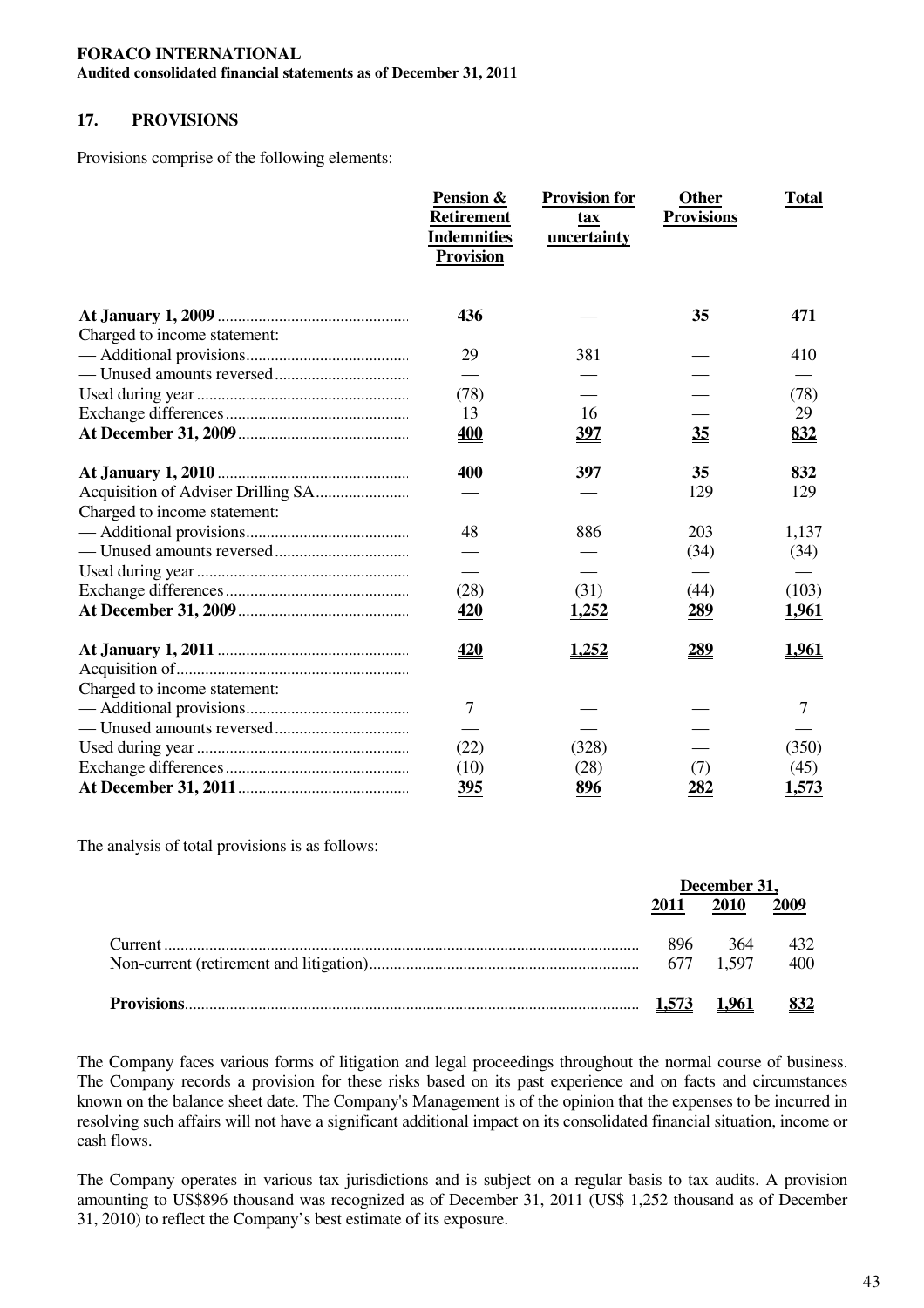## **18. RETIREMENT BENEFIT OBLIGATIONS**

Substantially all of the Company's employees, with the exception of those in France, are covered under Government-sponsored health and life insurance benefit plans. Accordingly, the Company has no significant liability to its employees in terms of post-retirement benefits other than pensions and therefore no provision is made.

In France, the Company contributes to the national pension system whereby its obligations to employees in terms of pensions are restricted to a lump-sum length of service award payable at the date the employee reaches retirement age, such an award being determined for each individual based upon years of service provided and projected final salary.

The pension obligation has been estimated on the basis of actuarial assumptions and retirement ages conforming with the law applicable in France, including:

| December 31, |                |  |
|--------------|----------------|--|
|              | 2011 2010 2009 |  |
|              |                |  |
|              |                |  |

### **Provision for retirement benefits**

These retirement indemnities are not funded nor covered by pension plan assets. Except in France, the Group does not maintain defined benefit obligations in other country where it operates.

Payments made by the Company for defined contribution plans are accounted for as expenses in the income statement during the period in which they were incurred.

## **19. TRADE AND OTHER PAYABLES**

Trade and other payables consist of the following:

| December 31. |        |       |
|--------------|--------|-------|
| 2011         | 2010   | 2009  |
| 28,061       | 21,773 | 9,070 |
| 12,304       | 9.744  | 6,565 |
| 5,382        | 4,026  | 5,398 |
| 3,756        | 3,191  | 1,609 |
| 15           | 197    |       |
| 2,077        |        |       |
| 48           | 93     | 313   |
|              |        |       |
|              | 39,024 |       |

VAT / GST and other tax payable mainly comprise tax payables to African States.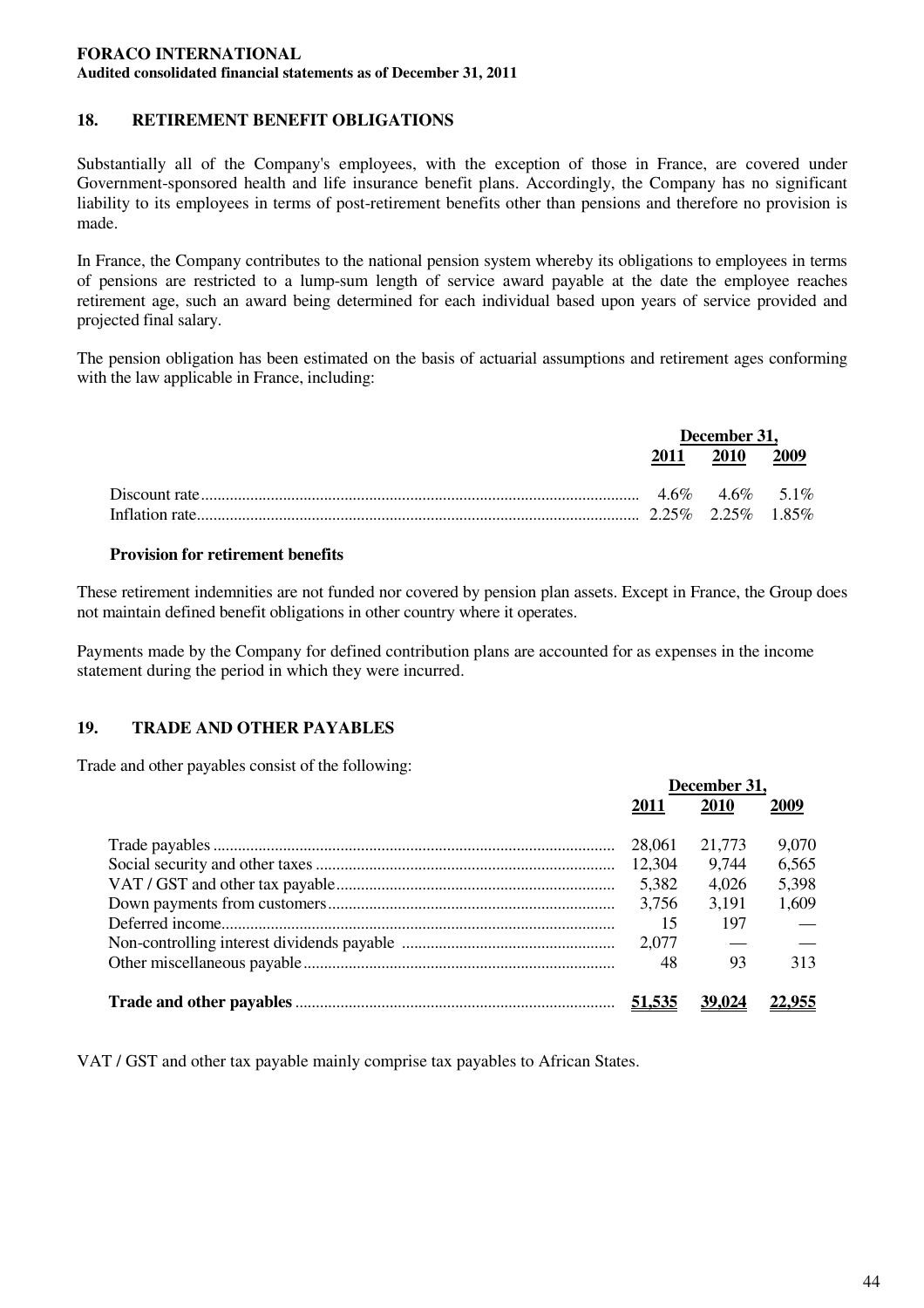Trade and other payables are denominated in the following currencies:

| December 31. |        |               |
|--------------|--------|---------------|
| <b>2011</b>  | 2010   | 2009          |
| 15,043       | 10.905 | 15,177        |
| 6,130        | 5,976  | 4,787         |
| 3,868        | 2,494  | 2,331         |
| 2,686        | 1,359  |               |
| 16,761       | 13,749 | $\frac{1}{1}$ |
| 2,984        | 2,368  | $\frac{1}{1}$ |
| 4,063        | 2,173  | 660           |
|              | 39,024 |               |

*(1) CFA Francs and CFP Francs have a fixed exchange rate with €*

## **20. EXPENSES BY NATURE**

Operating expense/(income), net by nature are as follows:

| December 31. |         |        |
|--------------|---------|--------|
| 2011         | 2010    | 2009   |
|              | 20,018  | 12,196 |
| 373          | (55)    | 35     |
|              | 71,088  | 55,683 |
|              | 54,651  | 29,665 |
| 2.149        | 1,476   | 1,873  |
| (328)        | (40)    | (310)  |
|              | 147.139 | 99.142 |
| 2,759        | 1.988   | 793    |

## **21. SHARE-BASED COMPENSATION**

The effect on the income statement of equity instruments awarded as part of the IPO and the Company's Equity Incentive Plan are as follows:

| December 31, |             |      |
|--------------|-------------|------|
| 2011         | <b>2010</b> | 2009 |
| 115          | 220         | 526. |
| 66           | 244         | 440  |
| 230          | 274         | 71   |
| 417          | 100         |      |
| 255          |             |      |
| 1.083        |             |      |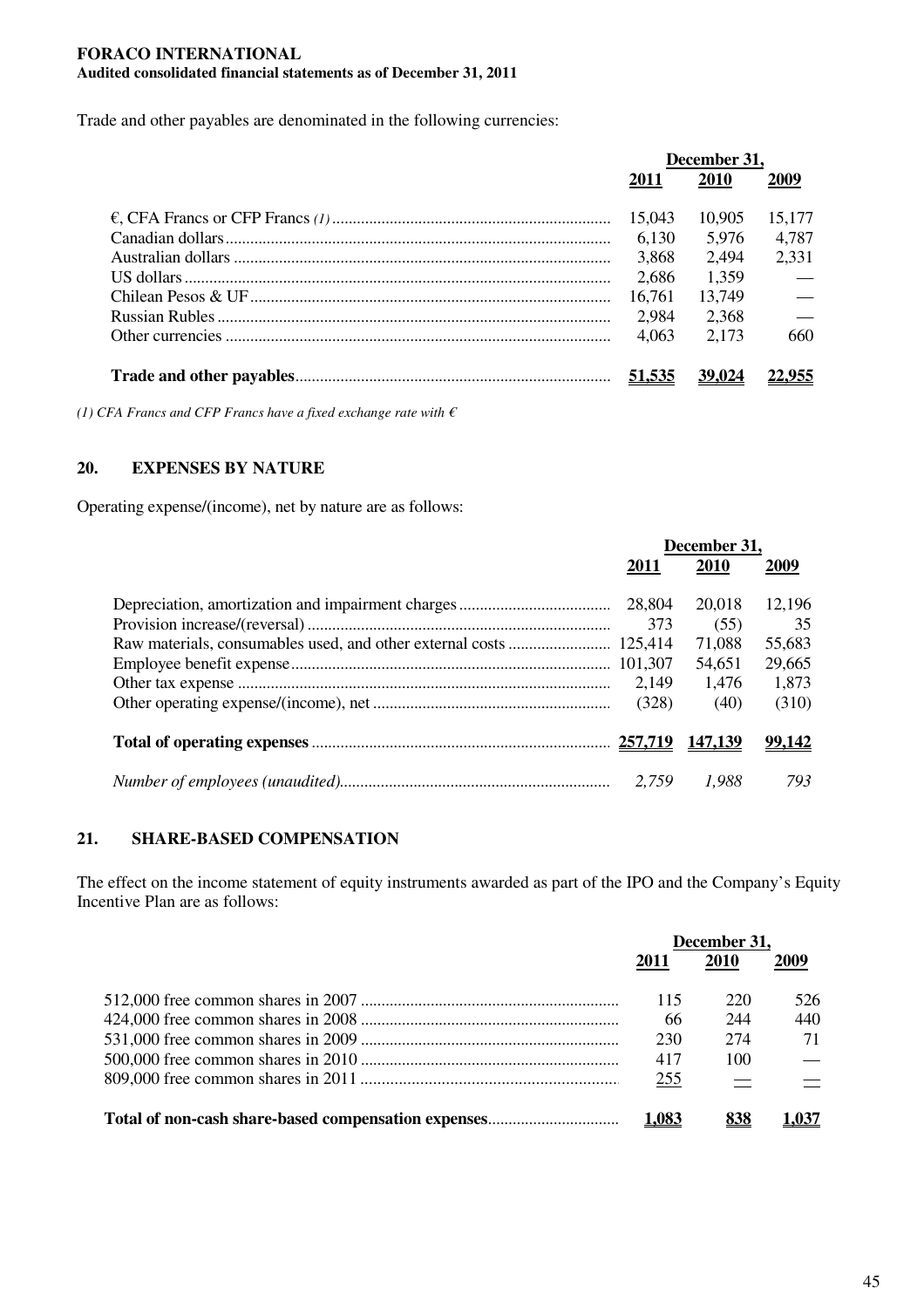Movements in the number of free shares and warrants outstanding date are as follows:

| <b>Free shares</b> | <b>Warrants</b> |
|--------------------|-----------------|
| 512,000            | 833,350         |
| 424,000            |                 |
| 531,000            |                 |
| (156,000)          |                 |
| (7,000)            | (833,350)       |
| 500,000            |                 |
| (253,000)          |                 |
| (10,000)           |                 |
| 809,000            |                 |
| (626,000)          |                 |
| (123,000)          |                 |
| <u>1,601,000</u>   |                 |

Considering the vesting conditions described below, free shares outstanding at year end have the following expiry date:

|                         |                  | December 31,     |           |  |
|-------------------------|------------------|------------------|-----------|--|
|                         | 2011             | <b>2010</b>      | 2009      |  |
|                         |                  |                  |           |  |
|                         |                  |                  | 276,000   |  |
|                         |                  | 687,000          | 687,000   |  |
|                         | 329,000          | 374,000          | 148,000   |  |
|                         | 529,000          | 193,000          | 193,000   |  |
|                         | 268,000          | 287,000          |           |  |
|                         | 475,000          |                  |           |  |
| Free shares outstanding | <u>1,601,000</u> | <u>1,541,000</u> | 1,304,000 |  |

## *Other share-based payment transaction with employees (see Note 13)*

Awards under the Company's free share plan are within the scope of IFRS 2, Share-based payment as they are issued at a price that is less than the fair value of those equity instruments. From grant date, the Company will amortize over the corresponding vesting period the fair value of the free common shares granted to employees. There is no performance condition under Company's equity incentive plan.

The main provisions of this share plan are as follows:

| <b>First tranche awarded in 2007</b>                   |                     |
|--------------------------------------------------------|---------------------|
| Grant date<br>$\bullet$                                | September 2007      |
| Number of free shares issued<br>$\bullet$              | 512,000             |
| Vesting period for the French plan<br>$\bullet$        | $2$ years $(1)$     |
| Vesting period for the International plan<br>$\bullet$ | 4 years             |
| Fair value of common shares at grant date<br>$\bullet$ | Can\$ 2.70          |
| Anticipated turnover<br>$\bullet$                      | Nil                 |
| Total fair value of the plan<br>$\bullet$              | Can\$1,382 thousand |
|                                                        |                     |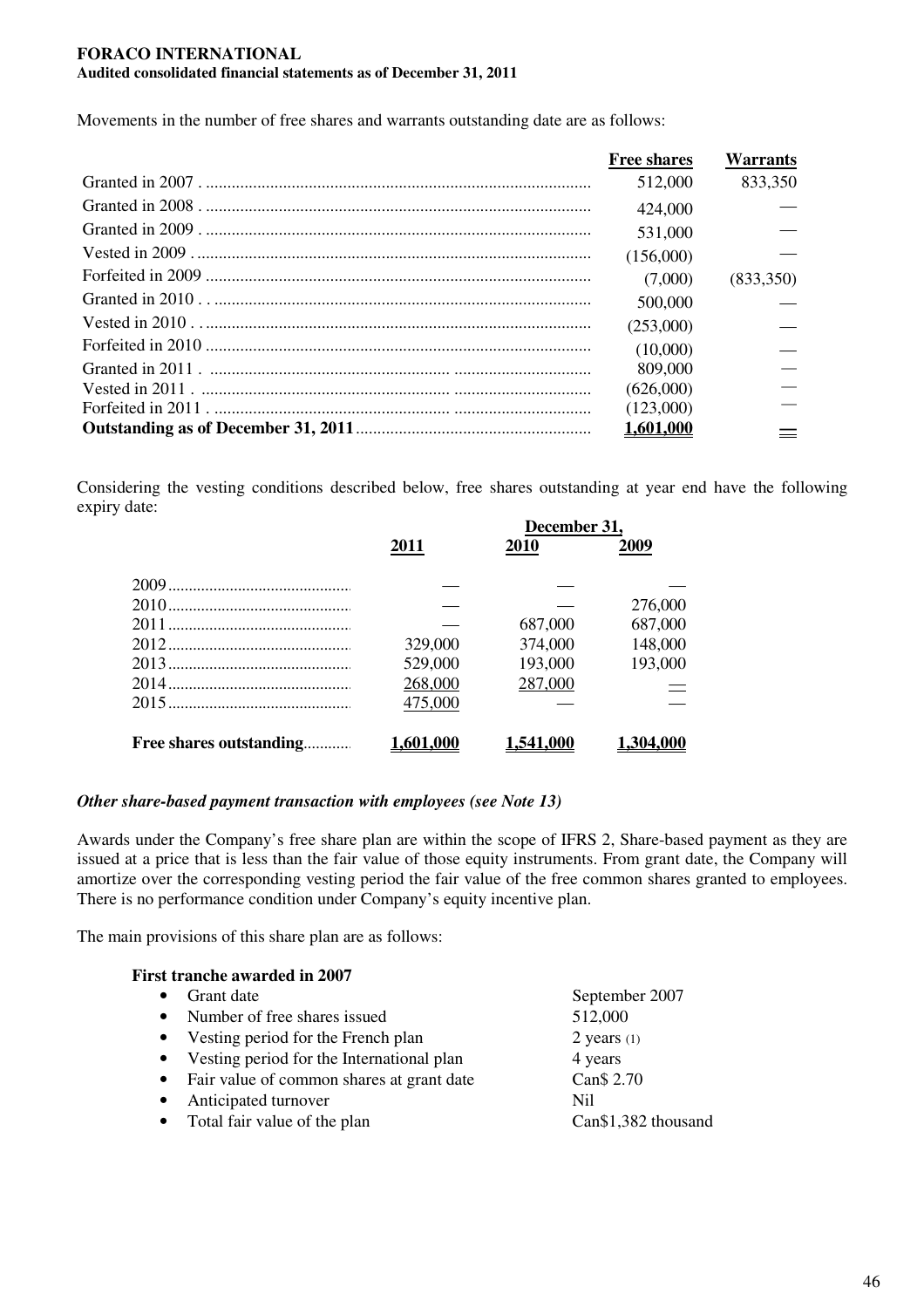**Second tranche awarded in 2008**

## • Grant date **October 2008** • Number of free shares issued 424,000 • Vesting period for the French plan  $2 \text{ years} (1)$ • Vesting period for the International plan 4 years • Fair value of common shares at grant date Can \$1.95 • Anticipated turnover Nil • Total fair value of the plan Can\$827 thousand **Third tranche awarded in 2009** • Grant date September 2009 • Number of free shares issued 531,000 • Vesting period for the French plan  $2 \text{ years } (1)$ • Vesting period for the International plan 4 years • Fair value of common shares at grant date Can \$1.51 • Anticipated turnover Nil • Total fair value of the plan Can\$802 thousand **Second Free Share plan First tranche awarded in 2010** • Grant date October 2010 • Number of free shares issued 500,000 • Vesting period for the French plan 2 years (1) Vesting period for the International plan 4 years

- Fair value of common shares at grant date Can \$2.39
- Anticipated turnover<br>
 Nil<br>
 Can S1.195 thousand<br>
 Can S1.195 thousand Total fair value of the plan

# **Second tranche awarded in 2011**

- 
- September 2011 • Number of free shares issued 809,000 • Vesting period for the French plan 2 years (1) Vesting period for the International plan 4 years<br>
Fair value of common shares at grant date Can \$3.59 • Fair value of common shares at grant date Anticipated turnover<br>
Total fair value of the plan<br>
Can S1,705 thousand
	- Total fair value of the plan
		- *(1) Plus an additional 2-year lock up period following vesting date.*

The impact of these non cash share-based compensations is presented within "Cost of sale" or "General and administrative expenses" depending on the employee benefiting from the award.

The dilutive effect of these awards, if any, is taken into account in the calculation of the diluted earnings per share (see Note 24).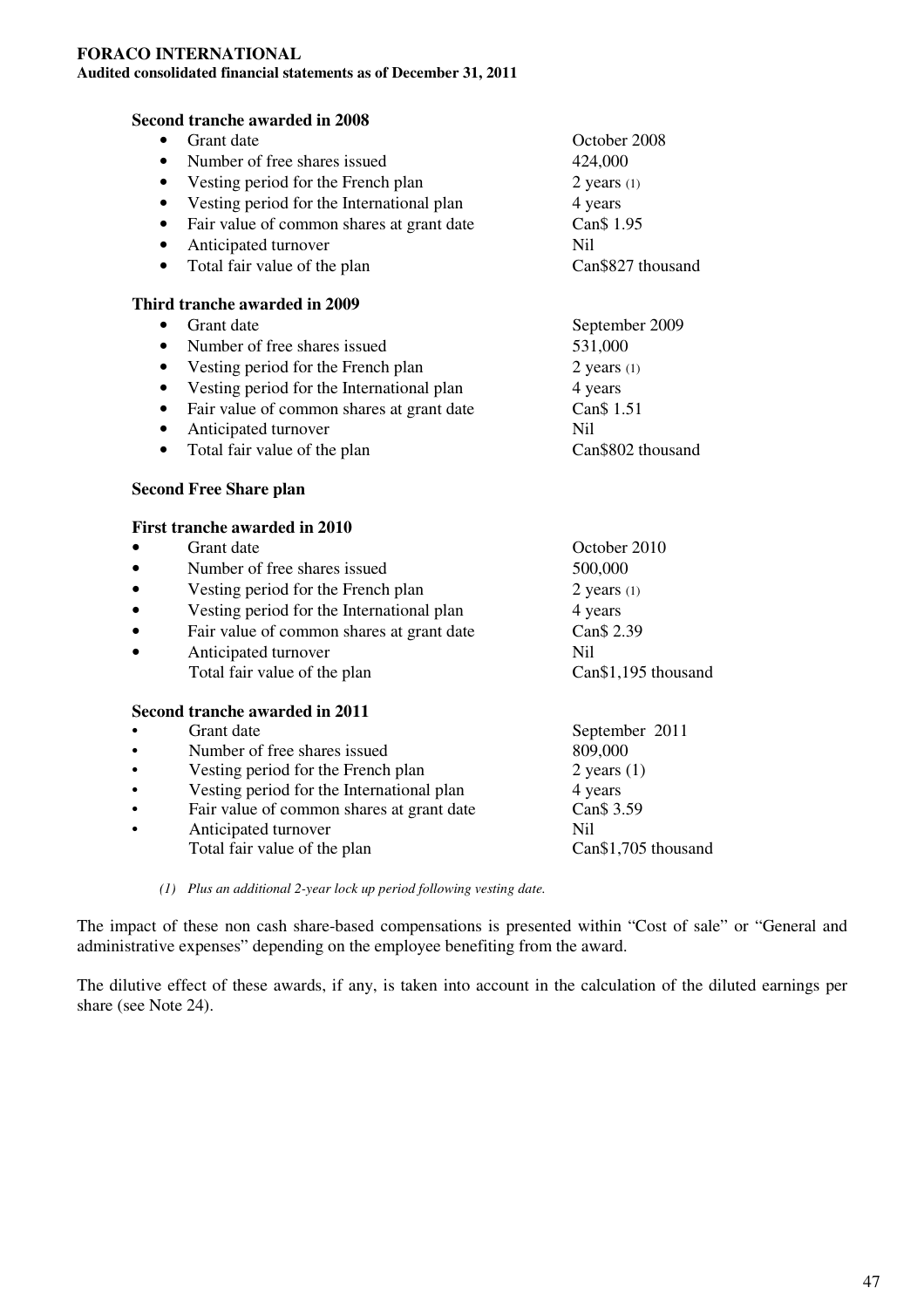#### **FORACO INTERNATIONAL**

**Audited consolidated financial statements as of December 31, 2011**

## **22. FINANCE INCOME AND FINANCIAL EXPENSE**

Financial income and expense consists of the following:

| December 31, |             |       |
|--------------|-------------|-------|
| 2011         | <b>2010</b> | 2009  |
|              |             |       |
|              |             | -366  |
|              |             |       |
|              |             | (678) |

#### **23. INCOME TAX EXPENSE**

The tax rate payable by Foraco International is the French tax rate set at 34.43% for fiscal year 2011. The Group also operates in certain countries in which effective rates of tax may be different.

Income tax expense is presented as follows:

| December 31, |           |  |
|--------------|-----------|--|
| 2011         | 2010 2009 |  |
|              |           |  |
|              |           |  |

The reconciliation between the income tax expense using the French statutory rate and the Company's effective tax rate can be analyzed as follows:

| December 31, |       |        |
|--------------|-------|--------|
| 2011         | 2010  | 2009   |
|              |       | 19,583 |
|              | 5.125 | 6.497  |
|              |       |        |
|              | 886   | 381    |
| 361          | 279   | 346    |
| 25           |       | 28     |
| 198          | 128   | 35     |
| 439          | 510   |        |
| <u>9,616</u> |       |        |

#### **24. EARNINGS PER SHARE**

Basic earnings per share are calculated by dividing the profit attributable to equity holders of the Company by the weighted average number of ordinary shares in issue during the year excluding shares purchased by the company and held as treasury shares.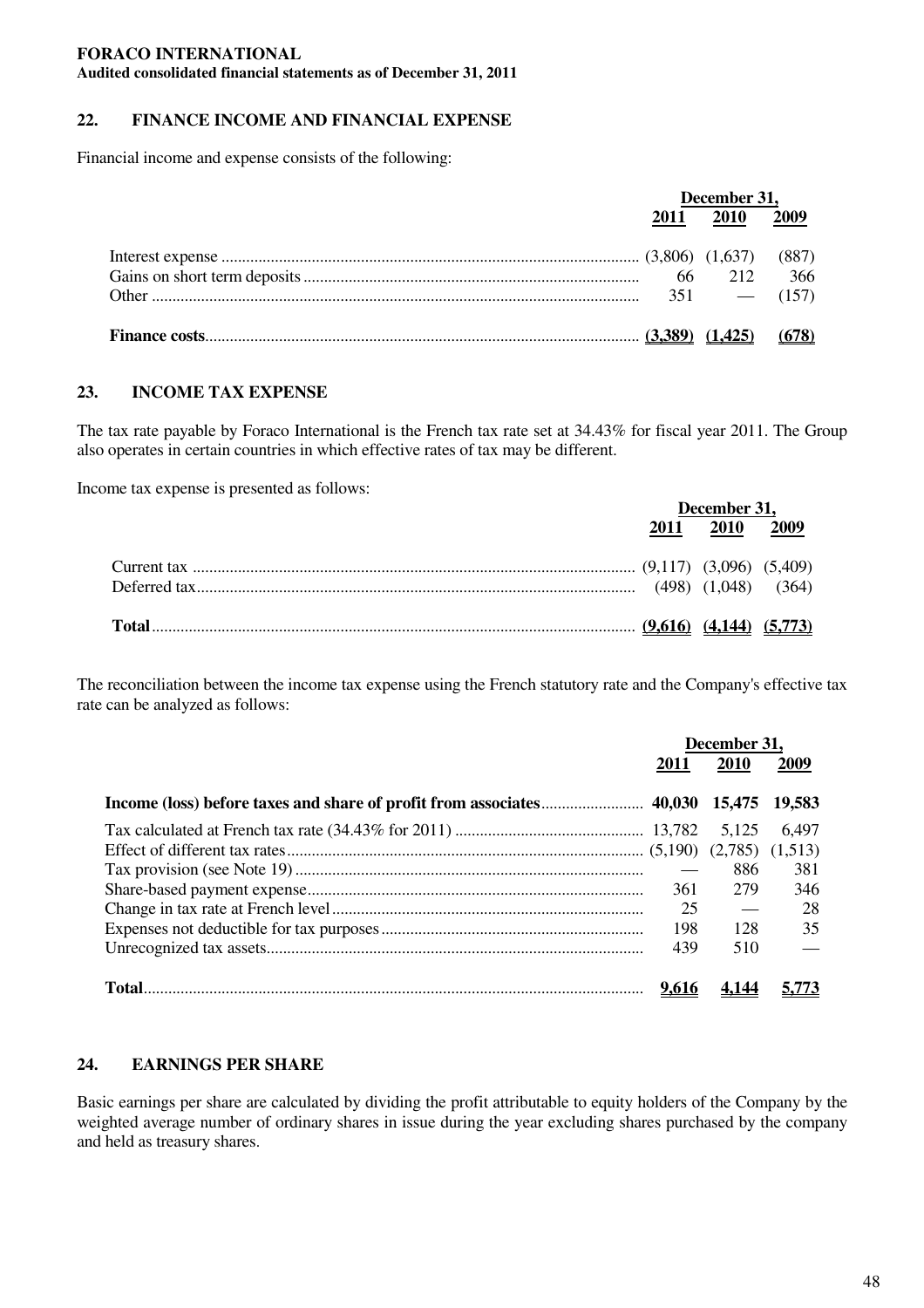The Company has issued certain dilutive equity instruments under its free share plans (see Note 13 and 21).

|                                                                                                                                                                                                                                     | December 31, |              |                       |
|-------------------------------------------------------------------------------------------------------------------------------------------------------------------------------------------------------------------------------------|--------------|--------------|-----------------------|
|                                                                                                                                                                                                                                     | <u>2011</u>  | <b>2010</b>  | 2009                  |
| Profit attributable to equity holders of the Company in thousand                                                                                                                                                                    | 27,027       | 9,073        | 14,743                |
| Weighted average number of ordinary shares in issue before dilution                                                                                                                                                                 | 78,323,743   |              | 70,634,453 58,849,518 |
|                                                                                                                                                                                                                                     | <u>34.51</u> | <u>12.85</u> | <b>25.05</b>          |
| Weighted average number of ordinary shares in issue after dilution $(1)$ . 78,901,466 71,491,989                                                                                                                                    |              |              | 59.251.850            |
| $\overline{1}$ as a set of the set of the set of the set of the set of the set of the set of the set of the set of the set of the set of the set of the set of the set of the set of the set of the set of the set of the set of th | <u>34.25</u> | <u>12.69</u> | <u>24.88</u>          |

(1) Reflect the effect of free shares issued and outstanding at each reporting period end (see Note 21). A calculation is performed to determine the number of shares that could have been acquired at fair value (determined as the average annual market share price of the Company's shares) based on the monetary value attached to outstanding free shares and warrants. The number of shares calculated as above is compared with the number of shares that would have been issued. Only free shares have a dilutive effect over the period presented.

## **25. DIVIDENDS PER SHARE**

On March 5, 2012, the Board of Directors proposed a dividend payment of  $\epsilon$ 0.053 per common share ( $\epsilon$ 0.028 in 2010 and  $\epsilon$ 0.028 in 2009) to be approved by shareholders at the Company's Annual General Meeting on April 16, 2012.

## **26. COMMITMENTS AND CONTINGENCIES**

The guarantees given are the following:

| December 31, |               |        |
|--------------|---------------|--------|
| 2011         | <b>2010</b>   | 2009   |
| 197          | 482           | 1.249  |
|              | 18,351        | 16,228 |
| 2,805        | 4,545         | 6,473  |
| 2.785        | 4.243         | 1.053  |
|              | <u>27.622</u> | 25.003 |

The Company entered into an operating lease with a related in respect of its premises in Lunel (see Note 27) for a term of nine years with an annual rent of €200 thousand. This lease will end in 2015 representing a total remaining commitment amounting to €800 thousand.

Other operating lease commitments for future periods are not material as of December 31, 2011, 2010 and 2009.

Generally, the Company is subject to legal proceedings, claims and legal actions arising in the ordinary course of business. The Company's management does not expect that the ultimate costs to resolve these matters will have a material adverse effect on the Company's consolidated financial position, results of operations or cash flows.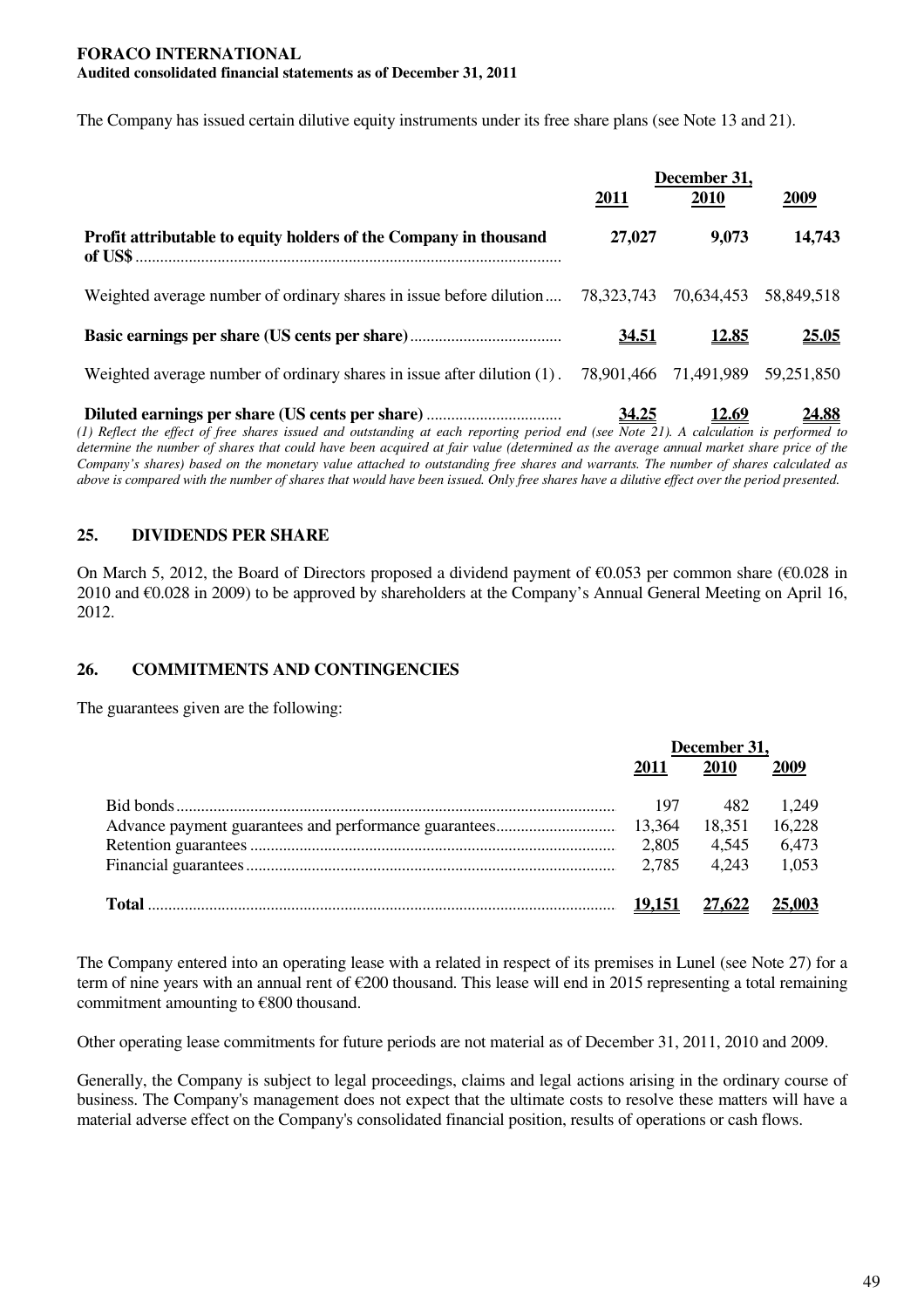# **27. RELATED-PARTY TRANSACTIONS**

As of December 31, 2011, the shareholders of the Company are composed of a holding company which is under the control of management. This holding company holds 50,3% of the shares before dilutive instruments. 48,5% is available on the Toronto Stock Exchange (excluding treasury shares owned by the Company).

The key management compensation is as follows:

| In thousands $\epsilon$                              | Wages,<br>attendance<br>fees and<br>bonuses | <b>Share-</b><br>based<br>payment<br>expense | Other<br>benefits | <b>Total</b> |
|------------------------------------------------------|---------------------------------------------|----------------------------------------------|-------------------|--------------|
|                                                      | 1,321                                       |                                              |                   | $-1,321$     |
| Board of Directors members other than key management | 70                                          |                                              |                   | 70           |
|                                                      | 1,391                                       |                                              |                   | 1,391        |
|                                                      | 1,163                                       |                                              |                   | $-1,163$     |
| Board of Directors members other than key management | 62                                          |                                              |                   | 62           |
|                                                      | 1,225                                       |                                              |                   | <u>1,225</u> |
|                                                      | 1,040                                       |                                              |                   | 1,040        |
| Board of Directors members other than key management | 48                                          |                                              |                   | 48           |
|                                                      | 1,088                                       |                                              |                   | 1,088        |

The Company did not contribute to any special pension scheme for management.

The Company paid during the period to a related party certain lease rentals amounting to  $\epsilon$  200 thousand ( $\epsilon$  196 thousand in 2010 and  $\in$  185 thousand in 2009).

During the period, the Company entered into a drilling contract with a company of which one of Foraco's Board members is a Director. This transaction was negotiated independently from the related party and represented US\$2,129 thousand revenue for the period ended December 31, 2011.

The Company has not carried out any other transactions with related parties.

## **28. EVENTS AFTER THE BALANCE SHEET DATE**

On March 2, 2012, the Company entered into a binding agreement to acquire a 51% shareholding in WFS Sondagem S.A. ("Servitec"), a Brazilian drilling service provider, for a predetermined price to be paid in cash and Company shares. As part of this agreement, the Company has an option to acquire and the current shareholders of Servitec have an option to sell the remaining 49% after three years at a price based on a formula principally taking into account EBITDA and net debt.

On March 5, 2012, the Board of Directors proposed a dividend payment of €0.053 per common share to be approved by shareholders at the Company's Annual General Meeting on April 16, 2012.